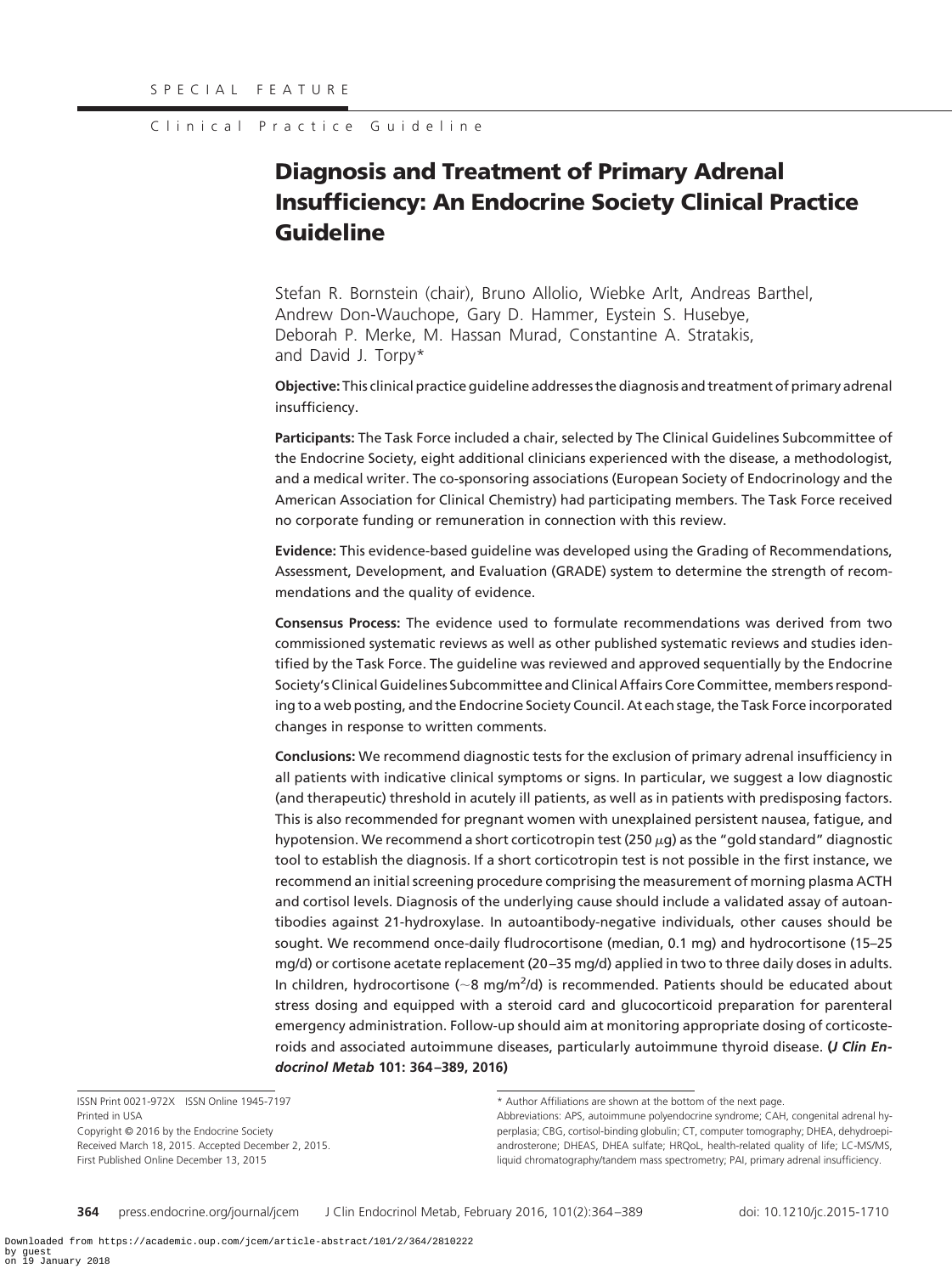# **Summary of Recommendations**

# **1.0 Who should be tested and how?**

1.1 We recommend diagnostic testing to exclude primary adrenal insufficiency (PAI) in acutely ill patients with otherwise unexplained symptoms or signs suggestive of PAI (volume depletion, hypotension, hyponatremia, hyperkalemia, fever, abdominal pain, hyperpigmentation or, especially in children, hypoglycemia). (1|0000)

1.2 We recommend confirmatory testing with the corticotropin stimulation test in patients with clinical symptoms or signs suggesting PAI when the patient's condition and circumstance allow.  $(1|\text{min})$ 

1.3 In patients with severe adrenal insufficiency symptoms or adrenal crisis, we recommend immediate therapy with iv hydrocortisone at an appropriate stress dose prior to the availability of the results of diagnostic tests.  $(1|\oplus \oplus \oplus \odot)$ 

### **2.0 Optimal diagnostic tests**

2.1 We suggest the standard dose (250  $\mu$ g for adults and children  $\geq$  2 y of age, 15  $\mu$ g/kg for infants, and 125  $\mu$ g for children  $\leq$ 2 y of age) iv corticotropin stimulation (30 or 60 min) test over other existing diagnostics tests to establish the diagnosis of adrenal insufficiency. Peak cortisol levels below 500 nmol/L (18 µg/dL) (assay dependent) at 30 or 60 minutes indicate adrenal insufficiency.  $(2|\text{O}\text{O}\text{O})$ 

2.2 We suggest the low-dose  $(1 \mu g)$  corticotropin test for diagnosis of PAI only when the substance itself is in short supply. (2 0000)

2.3 If a corticotropin stimulation test is not feasible, we suggest using a morning cortisol  $\langle 140 \text{ nmol/L}$  (5  $\mu\text{g/dL}$ ) in combination with ACTH as a preliminary test suggestive of adrenal insufficiency (until confirmatory testing with corticotropin stimulation is available).  $(2|\oplus$ OOO)

2.4 We recommend measurement of plasma ACTH to establish PAI. The sample can be obtained at the same time as the baseline sample in the corticotropin test or paired with the morning cortisol sample. In patients with confirmed cortisol deficiency, a plasma  $\text{ACTH} > 2\text{-fold}$  the upper limit of the reference range is consistent with PAI.  $(1|\oplus\oplus\oplus\bigcirc)$ 

2.5 We recommend the simultaneous measurement of plasma renin and aldosterone in PAI to determine the presence of mineralocorticoid deficiency. (1|OOOO)

2.6 We suggest that the etiology of PAI should be determined in all patients with confirmed disease. (For diagnostic workup, see Table 2 and Figure 1.) (Ungraded best practice recommendation)

# **3.0 Treatment of primary adrenal insufficiency in adults**

### *Glucocorticoid replacement regimen*

3.1 We recommend glucocorticoid therapy in all patients with confirmed PAI. (1<sup>00000)</sup>

3.2 We suggest using hydrocortisone (15–25 mg) or cortisone acetate (20 –35 mg) in two or three divided oral doses per day; the highest dose should be given in the morning at awakening, the next either in the early afternoon (2 h after lunch; two-dose regimen) or at lunch and afternoon (threedose regimen). Higher frequency regimens and size-based dosing may be beneficial in individual cases. (2 OOO)

3.3 As an alternative to hydrocortisone, we suggest using prednisolone (3–5 mg/d), administered orally once or twice daily, especially in patients with reduced compliance.  $(2|\oplus\!\circledcirc\!\circledcirc)$ 

3.4 We suggest against using dexamethasone for the treatment of PAI because of risk of Cushingoid side effects due to difficulties in dose titration.  $(2|\text{O}\text{O}\text{O})$ 

3.5 We suggest monitoring glucocorticoid replacement using clinical assessment including body weight, postural blood pressure, energy levels, signs of frank glucocorticoid excess. (2<sup>|</sup>OOO)

3.6 We suggest against hormonal monitoring of glucocorticoid replacement and to adjust treatment only based on clinical response. (2 OOO)

### *Mineralocorticoid replacement in PAI*

3.7 We recommend that all patients with confirmed aldosterone deficiency receive mineralocorticoid replacement with fludrocortisone (starting dose,  $50-100 \mu$ g in adults) and not restrict their salt intake.  $(1|\text{D}\text{D}\text{D}\text{D})$ 

3.8 We recommend monitoring mineralocorticoid replacement primarily based on clinical assessment (salt craving, postural hypotension, or edema), and blood electrolyte measurements. (1|0000)

3.9 In patients who develop hypertension while receiving fludrocortisone, we suggest reducing the dose of fludrocortisone. (2|0000)

Downloaded from https://academic.oup.com/jcem/article-abstract/101/2/364/2810222 by guest on 19 January 2018

Medizinische Klinik und Poliklinik III (S.R.B., A.B.), Universitätsklinikum Dresden, 01307 Dresden, Germany; Department of Endocrinology and Diabetes (S.R.B.), King's College London, London WC2R 2LS, United Kingdom; Department of Internal Medicine I (B.A.), Endocrine and Diabetes Unit, University Hospital Würzburg, 97080 Würzburg, Germany; Comprehensive Heart Failure Center (B.A.), University of Würzburg, 97080 Würzburg, Germany; Centre for Endocrinology, Diabetes, and Metabolism (W.A.), University of Birmingham, Birmingham B15 2TT, United Kingdom; Endokrinologikum Ruhr (A.B.), 44866 Bochum, Germany; Department of Pathology and Molecular Medicine (A.D.-W.), McMaster University, Hamilton, ON L8S 4L8, Canada; Hamilton Regional Laboratory Medicine Program (A.D.-W.), Hamilton, ON L8N 4A6, Canada; Department of Internal Medicine (G.D.H.), Division of Metabolism, Endocrinology, and Diabetes, and Cancer Center, University of Michigan, Ann Arbor, Michigan 48109; Department of Clinical Science, University of Bergen, and Department of Medicine, Haukeland University Hospital (E.S.H.), 5021 Bergen, Norway; National Institutes of Health Clinical Center (D.P.M.), Bethesda, Maryland 20814; Mayo Clinic, Division of Preventive Medicine (M.H.M.), Rochester, Minnesota 55905; *Eunice Kennedy Shriver* National Institute of Child Health and Human Development (C.A.S.), National Institutes of Health, Bethesda, Maryland 20892; and Endocrine and Metabolic Unit (D.J.T.), Royal Adelaide Hospital, University of Adelaide, Adelaide SA 5000, Australia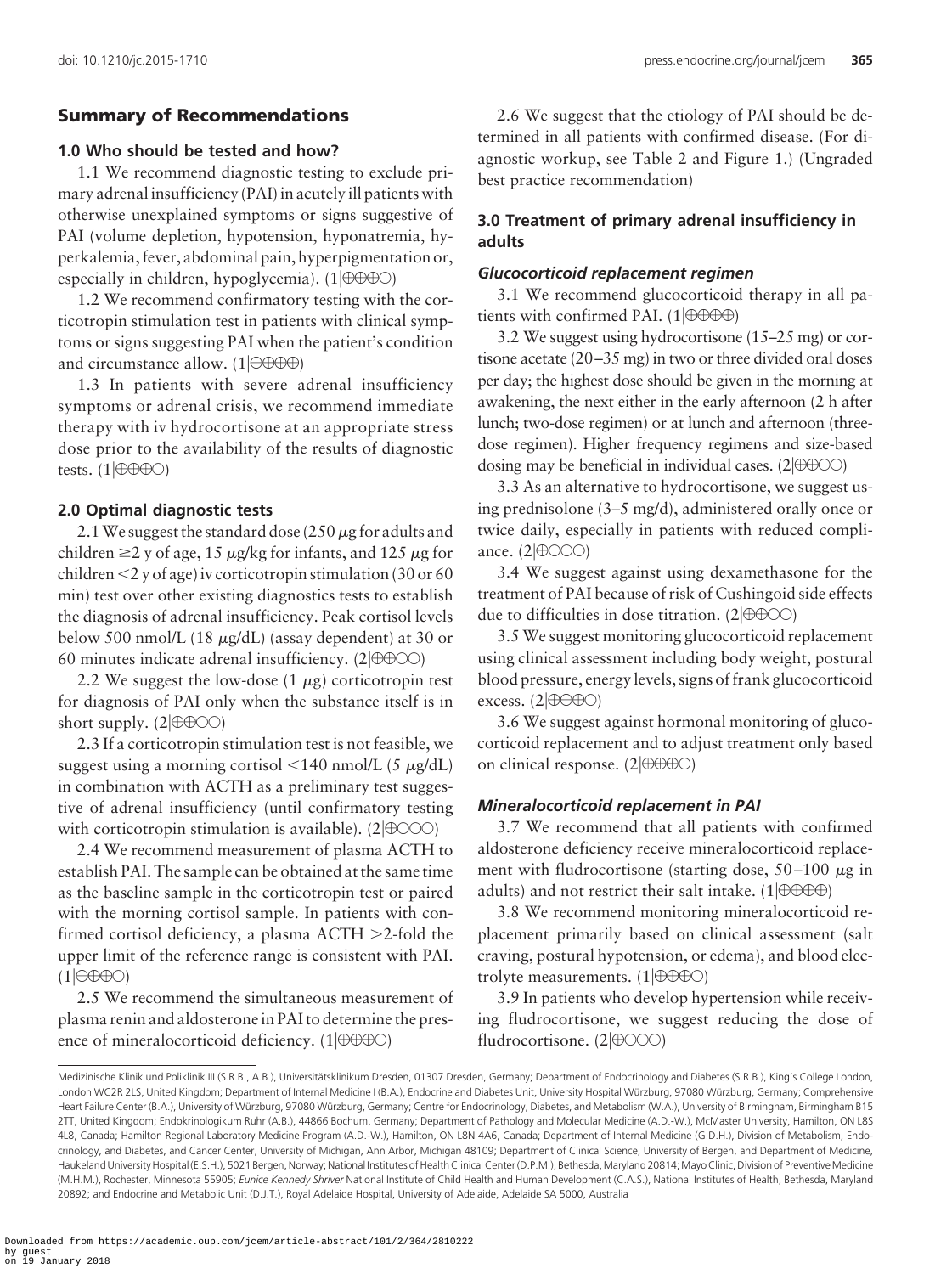3.10 If blood pressure remains uncontrolled, we suggest initiating antihypertensive treatment and continuing fludrocortisone. (2|0000)

### *Dehydroepiandrosterone replacement*

3.11 We suggest a trial of dehydroepiandrosterone (DHEA) replacement in women with PAI and low libido, depressive symptoms, and/or low energy levels despite otherwise optimized glucocorticoid and mineralocorticoid replacement. (2 OOO)

3.12 We suggest an initial period of 6 months of DHEA replacement. If the patient does not report a sustained, beneficial effect of replacement after 6 months, the DHEA should be discontinued. (2<sup>00000</sup>)

3.13 We suggest monitoring DHEA replacement by measuring morning serum DHEA sulfate (DHEAS) levels (aiming at the midnormal range) before the intake of the daily DHEA replacement dose. (2 0000)

### *Treatment during pregnancy*

3.14 We suggest that pregnant patients with PAI be monitored for clinical symptoms and signs of glucocorticoid over- and under-replacement (eg, normal weight gain, fatigue, postural hypotension or hypertension, hyperglycemia), with at least one review per trimester. (Ungraded best practice statement)

3.15 We suggest that, based on the individual clinical course, an increase in hydrocortisone dose should be implemented, in particular during the third trimester. (Ungraded best practice statement)

3.16 In pregnant women with PAI, we suggest using hydrocortisone over cortisone acetate, prednisolone, or prednisone (2<sup>|</sup>OOO) and recommend against using dexamethasone because it is not inactivated in the placenta.  $(1|\oplus \oplus \odot \odot)$ 

3.17 We recommend hydrocortisone stress dosing during the active phase of labor, similar to that used in major surgical stress. (1|0000)

### *Treatment and monitoring during childhood*

3.18 In children with PAI, we suggest treatment with hydrocortisone in three or four divided doses (total starting daily dose of 8 mg/m<sup>2</sup> body surface area) over other types of glucocorticoid replacement therapies, with doses adjusted according to individual need.  $(2|\text{O}\text{O}\text{O})$ 

3.19 In children with PAI, we suggest avoiding synthetic, long-acting glucocorticoids (eg, prednisolone, dexamethasone). (2 OOO)

3.20 We suggest monitoring glucocorticoid replacement by clinical assessment, including growth velocity, body weight, blood pressure, and energy levels. (Ungraded best practice statement)

3.21 In children with PAI and confirmed aldosterone deficiency, we recommend treatment with fludrocortisone (starting dosage,  $100 \mu g/d$ ). For infants, we recommend sodium chloride supplements in the newborn period and up to the age of 12 months.  $(1|\oplus \oplus \odot \odot)$ 

### **4.0 Management and prevention of adrenal crisis in patients with PAI**

4.1 We recommend that patients with suspected adrenal crisis should be treated with an immediate parenteral injection of 100 mg (50 mg/m<sup>2</sup> for children) hydrocortisone, followed by appropriate fluid resuscitation and 200 mg  $(50-100 \text{ mg/m}^2 \text{ for children})$  of hydrocortisone/24 hours (via continuous iv therapy or 6 hourly injection); age- and body surface-appropriate dosing is required in children (see Table 3). (1<sup>|</sup>OOO)

4.2 If hydrocortisone is unavailable, we suggest prednisolone as an alternative. Dexamethasone is the leastpreferred alternative and should only be given if no other glucocorticoid is available. (2 OOO)

4.3 For the prevention of adrenal crisis, we suggest adjusting glucocorticoid dose according to severity of illness or magnitude of the stressor. (2 0000)

4.4 We suggest patient education concerning glucocorticoid adjustments in stressful events and adrenal crisisprevention strategies including parenteral self- or lay-administration of emergency glucocorticoids. (Ungraded best practice statement)

4.5We recommend that all patients should be equipped with a steroid emergency card and medical alert identification to inform health personnel of the need for increased glucocorticoid doses to avert or treat adrenal crisis and the need of immediate parenteral steroid treatment in the event of an emergency. (Ungraded best practice statement)

4.6 We recommend that every patient should be equipped with a glucocorticoid injection kit for emergency use and be educated on how to use it. (Ungraded best practice statement)

### **5.0 Additional monitoring requirement**

5.1 We suggest that adults and children with PAI be seen by an endocrinologist or a healthcare provider with endocrine expertise at least annually. Infants should be seen at least every 3 to 4 months. (Ungraded best practice statement)

5.2 We suggest that PAI patients be evaluated annually for symptoms and signs of over- and under-replacement. (Ungraded best practice statement)

5.3 We suggest periodic screening for autoimmune diseases known to be more prevalent in PAI patients in whom autoimmune origin of PAI has not been excluded. The optimal frequency of screening is unknown but can be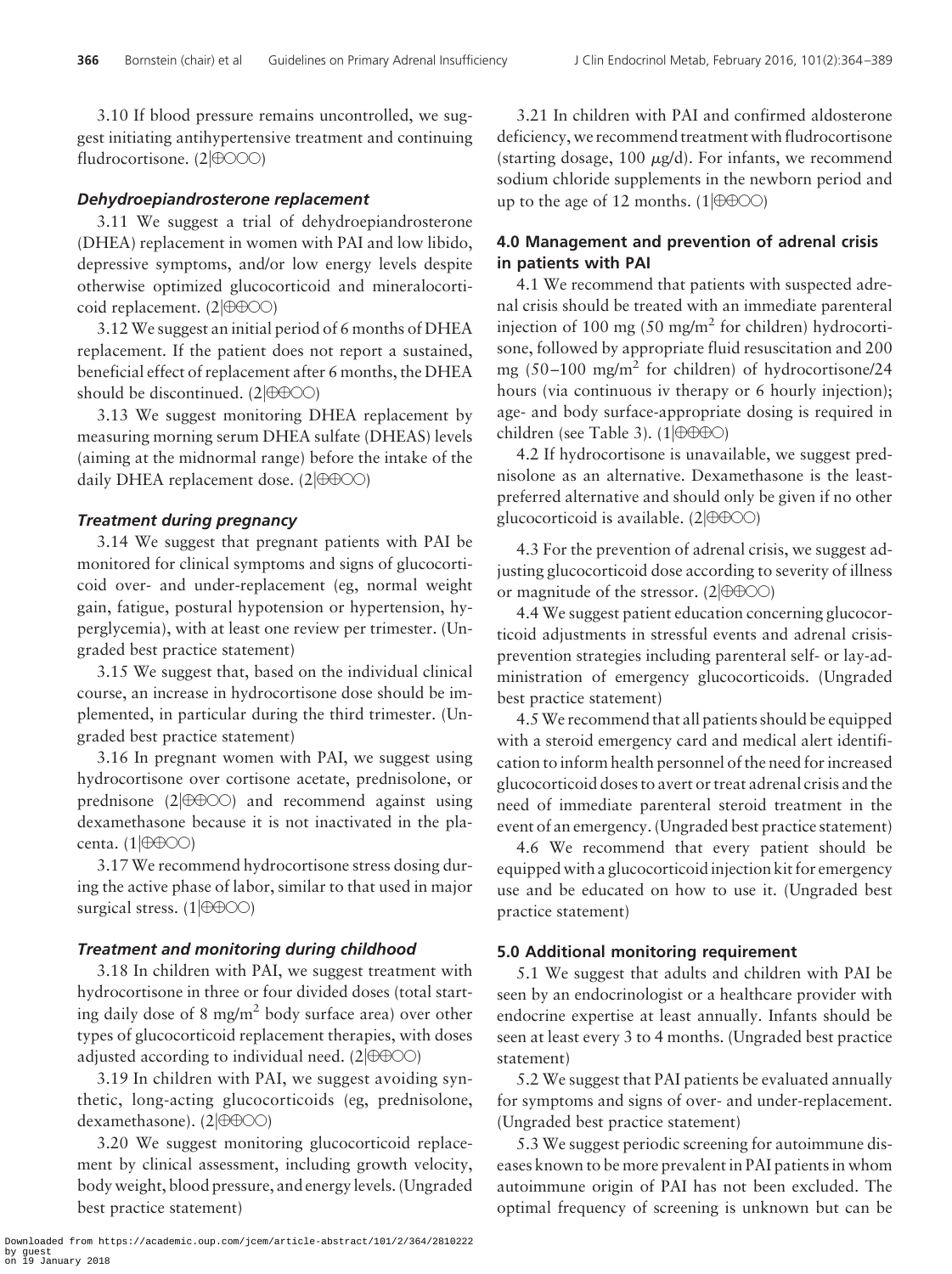done annually. These conditions include thyroid disease, diabetes mellitus, premature ovarian failure, celiac disease, and autoimmune gastritis with vitamin B12 deficiency. (2|0000)

5.4 We suggest patient education about increasing the dosage of glucocorticoids during intercurrent illness, fever, and stress. This education includes identification of precipitating symptoms and signs and how to act in impending adrenal crisis. (Ungraded best practice statement)

5.5 We suggest genetic counseling for patients with PAI due to monogenic disorders. (Ungraded best practice statement)

# **General Introduction**

PAI is defined by the inability of the adrenal cortex to produce sufficient amounts of glucocorticoids and/or mineralocorticoids. PAI is a severe and potentially life-threatening condition due to the central role of these hormones in energy, salt, and fluid homeostasis. PAI was first described by Thomas Addison (1) and is therefore commonly termed Addison's disease. Cortisol deficiency results in a decrease in feedback to the hypothalamic-pituitary axis and subsequent enhanced stimulation of the adrenal cortex by elevated levels of plasma ACTH. Consequent to disruption of adrenal mineralocorticoid synthesis, renin release by the juxtaglomerular cells of the kidneys increases. This is of clinical, diagnostic, and therapeutic relevance because PAI needs to be distinguished from sec-

ondary adrenocortical insufficiency due to insufficient production of ACTH and without impact on the reninangiotensin-aldosterone system.

The signs of PAI are mainly based on the deficiency of gluco- and mineralocorticoids and the resultant weight loss, orthostatic hypotension due to dehydration, hyponatremia, hyperkalemia, changes in blood count (anemia, eosinophilia, lymphocytosis), and hypoglycemia (summarized in Table 1). Enhanced secretion of ACTH and other pro-opiomelanocortin peptides often leads to the characteristic hyperpigmentation of the skin and mucous membranes. In women, loss of adrenal androgens results in loss of axillary and pubic hair. Except for salt craving, the symptoms of PAI are rather nonspecific and include weakness, fatigue, musculoskeletal pain, weight loss, abdominal pain, depression, and anxiety. As a result, the diagnosis is frequently delayed, resulting in a clinical presentation with an acute life-threatening adrenal crisis (2). Even with treatment, the health-related quality of life (HRQoL) in patients with Addison's disease receiving standard replacement therapy is often reduced  $(3, 4)$ . Moreover, longterm HRQoL in these patients appears to be inversely related to the delay in establishing the diagnosis after disease onset, emphasizing the importance of recognizing the disease early (5, 6). This is complicated by the fact that PAI is a rare disease with a reported prevalence of about 100 to 140 cases per million and an incidence of 4:1 000 000 per year in Western societies (7–10). Nevertheless, recent health insurance data from Germany report an increasing

| <b>Symptoms</b>                                              | <b>Signs</b>                                                                                                                                     | <b>Routine Laboratory</b><br>Tests       |
|--------------------------------------------------------------|--------------------------------------------------------------------------------------------------------------------------------------------------|------------------------------------------|
| <b>Adrenal insufficiency</b>                                 |                                                                                                                                                  |                                          |
| Fatigue                                                      | Hyperpigmentation (primary only), particularly of sun-exposed Hyponatremia<br>areas, skin creases, mucosal membranes, scars, areola of<br>breast |                                          |
| Weight loss                                                  | Low blood pressure with increased postural drop                                                                                                  | Hyperkalemia                             |
| Postural dizziness                                           | Failure to thrive in children                                                                                                                    | Uncommon: hypoglycemia,<br>hypercalcemia |
| Anorexia, abdominal discomfort                               |                                                                                                                                                  |                                          |
| <b>Adrenal crisis</b>                                        |                                                                                                                                                  |                                          |
| Severe weakness                                              |                                                                                                                                                  | Hyponatremia                             |
| Syncope                                                      | Hypotension                                                                                                                                      | Hyperkalemia                             |
| Abdominal pain, nausea, vomiting;<br>may mimic acute abdomen | Abdominal tenderness/guarding                                                                                                                    | Hypoglycemia                             |
| Back pain<br>Confusion                                       | Reduced consciousness, delirium                                                                                                                  | Hypercalcemia                            |

| Table 1.<br>Clinical Features of Adrenal Insufficiency and Adrenal Crisis |  |
|---------------------------------------------------------------------------|--|
|---------------------------------------------------------------------------|--|

Most symptoms are nonspecific and present chronically, often leading to delayed diagnosis. Hyponatremia and, later, hyperkalemia are often triggers to diagnosis, requiring biochemical confirmation of adrenal insufficiency. Hyperpigmentation is a specific sign, but it is variably present in individuals and must be compared with the patient's background pigmentation, such as that in siblings. Adrenal crisis is a medical emergency with hypotension, marked acute abdominal symptoms, and marked laboratory abnormalities, requiring immediate treatment. Continuing effort to prevent adrenal crisis is integral to patient management. Additional symptoms and signs may arise from the underlying cause of adrenal insufficiency, eg, associated autoimmune disorders, neurological features of adrenoleukodystrophy, or disorders that may lead to adrenal infiltration.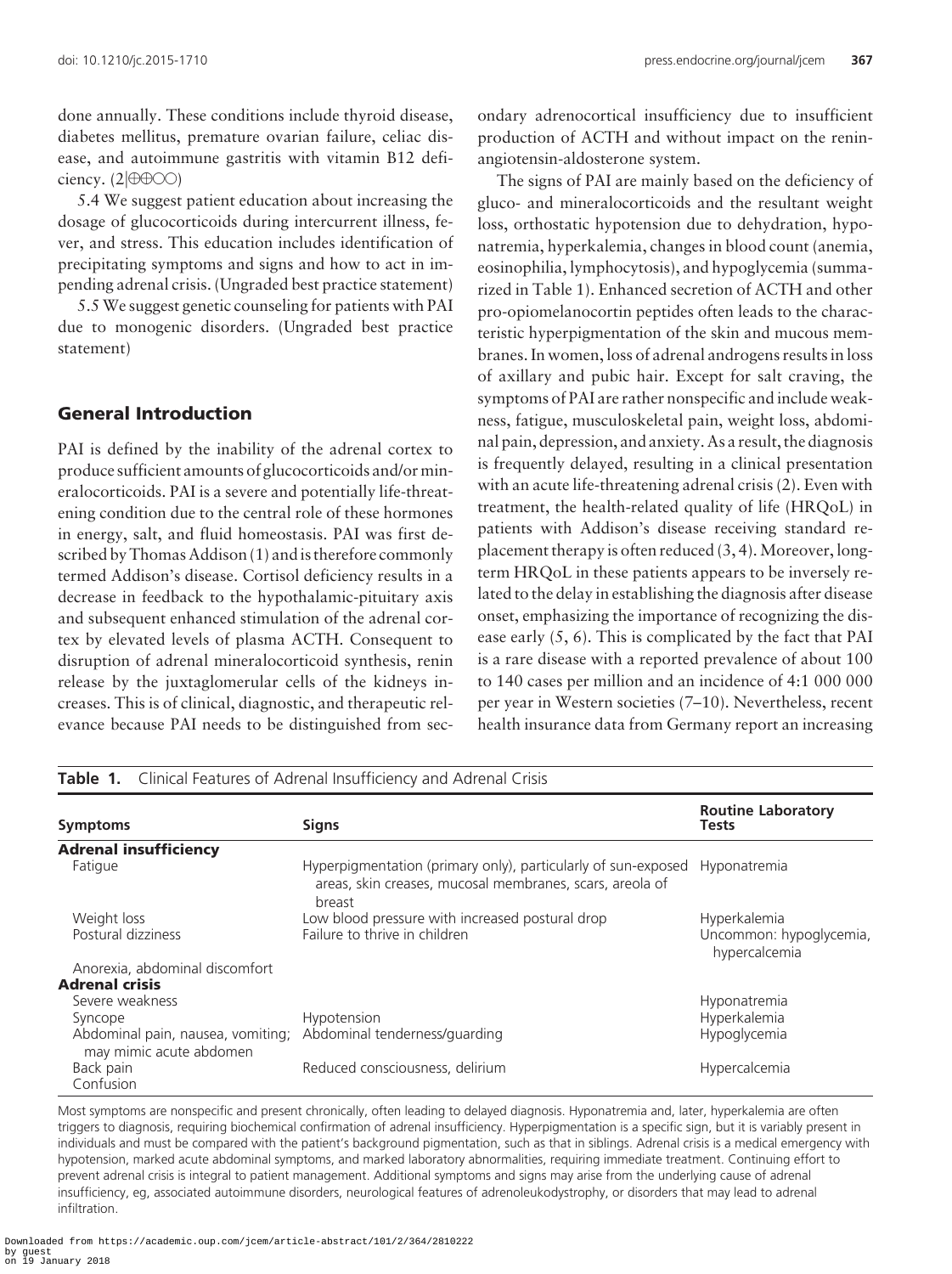prevalence, particularly in females (11). The most common cause of PAI is autoimmunity (up to 90% in Western countries), followed by infectious diseases such as tuberculosis, adrenalectomy, neoplasia, and various genetic causes; the last are more likely to be present and diagnosed in children. Moreover, due to the growing number of chronically and severely ill patients requiring chronic intensive care that includes multiple concomitant pharmacological therapies, additional iatrogenic factors (such as adrenal hemorrhage related to anticoagulants, inhibition of cortisol synthesis by aminoglutethimide or etomidate, activation of glucocorticoid metabolism by anticonvulsants like phenytoin or phenobarbital, or antibiotics like rifampicin) increasingly contribute to the ultimate manifestation of PAI (12).

The diagnosis and management of adrenal insufficiency secondary to hypothalamic-pituitary failure have been recently discussed in an expert review in this journal (13). Also, the management of congenital adrenal hyperplasia (CAH) due to steroid 21-hydroxylase deficiency has been comprehensively discussed, and a current clinical guideline on CAH has been published by the Endocrine Society (14). Therefore, the current guideline focuses on the diagnosis and treatment of PAI alone; issues related to secondary adrenal insufficiency and critical illness-related corticosteroid insufficiency have been excluded. The level of evidence and strength of recommendations published in this guideline were evaluated based on the GRADE system.

# **Method of Development of Evidence-Based Clinical Practice Guidelines**

The Clinical Guidelines Subcommittee (CGS) of the Endocrine Society deemed the management of PAI a priority area in need of practice guidelines and appointed a Task Force to formulate evidence-based recommendations. The Task Force followed the approach recommended by the Grading of Recommendations, Assessment, Development, and Evaluation (GRADE) group, an international group with expertise in development of evidence-based guidelines (15). A detailed description of the grading scheme has been published elsewhere (16). The Task Force used the best available research evidence to develop the recommendations. The Task Force also used consistent language and graphical descriptions of both the strength of a recommendation and the quality of evidence. In terms of the strength of the recommendation, strong recommendations use the phrase "we recommend" and the number 1, and weak recommendations use the phrase "we suggest" and the number 2. Cross-filled circles indicate the

quality of the evidence, such that  $\oplus$ OOO denotes very lowquality evidence;  $\Theta$  $\Theta$  $\circ$ O, low quality;  $\Theta$  $\Theta$  $\circ$ O, moderate quality; and  $\oplus \oplus \oplus$ , high quality. The Task Force has confidence that persons who receive care according to the strong recommendations will derive, on average, more good than harm. Weak recommendations require more careful consideration of the person's circumstances, values, and preferences to determine the best course of action. Linked to each *recommendation* is a description of the *evidence* and the *values* that panelists considered in making the recommendation; in some instances, there are *remarks*, a section in which panelists offer technical suggestions for testing conditions, dosing, and monitoring. These technical comments reflect the best available evidence applied to a typical person being treated. Often this evidence comes from the unsystematic observations of the panelists and their values and preferences; therefore, these remarks should be considered suggestions. In this guideline, the Task Force made several statements to emphasize various monitoring and patient education actions needed to prevent the severe morbidity and mortality of adrenal crisis and reduce medication side effects. These were labeled as ungraded best practice statements. Direct evidence for these statements was either unavailable or not systematically appraised and was considered out of the scope of this guideline. The intention of these statements is to draw attention and remind providers of these principles, and these statements should not be considered as graded recommendations (17).

The Endocrine Society maintains a rigorous conflictof-interest review process for the development of clinical practice guidelines. All Task Force members must declare any potential conflicts of interest, which are reviewed before they are approved to serve on the Task Force and periodically during the development of the guideline. The conflict-of-interest forms are vetted by the CGS before the members are approved by the Society's Council to participate on the guideline Task Force. Participants in the guideline development must include a majority of individuals without conflict of interest in the matter under study. Participants with conflicts of interest may participate in the development of the guideline, but they must have disclosed all conflicts. The CGS and the Task Force have reviewed all disclosures for this guideline and resolved or managed all identified conflicts of interest.

Conflicts of interest are defined by remuneration in any amount from the commercial interest(s) in the form of grants; research support; consulting fees; salary; ownership interest (eg, stocks, stock options, or ownership interest excluding diversified mutual funds); honoraria or other payments for participation in speakers' bureaus, advisory boards, or boards of directors; or other financial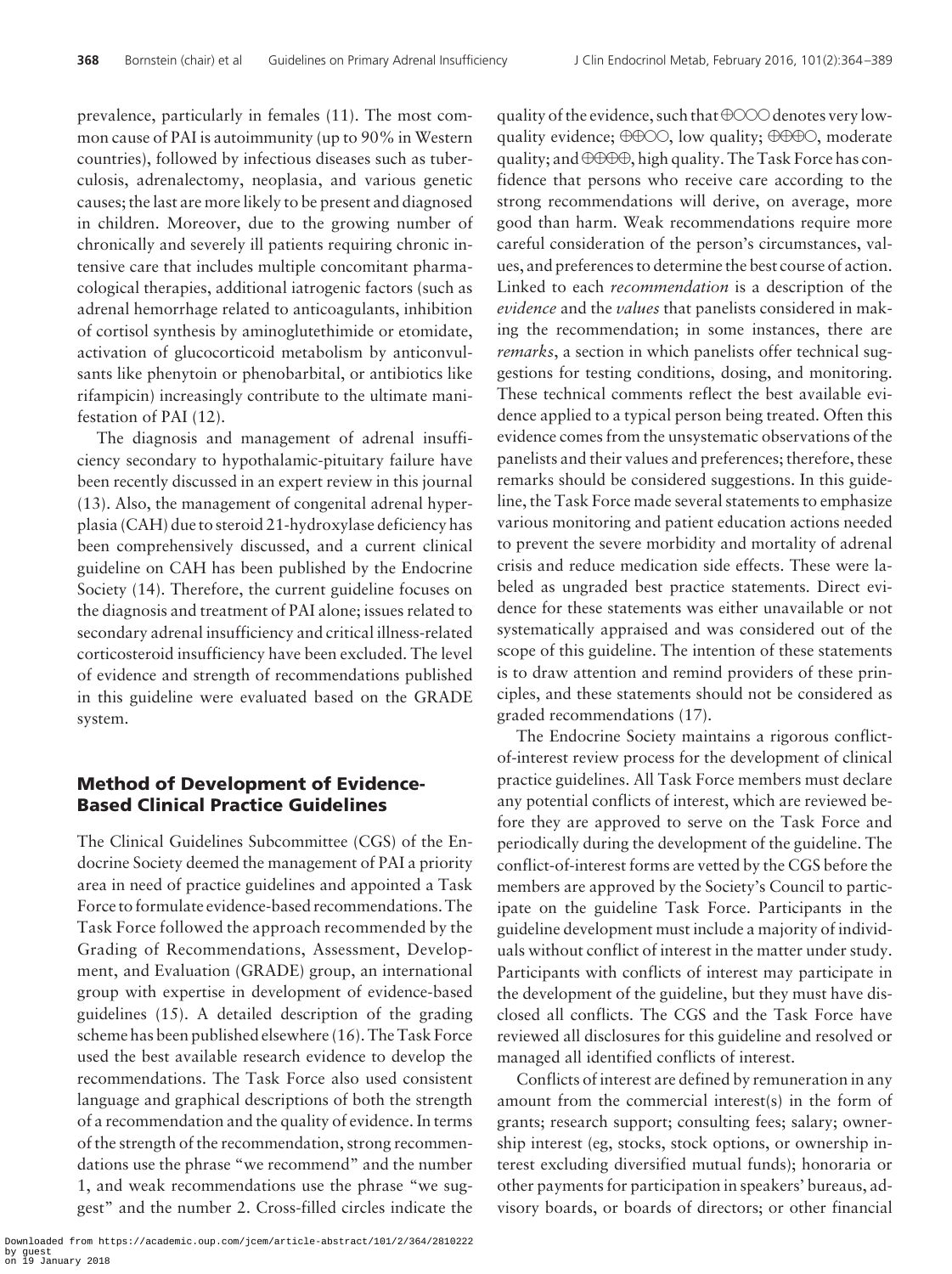benefits. Completed forms are available through the Endocrine Society office.

Funding for this guideline was derived solely from the Endocrine Society, and thus the Task Force received no funding or remuneration from commercial or other entities.

### **Commissioned systematic reviews**

The Task Force commissioned two systematic reviews and developed an a priori protocol that included a specific search strategy, inclusion and exclusion criteria, and methods of evidence synthesis. The two reviews summarized data on patients with both primary and secondary adrenal insufficiency; however, the Task Force used data derived from patients with PAI because this was the target population of this guideline.

The first review compared the diagnostic accuracy of high-dose ACTH vs low-dose ACTH stimulation tests for the initial diagnosis. Only five studies were available to estimate the diagnostic accuracy of the high-dose ACTH stimulation test in PAI, and there were none for the lowdose ACTH stimulation test. The sensitivity of the highdose ACTH stimulation test for the diagnosis of PAI was 92% (95% confidence interval, 81–97%). Data from 30 studies in patients with secondary adrenal insufficiency showed no statistically significant difference between lowdose and high-dose ACTH stimulation tests. This evidence is indirect for the target population of this guideline, which is PAI patients.

The second review compared various glucocorticoid replacement regimens in patients with adrenal insufficiency and identified 15 relevant observational studies. Data on mortality, bone density, and incidence of adrenal crisis were very sparse or unavailable. In terms of HRQoL, there was no statistically significant difference between regimens using glucocorticoid dosages equal to or higher than 30 mg/d of hydrocortisone vs regimens with dosages 30 mg/d. Very low-quality evidence (comparison across studies, methodological limitations, and substantial heterogeneity) suggested that extended-release and dual-release forms of glucocorticoids may have higher HRQoL scores compared with forms given once, twice, or three times daily. This evidence was considered insufficient for decision-making and required verification in a randomized trial.

#### **Diagnosis of primary adrenal insufficiency**

The diagnosis of PAI is traditionally based on low morning cortisol concentrations (measured in serum or plasma) and confirmed by low stimulated cortisol. DHEAS levels (DHEA less so) that are well below the lower limit of normal for age and sex are a useful initial

sign of PAI that should not be overlooked, although they cannot be used in isolation to make the diagnosis of PAI because levels may be low in some individuals, especially in older age groups, without PAI. In most cases, the diagnosis is highly likely if the cortisol is  $\langle 140 \text{ nmol/L} \rangle$  (5)  $\mu$ g/dL) (18) in combination with an ACTH concentration (measured in plasma) elevated more than 2-fold above the upper limit of the reference interval for the specific assay. An ACTH value  $>66$  pmol/L represents a maximum stimulus for cortisol secretion (19, 20). For confirmation, a corticotropin stimulation test should be performed in most cases unless basal results are absolutely unequivocal.

The corticotropin stimulation test is currently regarded as the diagnostic "gold standard" for the diagnosis of primary (but not secondary) adrenal insufficiency because it has been reasonably well studied and is validated against the insulin tolerance test for diagnostic accuracy (21–25). This test is also known as the cosyntropin test, ACTH test, or short Synacthen test; Synacthen is the trade name of tetracosactide, a synthetic peptide consisting of the first 24 of the 39 amino acids of the endogenous ACTH peptide. However, there is still some ongoing debate over the definition of the cutoff value of cortisol after corticotropin stimulation to exclude PAI (see below). The test is used in clinical practice with different protocols, mainly in the duration of the test procedure, the route of administration (im or iv), and the dose of corticotropin applied (26, 27). Commonly, the standard short corticotropin test is performed measuring cortisol levels before and 30 or 60 minutes after iv (or im) administration of  $250 \mu$ g corticotropin as bolus injection (28). The standard-dose (250  $\mu$ g) short corticotropin test is a common diagnostic test in clinical practice with a high degree of validation. Another variation of the cosyntropin test uses a low-dose 1  $\mu$ g of corticotropin for adrenal stimulation. However, based on the currently available data, the  $1$ - $\mu$ g test does not provide better diagnostic accuracy than the  $250$ - $\mu$ g corticotropin test (29). It should be noted that porcine ACTH is used in some countries, although the evidence for its use is much less than with synthetic ACTH analogs such as cosyntropin (30).

The interpretation of the cosyntropin test is based on the peak stimulated serum cortisol concentration. The results of the corticotropin test are not significantly affected by diurnal variations, and the test can therefore be performed without time constraints (31, 32). However, caution is required because adrenocortical function test results may be severely affected by rare conditions such as cortisol-binding globulin (CBG) deficiency, glucocorticoid resistance, and hypersensitivity (33–36).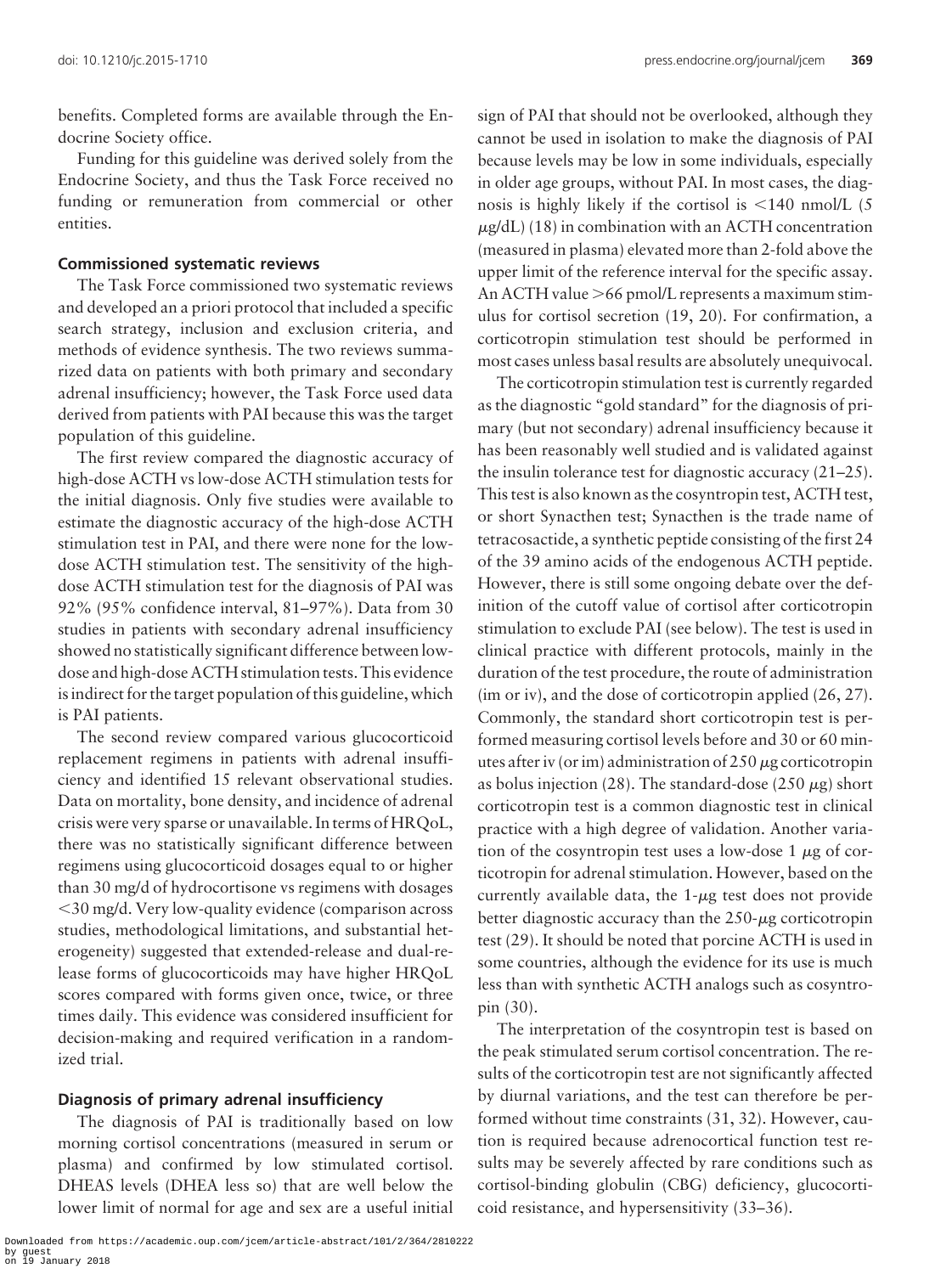### **1.0 Who should be tested and how?**

1.1 We recommend diagnostic testing to exclude PAI in acutely ill patients with otherwise unexplained symptoms or signs suggestive of PAI (volume depletion, hypotension, hyponatremia, hyperkalemia, fever, abdominal pain, hyperpigmentation or, especiallyin children, hypoglycemia).  $(1|\oplus\oplus\oplus\odot)$ 

1.2 We recommend confirmatory testing with the corticotropin stimulation test in patients with clinical symptoms or signs suggesting PAI when the patient's condition and circumstance allow.  $(1|\text{min})$ 

1.3 In patients with severe adrenal insufficiency symptoms or adrenal crisis, we recommend immediate therapy with iv hydrocortisone at an appropriate stress dose prior to the availability of the results of diagnostic tests.  $(1|\oplus\oplus\oplus\bigcirc)$ 

# *Evidence*

Symptoms of adrenal insufficiency or adrenal crisis are well established by older observational studies and clinical experience and are summarized in Table 1. Delayed treatment of more severe symptoms will increase morbidity and mortality. Treatment should therefore not be delayed by awaiting the results of cosyntropin testing.

Diagnosis of PAI is challenging due to an insidious onset of predominantly nonspecific symptoms over months or years. Therefore, it is essential to keep the threshold for diagnostic evaluation low (2, 37). The exclusion of PAI is mainly based on the determination of cortisol concentrations in the corticotropin stimulation test.

In acutely sick patients with clinical signs and symptoms, treatment should not be delayed awaiting test results. It is important to draw blood for diagnostic purposes before any steroid treatment is given. A single baseline ACTH and cortisol before administration of hydrocortisone is essential for diagnosis, or occasionally even a cosyntropin stimulation test may be performed, but only if safe to do so. Confirmatory cosyntropin testing can be performed after treatment, with temporary cessation of glucocorticoid when the patient's condition is stable (38, 39).

Although it is more elaborate and requires endocrinological expertise, the corticotropin stimulation test is a superior diagnostic test with a higher degree of sensitivity and specificity than determination of morning cortisol and ACTH concentrations and is therefore preferred in all patients considered with the differential diagnosis of PAI (28, 38).

Other relatively frequent conditions predisposing patients to PAI include certain autoimmune disorders (eg, type 1 diabetes mellitus, autoimmune gastritis/pernicious anemia, and vitiligo) as well as infectious diseases (tuberculosis, HIV, cytomegalovirus, candidiasis, histoplasmosis) (Table 2). Adrenal enzyme inhibitors (mitotane, ketoconazole, metyrapone, and etomidate) are examples of agents that may induce adrenal insufficiency. In addition, a number of drugs such as phenytoin and carbamazepine, mitotane, and St John's wort may increase metabolism of cortisol. Therefore, in patients using these agents, the diagnostic threshold should also be kept low (12).

Plasma cortisol is 80% bound to CBG and 10-15% to albumin, so disorders that reduce (inflammation, rare genetic disorders) or increase CBG levels (estrogen, pregnancy, mitotane) need to be considered in interpretation of plasma cortisol levels (36).

The diagnosis of PAI in pregnant women is particularly challenging due to its extreme rarity, overlapping symptoms like nausea and hypotension as well as physiological changes (eg, increased cortisol production during pregnancy; see Section 3.0 and Recommendation 3.14), making the diagnosis difficult. Because untreated PAI in pregnant women is associated with a high mortality, whereas sufficiently treated patients can expect a normal pregnancy course and outcome, early recognition and diagnosis is critical. In addition to a paired sample of cortisol and ACTH, the adrenal reserve is appropriately and safely assessed in pregnancy by corticotropin stimulation, if indicated (40, 41). Interpretation of the diagnostic results requires thorough consideration of pregnancy-associated physiological changes of adrenocortical function (42). A strong recommendation for immediate treatment before the availability of test results (but after the relevant samples have been procured) is driven by placing high value on preventing major harm. A practical diagnostic approach to the patient with PAI is summarized in Figure 1 (14).

# *Technical remarks on diagnostic recommendations*

1. The range and severity of PAI symptoms can be classified as indicative of adrenal insufficiency or adrenal crisis, as summarized in Table 1.

2. A heightened level of clinical suspicion of adrenal insufficiency is warranted in patients with compatible symptoms who also have disorders associated with the development of PAI, such as autoimmune disorders or relevant drugs (major etiologies of PAI summarized in Table 2).

3. There are several situations requiring specific consideration because cortisol levels can be expected to be altered by nonadrenal pathologies. These include critical illness and pregnancy. In addition, reduced CBG levels in illness and elevated levels in pregnancy may alter the interpretation of cortisol levels.

4. Patients with autoimmune disease and systemic disorders known to affect the adrenal function or who are on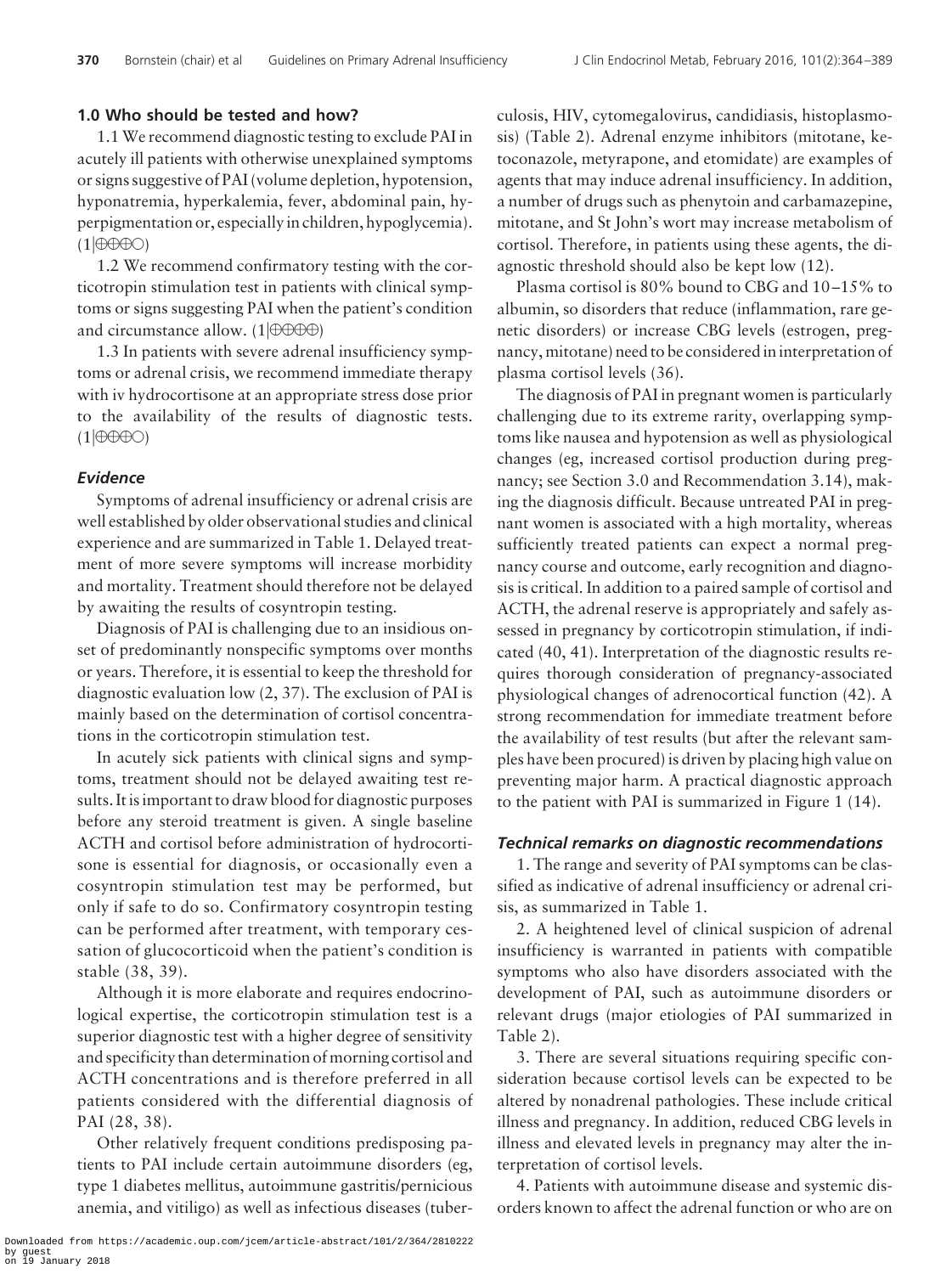| Etiology                                 | <b>Associated Features</b>                                                                                                                                                                |
|------------------------------------------|-------------------------------------------------------------------------------------------------------------------------------------------------------------------------------------------|
| Autoimmune                               |                                                                                                                                                                                           |
| Isolated                                 | Not associated with other autoimmune disorders                                                                                                                                            |
| APS type 1 (APECED)                      | Chronic cutaneous candidiasis, hypoparathyroidism                                                                                                                                         |
| APS type 2                               | Autoimmune thyroid disease, type 1 diabetes                                                                                                                                               |
| Adrenal-infiltration/injury              |                                                                                                                                                                                           |
| Adrenal hemorrhage<br>Adrenal metastases | Associated with sepsis, anticoagulants, anti-cardiolipin/lupus anti-coagulant syndrome<br>Malignancies: lung, breast, colon, melanoma, lymphoma                                           |
| Infections: adrenalitis                  | Tuberculosis, HIV/AIDS, CMV, candidiasis, histoplasmosis, syphilis, African trypanosomiasis,                                                                                              |
|                                          | paracoccidioidomycosis (eg, in South America)                                                                                                                                             |
| Infiltration                             | Hemochromatosis, primary amyloidosis                                                                                                                                                      |
| Bilateral adrenalectomy                  | Procedure for intractable Cushing's syndrome or bilateral pheochromocytoma                                                                                                                |
| CAH: most forms can                      | Commonest cause of PAI in children (80%); may be diagnosed in older individuals                                                                                                           |
| cause salt loss                          |                                                                                                                                                                                           |
| 21-Hydroxylase                           | Commonest type of CAH is 21-hydroxylase deficiency, with associated hyperandrogenism                                                                                                      |
| deficiency                               |                                                                                                                                                                                           |
| 11 $\beta$ -hydroxylase                  | Hyperandrogenism, hypertension (in older children and adults)                                                                                                                             |
| deficiency                               |                                                                                                                                                                                           |
| 3β-hydroxysteroid                        | Ambiguous genitalia in boys, hyperandrogenism in girls                                                                                                                                    |
| dehydrogenase II                         |                                                                                                                                                                                           |
| deficiency                               |                                                                                                                                                                                           |
| P450 side-chain                          | XY sex reversal                                                                                                                                                                           |
| cleavage deficiency                      |                                                                                                                                                                                           |
| (CYP11A1 mutations)                      |                                                                                                                                                                                           |
| P450 oxidoreductase                      | Skeletal malformations, abnormal genitalia                                                                                                                                                |
| deficiency                               |                                                                                                                                                                                           |
| Congenital lipoid                        | XY sex reversal                                                                                                                                                                           |
| adrenal hyperplasia                      |                                                                                                                                                                                           |
| (StAR mutations)                         |                                                                                                                                                                                           |
| Adrenal hypoplasia                       | X-linked NROB1, Xp21 deletion (with Duchenne's muscular deficiency), SF-1 mutations (XY sex                                                                                               |
| congenita                                | reversal), IMAGe syndrome                                                                                                                                                                 |
| <b>ACTH</b> insensitivity                | Type 1: ACTH receptor, melanocortin 2 receptor gene MC2R                                                                                                                                  |
| syndromes                                | Type 2: MRAP                                                                                                                                                                              |
|                                          | Familial glucocorticoid deficiency (MCM4, NNT, TXNRD2)                                                                                                                                    |
|                                          | TripleA (Allgrove's) syndrome, achalasia, Addison's disease, alacrima, AAAS gene mutation<br>Adrenal enzyme inhibitors: mitotane, ketoconazole, metyrapone, etomidate, aminoglutethimide, |
| Drug-induced                             | drugs that may accelerate cortisol metabolism and induce adrenal insufficiency                                                                                                            |
|                                          | $T4$ also accelerates cortisol metabolism (at least in part through stimulation of 11 $\beta$ -HSD2)                                                                                      |
|                                          | CTLA-4 inhibitors may enhance autoimmunity and cause PAI                                                                                                                                  |
| Other metabolic disorders                | Mitochondrial disease (rare)                                                                                                                                                              |
|                                          | Adrenoleukodystrophy in males                                                                                                                                                             |
|                                          | Wolman's disease                                                                                                                                                                          |

#### **Table 2.** Major Etiologies of PAI and Associated Features

Abbreviations: APECED, autoimmune polyendocrinopathy-candidiasis-ectodermal dystrophy; CMV, cytomegalovirus; CTLA-4, cytotoxic Tlymphocyte-associated protein 4; CYP, cytochrome P; HSD, hydroxysteroid dehydrogenase; 11B-HSD2, 11B-hydroxysteroid dehydrogenase type 2; IMAGe, intrauterine growth restriction, metaphyseal dysplasia, adrenal hypoplasia congenital, genital abnormalities; MC2R, melanocortin 2 receptor gene; MCM4, minichromosome maintenance-deficient 4; MRAP, melanocortin receptor accessory protein; NNT, nicotinamide nucleotide transhydrogenase; StAR, steroidogenic acute regulatory protein; TXNRD2, thioredoxin reductase 2. [Derived from E. Charmandari E, et al: Adrenal insufficiency. *Lancet.* 2014;383:2152–2167 (164), with permission. © Elsevier.]

drugs (eg,  $T_4$ ) that are known to increase cortisol metabolism are at increased risk of PAI.

### **2.0 Optimal diagnostic tests**

2.1 We suggest the standard dose (250  $\mu$ g for adults and children  $\geq$  2 y of age, 15  $\mu$ g/kg for infants, and 125  $\mu$ g for children  $\leq$ 2 y of age) iv corticotropin stimulation (30 or 60 min) test over other existing diagnostics tests to establish the diagnosis of adrenal insufficiency. Peak cortisol levels below 500 nmol/L (18 µg/dL) (assay dependent) at 30 or 60 minutes indicate adrenal insufficiency.  $(2|\text{O}\text{O}\text{O})$ 

### *Evidence*

The exclusion of PAI is mainly based on the determination of cortisol concentrations in the corticotropin stimulation test. There are five primary studies that considered the diagnosis of PAI in their populations and also met the inclusion criteria of the systematic review. Using metaanalysis, the sensitivity of the 250- $\mu$ g corticotropin stimulation test using a peak response of cortisol (500 nmol/L or 18 µg/dL) was 0.92 (95% confidence interval, 0.81– 0.97). The cutoff values for exclusion of adrenal insufficiency may vary according to the assay used. Different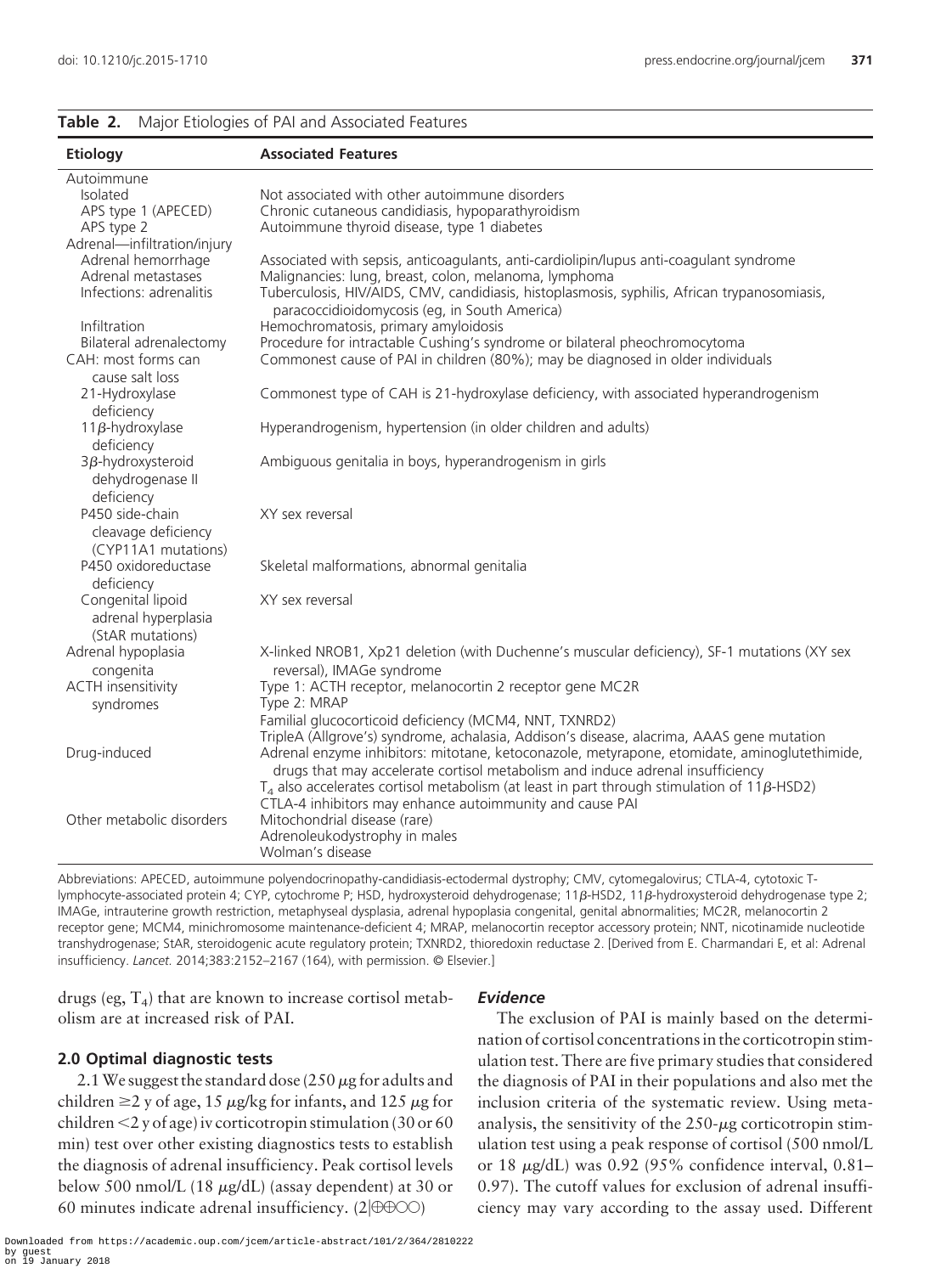

**Figure 1.** Algorithm for the diagnostic approach to the patient with PAI. The most common causes of PAI are autoimmune destruction of the adrenal cortex in adults and CAH in children. These etiologies can be screened for using 21-hydroxylase antibodies and a baseline serum 17 hydroxyprogesterone level. Males with negative 21-hydroxylase antibodies should be tested for adrenoleukodystrophy with plasma VLCFAs. If these diagnoses are excluded, a CT scan of the adrenals may reveal evidence of adrenal infiltrative processes or metastases. The individual's clinical picture and family history may render some steps in the algorithm redundant or suggest specific genetic syndromes. The latter includes subtypes of autoimmune polyglandular syndromes or specific rare genetic disorders where adrenal failure is part of a broader phenotype. A list of differential diagnoses is provided in Table 2. AHC, adrenal hypoplasia congenita; AI, adrenal insufficiency; VLCFA, very long chain fatty acid. <sup>a</sup> 17-OHprogesterone >1000 ng/dL is diagnostic for 21-OH deficiency (14). <sup>b</sup> VLCFA should be measured in the initial evaluation of preadolescent boys. [Adapted from E. S. Husebye, et al: Consensus statement on the diagnosis, treatment and follow-up of patients with primary adrenal insufficiency. *J Intern Med*. 2014;275:104 –115 (181), with permission. © John Wiley & Sons, Inc.]

immunoassays use different detection antibodies that provide results that may demonstrate significant bias between methods. For example, the low reference limit for cortisol 30 minutes after the corticotropin stimulation ranges from 418 to 574 nmol/L (15.2–20.8 µg/dL) (43, 44). The actual cutpoint used in clinical practice to make the diagnosis should be based on assay-specific normative data. The laboratory providing the result should be able to provide the performance bias of the cortisol method in use. Traditionally, a peak cortisol concentration after acute stimulation with corticotropin exceeding 500 nmol/L (18  $\mu$ g/ dL) is accepted as evidence for sufficient adrenocortical responsiveness (32, 45–47). It is important to consider other factors that will affect interpretation of the result, in particular the factors that alter protein binding of cortisol to CBG (48) and to a lesser extent albumin (49). Importantly, the use of the estrogen-containing oral contraceptives will result in higher CBG with a corresponding rise in cortisol (43, 44). Patients with diseases such as nephrotic syndrome (43) and liver disease (50) as well as those who are in the immediate postoperative period (51) or who require intensive care (52) may have lower CBG and albumin and hence, lower cortisol measurements.

2.2 We suggest the low-dose  $(1 \mu g)$  corticotropin test for diagnosis of PAI only when the substance itself is in short supply. (2 0000)

### *Evidence*

Although the stimulated increase of cortisol after 30 or 60 minutes in healthy individuals is comparable for both low-dose (1  $\mu$ g) and high-dose (250  $\mu$ g) corticotropin tests, resulting in a lower cutoff threshold (mean  $-2SD$ ) of 500 nmol/L (18  $\mu$ g/dL) (46, 53), the stimulated serum cortisol concentrations differ considerably at 60 minutes between both conditions, with a further rise in the highdose test and a decrease of cortisol in the low-dose test (54, 55). Cosyntropin-stimulated cortisol levels are slightly higher at 60 vs 30 minutes; however, the 30-minute time point has been validated against the insulin tolerance test (56). Further research is needed to determine whether the traditionally used 60-minute cortisol level is in fact more specific for diagnosis of adrenal insufficiency. Although the low-dose and high-dose corticotropin stimulation tests yield comparable results in the diagnostic workup of PAI and the low-dose test adds no further sensitivity or specificity over the high-dose test (47, 57), evidence has been presented that the low-dose corticotropin stimulation test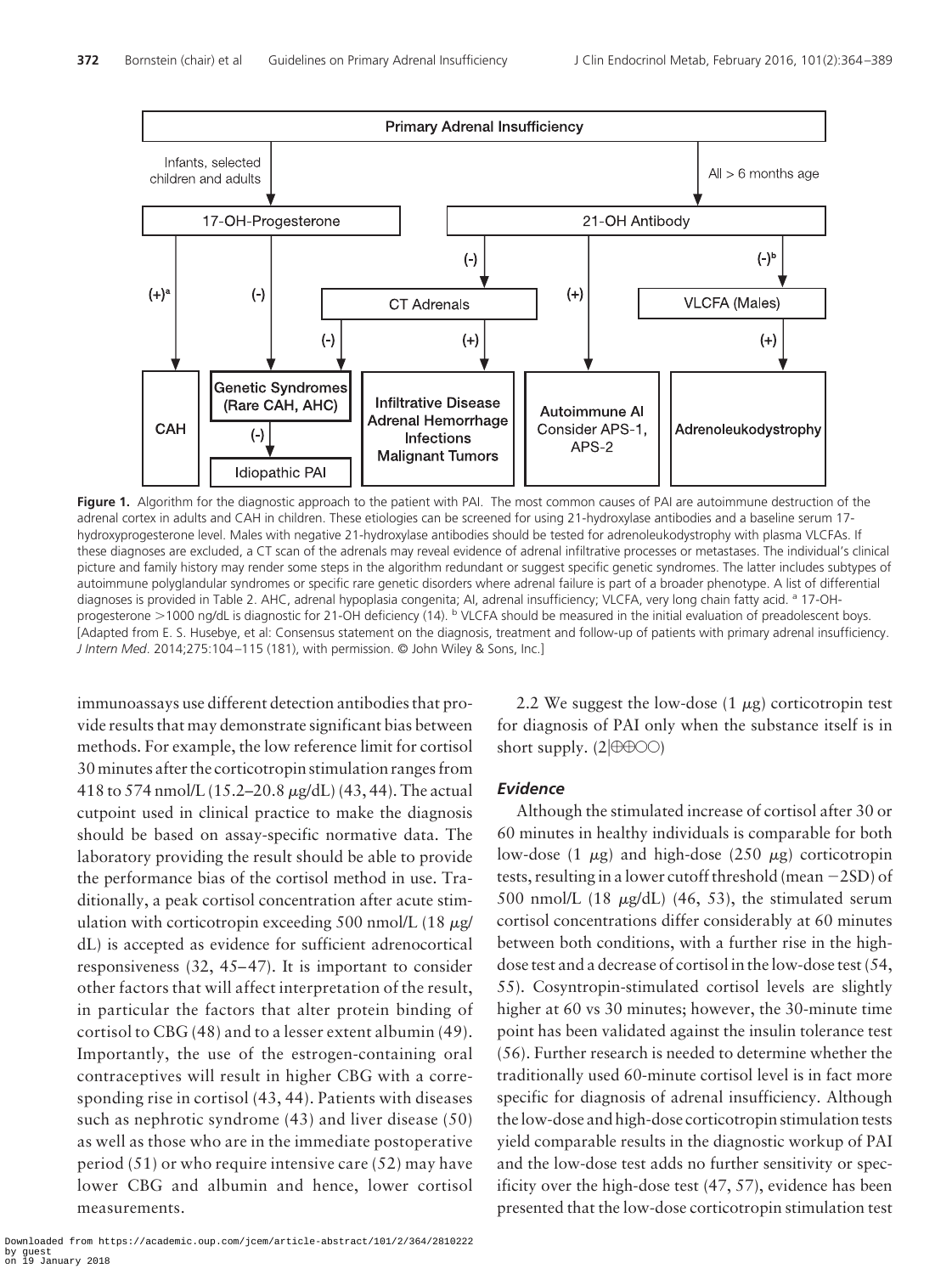provides higher sensitivity in the diagnosis of secondary adrenal insufficiency than the high-dose test (18, 29). Although similar arguments for the utility of the low-dose test have been proposed for other special diagnostic challenges such as the detection of adrenal insufficiency in critically ill patients (critical illness-related corticosteroid insufficiency), more evidence is needed to support such a formal recommendation (47, 58, 59).

Thus, for practical reasons, the low-dose test may be applicable to situations when corticotropin is in short supply or for other structural or economic reasons. Although dilution and storage of the lower concentrated solution may be regarded as critical, it is worth noting that diluted tetracosactide (in 0.9% saline at 1  $\mu$ g/mL) has been reported to be stable at  $2-8$ °C for up to 60 days (60).

### *Technical remarks*

The diagnostic preparation of cosyntropin is supplied in ampules containing 250  $\mu$ g, and injection of this amount yields a very high stimulus for the adrenal cortex, resulting in reproducible and valid test results. This test is also usually well tolerated by the patient. The low-dose  $(1 \mu g)$  corticotropin test requires dilution of the supplied corticotropin to the required dose, which can introduce dosing errors and sources of contamination into the diagnostic procedure.

2.3 If a corticotropin stimulation test is not feasible, we suggest using a morning cortisol  $\leq$ 140 nmol/L (5  $\mu$ g/dL) in combination with ACTH as a preliminary test suggestive of adrenal insufficiency (until confirmatory testing with corticotropin stimulation is available).  $(2|\oplus$ OOO)

### *Evidence*

This suggestion is only applicable in acute situations when waiting for the corticotropin stimulation would unnecessarily delay appropriate therapy. It should not be used for community-based screening for PAI. In the absence of exogenous glucocorticoids, a cutoff threshold for basal cortisol concentrations of  $\langle 140 \text{ nmol/L}$  (5  $\mu\text{g/dL}$ ) drawn in the morning (6 to 10 AM) is suggestive of adrenal insufficiency (18). Unfortunately, most of the primary reports detailing this cutoff value are not based on subjects with PAI  $(23, 24, 61-64)$ . In addition, the cortisol of 140 nmol/L (5  $\mu$ g/dL) is typically below or near the lower limit of the range of normal subjects (collected between 6 and 10 AM) in reference populations for assays in contemporary clinical laboratories: 113–131 nmol/L (4.1–4.7 µg/ dL) (44, 65). As mentioned in Section 2.1, the variation between different cortisol methods will affect the actual cut-point used in clinical practice, and this should be determined in conjunction with the laboratory providing the assay.

It should be noted that the choice of what morning cortisol concentration to utilize to rule out adrenal insufficiency (100% sensitivity) is controversial, with studies arguing levels from >285 nmol/L (10.3 µg/dL) (23) to >480 nmol/L (17  $\mu$ g/dL) (62). There is no evidence to support the use of random cortisol to rule out adrenal insufficiency.

2.4 We recommend measurement of plasma ACTH to establish PAI. The sample can be obtained at the same time as the baseline sample in the corticotropin test or paired with the morning cortisol sample. In patients with confirmed cortisol deficiency, a plasma ACTH 2-fold the upper limit of the reference range is consistent with PAI.  $(1|\text{POPO})$ 

### *Evidence*

A plasma ACTH concentration exceeding 300 ng/L (66 pmol/L) provides maximum stimulation of glucocorticoid synthesis (19), and accordingly, a low cortisol concentration (<140 nmol/L [ $\leq$ 5  $\mu$ g/dL]) found in combination with an elevated concentration of ACTH indicates the inability of the adrenal cortex to respond to ACTH stimulation and is highly predictive for PAI (19, 20, 66, 67). An elevated ACTH concentration in the presence of a cortisol in the normal range can be the first sign of early-stage PAI (68). The challenge with setting a specific cut-point for ACTH levels suggesting PAI is highly influenced by analytical bias demonstrated in ACTH assays (69, 70). Only two studies have reported the ACTH range for PAI at diagnosis with a control reference population, and in these studies the ACTH was typically grossly elevated in PAI. Thus, we have recommended the  $2 \times$  the upper limit of the reference interval, but in some cases of PAI it would be only above the quoted reference interval but not  $>2 \times$  the upper limit of the reference interval (19, 20).

2.5 We recommend the simultaneous measurement of plasma renin and aldosterone in PAI to determine the presence of mineralocorticoid deficiency. (1|OOOO)

### *Evidence*

Determination of renin and aldosterone can be of diagnostic value because in the early phase of evolving PAI, mineralocorticoid deficiency may predominate (71) and may be the only sign (72). Thus, an elevated plasma renin activity or concentration in combination with an (inappropriately) normal or low serum aldosterone concentration is suggestive of PAI (38, 71–74). Both renin and aldosterone measurements have a number of important challenges from the laboratory perspective and should be interpreted based on the reference intervals provided on the report (75). However, in some cases of PAI, eg, in familial glucocorticoid deficiency or patients with milder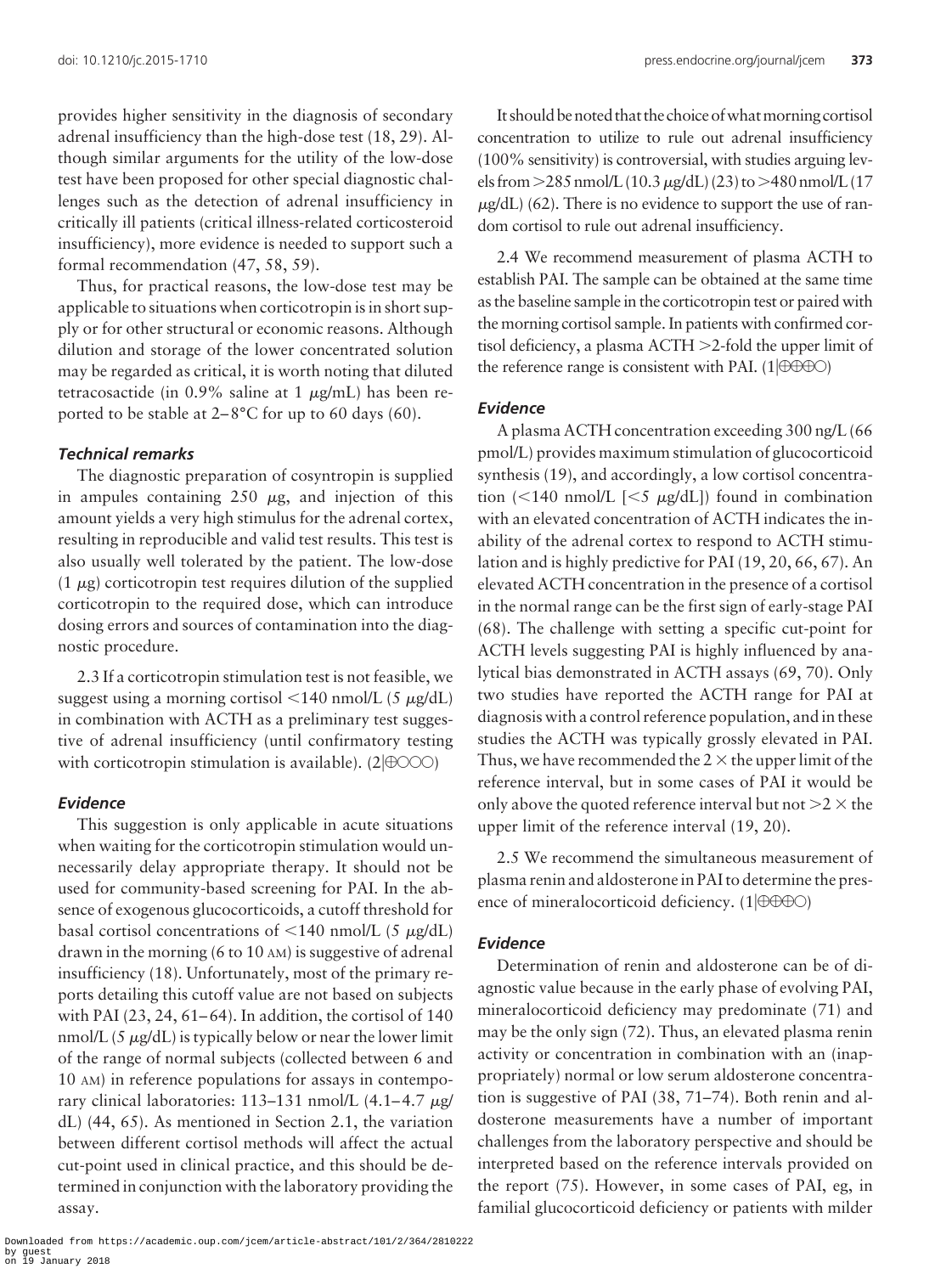mutations causing CAH, adrenal mineralocorticoid production may not be compromised.

2.6 We suggest that the etiology of PAI should be determined in all patients with confirmed disease. (For diagnostic workup, see Table 2 and Figure 1) (Ungraded best practice recommendation)

# *Evidence*

When PAI has been confirmed at the hormonal level, it is important for therapeutic reasons to identify the cause of the disease (Figure 1 and Table 2). Autoimmune adrenalitis is the most common cause, accounting for the vast majority of adult cases, and screening for specific autoantibodies against CYP21A2 and for other associated autoimmune diseases is important, keeping in mind that the laboratory tests for the autoantibodies are not standardized and are subject to wide between-method variation (7, 76 –79). Finding CYP21A2 autoantibodies, which can be present several years before biochemical and clinical evidence of PAI, strengthens the suspicion that overt PAI is likely to develop. Following CYP21A2 autoantibody-positive individuals revealed that about 30% progressed to overt PAI during a 5-year follow-up (72).

In children with autoimmune PAI, autoimmune polyendocrine syndrome (APS)-1 should be considered with evaluation for hypoparathyroidism and mucocutaneous candidiasis and measurement of antibodies to interferon  $\omega$  or  $\alpha$ that have a high diagnostic sensitivity and specificity (80). Young males and males without autoantibodies should be screened for adrenoleukodystrophy by measuring very-long chain fatty acids (81, 82). Adrenal insufficiency may be the only presenting sign of adrenoleukodystrophy, which most often occurs in boys between 2 and 10 years of age. In CYP21A2 autoantibody-negative individuals with PAI of unknown etiology, we suggest a computer tomography (CT) scan of the adrenals to identify infectious diseases like tuberculosis and tumors. CT scanning for these conditions is generally not specific for the infiltrative disorder, and not all patients with infiltrative adrenal conditions such as tuberculosis causing PAI have enlarged adrenals. Genetic diseases in which ACTH is chronically elevated result in bilateral adrenal enlargement and should be considered in select cases. A variety of rare conditions may require additional diagnostic measures like serological or microbiological testing (12, 83). The nonautoimmune cases of PAI are more frequently seen among children and the elderly. CAH due to 21-hydroxylase deficiency is the most common cause of adrenal insufficiency in infancy (14).

# **3.0 Treatment of primary adrenal insufficiency in adults**

# *Glucocorticoid replacement regimen*

3.1 We recommend glucocorticoid therapy in all patients with confirmed PAI. (1<sup>00000)</sup>

3.2 We suggest using hydrocortisone (15–25 mg) or cortisone acetate (20 –35 mg) in two or three divided oral doses per day; the highest dose should be given in the morning at awakening, the next either in the early afternoon (2 h after lunch; two-dose regimen) or at lunch and afternoon (three-dose regimen). Higher frequency regimens and size-based dosing may be beneficial in individual cases.  $(2|\text{O}\text{O}\text{O})$ 

3.3 As an alternative to hydrocortisone, we suggest using prednisolone (3–5 mg/d), administered orally once or twice daily, especially in patients with reduced compliance.  $(2|\oplus\!\circledcirc\!\circledcirc)$ 

3.4 We suggest against using dexamethasone for the treatment of PAI because of risk of Cushingoid side effects due to difficulties in dose titration.  $(2|\text{O}\text{O}\text{O})$ 

3.5 We suggest monitoring glucocorticoid replacement using clinical assessment including body weight, postural blood pressure, energy levels, signs of frank glucocorticoid excess. (2<sup>|</sup>OOO)

3.6 We suggest against hormonal monitoring of glucocorticoid replacement and to adjust treatment only based on clinical response. (2 OOO)

# *Evidence*

Glucocorticoids are secreted in a pulsatile and circadian rhythm, with the highest peak in the morning, with low levels in the evening, reaching a nadir around midnight (84). Mean cortisol production rates are influenced by age and body composition and have been reported to be about 5-8 mg/m<sup>2</sup>/d (85-88), which is equivalent to an oral replacement with 15–25 mg/d (with a tendency toward the lower margin to avoid overtreatment) of hydrocortisone or 20 –35 mg of cortisone acetate in adults. In most industrialized countries, hydrocortisone is the preferred pharmacological replacement agent, but cortisone acetate is also in widespread use. In a number of countries, only prednisolone is available.

Hydrocortisone and prednisolone are active glucocorticoids, whereas cortisone acetate and prednisone require activation via hepatic  $11\beta$ -hydroxysteroid dehydrogenase type 1 activity before exerting biological activity. Replacement with inactive precursor glucocorticoids may result in broader interindividual variability of pharmacokinetic parameters (89), but this has not been studied systematically.

Because of the short plasma half-life of hydrocortisone (approximately 90 min) (90), multiple dosing is recommended to mimic physiological conditions. The first and largest dose is suggested to be given upon awakening, the second dose after lunch, and, in case of a three-dose regimen, the last and smallest dose not later than 4-6 hours before bedtime. The rationale for this regimen is to try to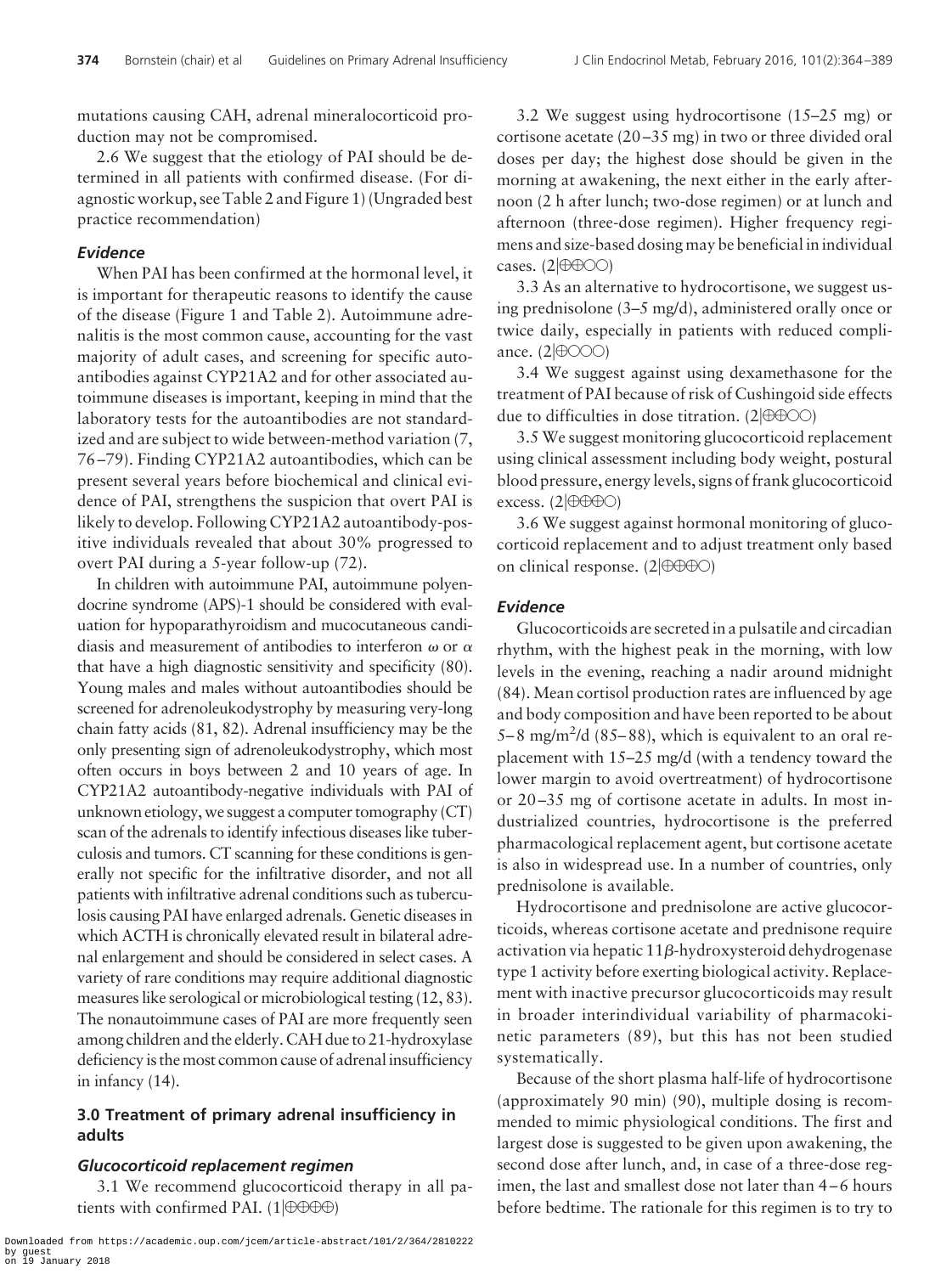mimic the circadian rhythm and also to avoid high doses in the evening, which may compromise sleep and insulin sensitivity (91, 92).

Only small studies have compared dosing regimens. Using the fluctuating normal range of cortisol throughout the 24-hour day as a goal, Peacey et al (93) and Howlett (94) independently recommended 10 mg hydrocortisone on awakening, 5 mg at lunchtime, and 5 mg in the early evening. Some patients appear to require higher glucocorticoid doses, but these must be used with caution. In singledose morning studies of adrenal insufficiency patients, hydrocortisone adjusted by body surface area (5.5 mg/m<sup>2</sup>) or by weight (0.12 mg/kg) produced integrated cortisol levels over 6 hours reliably within the healthy control 95% confidence intervals, whereas fixed dosing at 10 mg hydrocortisone did not (95). Hence, dose adjustment by weight or body surface area may produce more physiological cortisol levels in PAI patients than fixed dose regimens. Laureti et al (96) and Barbetta et al (97) found that thrice-daily cortisone acetate lowered ACTH levels and gave 24-hour cortisol curves more similar to the endogenous cortisol rhythm compared with a two-dose regimen. One doubleblind, randomized, crossover study evaluating two-dose vs four-dose hydrocortisone treatments (98) concluded that cortisol pharmacokinetics were more physiological on the four-dose regimen; surprisingly, participating patients preferred this regimen. Conversely, Alonso et al (99) found that HRQoL scores were similar and on some parameters worse on thrice-daily compared with twice-daily hydrocortisone. Taken together, because few and mostly underpowered short-term studies have been performed, it is difficult to make strong global recommendations on these different regimens. Based on prevailing evidence and clinical experience, three or four daily doses give more physiological cortisol profiles that may be beneficial to counter long-term complications of glucocorticoid replacement. Weight-adjusted dosing will increase the chance of obtaining a cortisol value within the reference range. However, outcome studies confirming this hypothesis are lacking, and less-frequent dosing may be associated with better compliance (100).

Rigorous pharmacokinetic studies have only compared hydrocortisone vs cortisone acetate in adrenal insufficiency. The absorption curve of cortisone acetate is less steep and is delayed compared with that of hydrocortisone (89, 101), which might be favorable considering the short half-life of hydrocortisone. Although clinical experience supports the recommendation of both drugs, individual patients may prefer one over the other.

When PAI patients fail to recover in terms of HRQoL and working capacity or have difficulty adhering to a multiple-dose regimen, prednisolone, 3–5 mg/d administered in one or two doses, can be prescribed. Retrospective studies of patients taking higher doses of glucocorticoids in some cases, including prednisolone or dexamethasone, appear to show a tendency to adverse metabolic consequences including weight gain, dyslipidemia, and diabetes mellitus (102). However, prospective studies comparing the safety and efficacy of prednisolone and hydrocortisone over time are not available. It is the experience of some physicians that higher doses of prednisolone achieve good results is some patients. Dexamethasone should be avoided because Cushingoid side effects frequently appear (103). Alternatively, a newly marketed dual-release hydrocortisone preparation can be administered once daily (104). However, whereas this dual-release hydrocortisone preparation was shown to slightly reduce blood pressure and HbA1c (104), such results may not always be desirable in patients with PAI. Moreover, such variability can reflect differences in glucocorticoid bioavailability between the dual-release formulation and the hydrocortisone control dosing regimen. Other slow-release preparations of hydrocortisone are in clinical development (see *Perspectives and Demand for Future Research* below). Additional, preferably double-blind, studies are needed to fully evaluate possible advantages of these preparations over current hydrocortisone and cortisone acetate regimens.

Monitoring glucocorticoid replacement relies primarily on clinical assessment. Symptoms and signs of overreplacement are weight gain, insomnia, and peripheral edema. Insufficient dosing is characterized by nausea, poor appetite, weight loss, lethargy, and hyperpigmentation. Detailed questioning about the patient's daily habits, working patterns (eg, shift work), general feelings of energy, mental concentration, daytime somnolence, and dips in energy can help fine-tune when tablets should be taken, how often, and at what dose. Compliance and use of extra doses should be mapped. In cases when malabsorption is suspected, serum or salivary cortisol day curve monitoring may be useful to guide dosing.

Measurement of plasma ACTH to guide glucocorticoid replacement doses is not recommended because patients who receive appropriate replacement often have elevated ACTH levels, due to disturbance of the normal close relationship between ACTH and cortisol secretion and negative feedback. Use of ACTH levels to adjust glucocorticoid replacement is clinically known to lead to over-replacement.

### *Mineralocorticoid replacement in PAI*

3.7 We recommend that all patients with confirmed aldosterone deficiency receive mineralocorticoid replace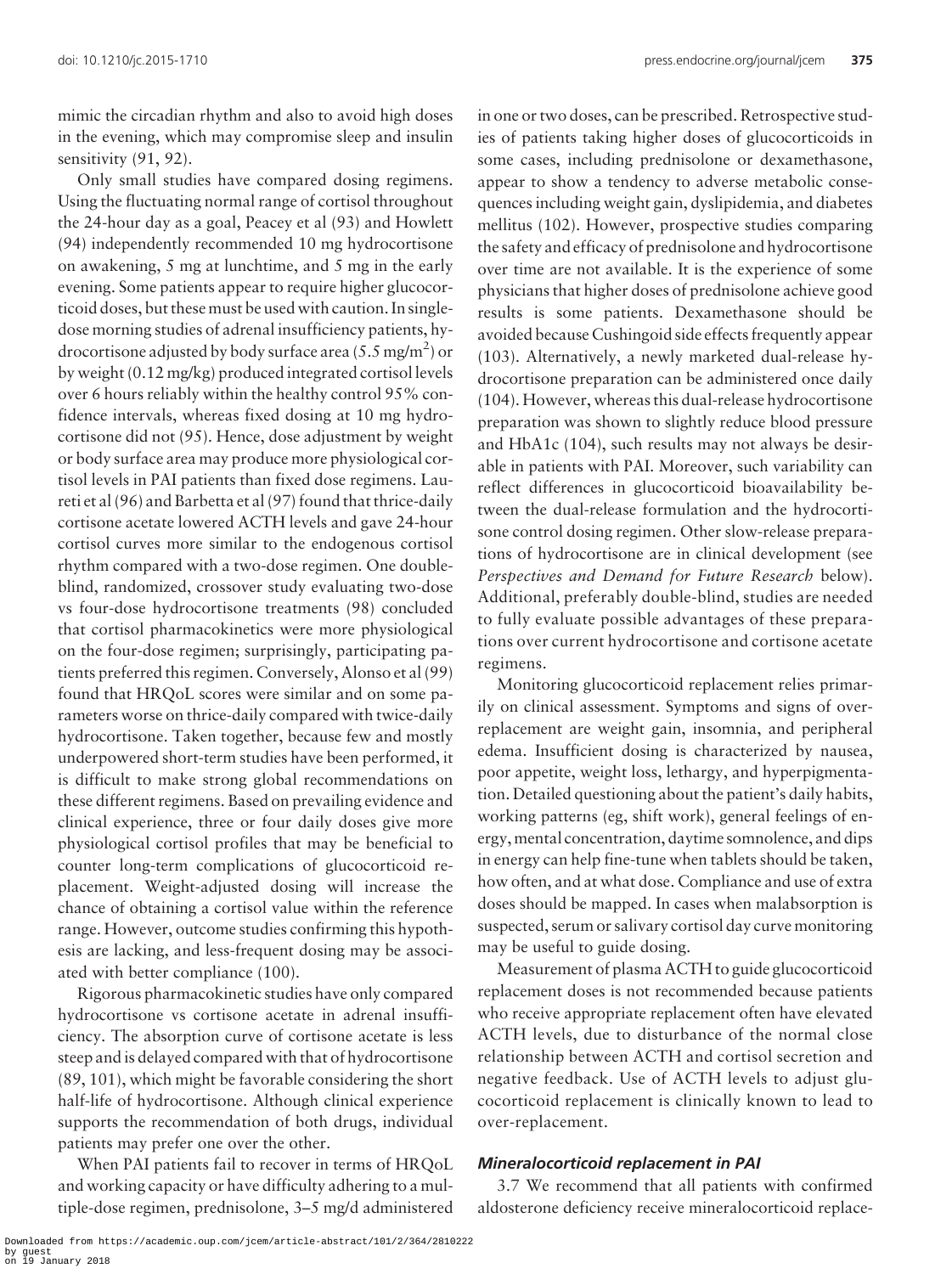ment with fludrocortisone (starting dose,  $50-100 \mu$ g in adults) and not restrict their salt intake.  $(1|\text{D}\text{D}\text{D}\text{D})$ 

3.8 We recommend monitoring mineralocorticoid replacement primarily based on clinical assessment (salt craving, postural hypotension, or edema), and blood electrolyte measurements. (1|0000)

3.9 In patients who develop hypertension while receiving fludrocortisone, we suggest reducing the dose of fludrocortisone. (2|0000)

3.10 If blood pressure remains uncontrolled, we suggest initiating antihypertensive treatment and continuing fludrocortisone. (2|0000)

# *Evidence*

Mineralocorticoids are vital for maintaining water and electrolyte homeostasis, and thereby blood pressure. The synthetic mineralocorticoid  $9\alpha$ -fludrocortisone is used as replacement therapy, but its use in PAI has not been studied systematically. Fludrocortisone is routinely taken once daily in the morning, the rationale being that aldosterone level is highest at this time because it follows a circadian rhythm similar to cortisol (105). The fludrocortisone dose is related to individual fluid and electrolyte intake and losses. A daily dose of 0.05–0.2 mg is usually sufficient in adults and adolescents with PAI. In newborns and children, mineralocorticoid sensitivity is lower, thereby usually requiring higher fludrocortisone doses compared to adults (106). Temporary dose increments of 50 –100% or increased salt intake can be recommended in a hot climate and conditions that promote excessive sweating. In addition, the patients should be advised not to restrict their salt intake. Patients on prednisolone may require more fludrocortisone than those on hydrocortisone because prednisolone has less mineralocorticoid activity. Dexamethasone does not exert any mineralocorticoid activity.

Mineralocorticoid replacement is assessed clinically by inquiring about salt craving or light-headedness, measuring blood pressure in the sitting and standing position, and identifying the presence of peripheral edema, although the latter is of low sensitivity. General well-being, electrolytes within the normal range, and normal blood pressure without evidence of postural hypotension indicate adequate mineralocorticoid replacement. Furthermore, plasma renin activity in the upper reference range has been found to be a useful marker for a correct mineralocorticoid dose (38, 107, 108). Licorice and grapefruit juice potentiate the mineralocorticoid effect of hydrocortisone and should be avoided (109). Phenytoin has been reported to increase fludrocortisone metabolism, leading to a need for higher replacement (110).

Primary hypertension may also be present in PAI (111). Assessment of the hypertensive PAI patient should involve

an evaluation of not only the fludrocortisone dose but also the glucocorticoid dose because overtreatment with either preparation can lead to hypertension. If hypertension prevails after adjustment and the patient is euvolemic, angiotensin II receptor blockers or angiotensin-converting enzyme blockers may be used to counter the vasoconstrictive effects of elevated angiotensin II (112). Second-line treatment can include a dihydropyridine calcium blocker. Diuretics should be avoided. Aldosterone receptor blockers such as spironolactone and eplerenone are contraindicated.

#### *Dehydroepiandrosterone replacement*

3.11We suggest a trial of DHEA replacement in women with PAI and low libido, depressive symptoms, and/or low energy levels despite otherwise optimized glucocorticoid and mineralocorticoid replacement.  $(2|\oplus \oplus \odot \odot)$ 

3.12 We suggest an initial period of 6 months of DHEA replacement. If the patient does not report a sustained, beneficial effect of replacement after 6 months, the DHEA should be discontinued. (2<sup>00000</sup>)

3.13 We suggest monitoring DHEA replacement by measuring morning serum DHEAS levels (aiming at the midnormal range) before the intake of the daily DHEA replacement dose. (2 OOO)

### *Evidence*

In women, adrenal production of the androgen precursors DHEA and androstenedione is a major source of androgen production. Consequently, adrenal insufficiency is frequently associated with androgen deficiency in female patients. Serum DHEAS concentrations physiologically peak between ages 20 and 30 years, followed by a gradual decline that is independent of menopause (113). The adrenal androgen precursor DHEA is activated to sex steroids in a wide variety of peripheral tissues and in the gonads, but it has also been shown to have neurosteroidal properties with potential antidepressive action in the brain. DHEA replacement in PAI with a single oral dose has been shown to restore circulating levels of androgen precursors and androgens back to the normal range (3, 114). In addition, some (but not all) studies have shown that DHEA replacement in adrenal insufficiency may improve HRQoL and mood, with reduced depression and anxiety scores (114 –116). A systematic review and metaanalysis of randomized placebo controls of DHEA treatment have not shown any substantial clinical benefit, suggesting that the current evidence is insufficient to support routine use of DHEA in women with adrenal insufficiency (117).

A number of studies have documented positive effects on libido, and DHEA replacement restores pubarche in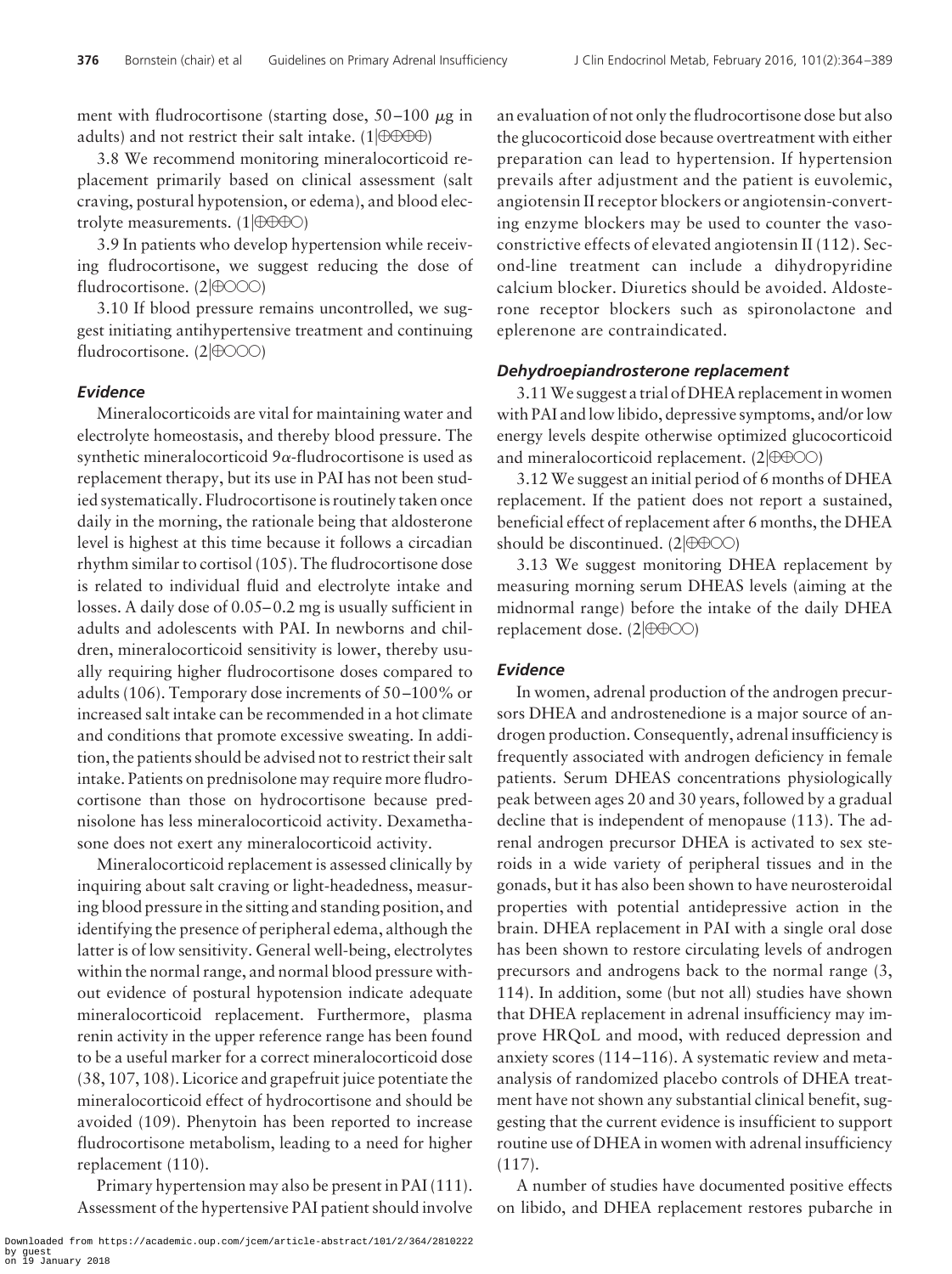adolescent adrenal insufficiency patients (118). Studies on long-term outcomes of chronic DHEA supplementation in women with PAI are lacking and are unlikely to be available soon due to a lack of commercial interest and the ready availability of DHEA over the counter or through internet orders.

DHEA replacement (25–50 mg as a single oral dose in the morning) may be considered in premenopausal women with PAI and in the presence of reduced or absent libido, depression, anxiety, and reduced energy levels despite otherwise optimized glucocorticoid and mineralocorticoid replacement. In addition to looking at clinical efficacy and potential side effects, the appropriateness of the DHEA dose during treatment should be monitored by a morning blood sample for serum DHEAS, before taking the next dose of DHEA, aiming at the midrange of a premenopausal female reference cohort.

#### *Treatment during pregnancy*

3.14 We suggest that pregnant patients with PAI be monitored for clinical symptoms and signs of glucocorticoid over- and under-replacement (eg, normal weight gain, fatigue, postural hypotension or hypertension, hyperglycemia), with at least one review per trimester. (Ungraded best practice statement)

3.15 We suggest that, based on the individual clinical course, an increase in hydrocortisone dose should be implemented, in particular during the third trimester. (Ungraded best practice statement)

3.16 In pregnant women with PAI, we suggest using hydrocortisone over cortisone acetate, prednisolone, or prednisone (2<sup>|</sup>OOO) and recommend against using dexamethasone because it is not inactivated in the placenta.  $(1|\oplus \oplus \odot \odot)$ 

3.17 We recommend hydrocortisone stress dosing during the active phase of labor, similar to that used in major surgical stress. (1|0000)

### *Evidence*

During normal pregnancy, circulating cortisol concentrations are increased 2- to 3-fold, with a continuous increase from the first trimester onward due to increases in CBG levels (40, 42). From week 22 of gestation onward, free cortisol levels also increase significantly, with a further rise immediately preterm due to a fall in CBG (42, 119); cortisol levels return to normal after delivery (40). Adrenal crisis due to insufficient glucocorticoid dose adjustment during pregnancy has been reported (120). Although little evidence exists on the exact regimen of optimized glucocorticoid replacement in pregnancy, one common approach is to increase hydrocortisone dose by 20 – 40% from the 24th week onward to reflect the phys-

iological increase in free cortisol. Glucocorticoid preparations that can be used in pregnancy are hydrocortisone, cortisone acetate, prednisolone, and prednisone; dexamethasone is usually contraindicated because it is not inactivated by placental  $11\beta$ -hydroxysteroid dehydrogenase type 2 and thus crosses the placenta to the fetus.

The diagnosis of new-onset adrenal insufficiency in pregnancy is challenging because symptoms are nonspecific and often are not different from those commonly present in pregnancy itself, such as fatigue, nausea, and vomiting. The cosyntropin stimulation test is the test of choice in pregnant women if adrenal insufficiency is suspected. In a small cohort of healthy pregnant women, the peak total cortisol response after ACTH injection was significantly higher in comparison to the nonpregnant state (median, 1000 nmol/L [37  $\mu$ g/dL]) in the second and third trimesters, whereas their responses returned to prepregnancy levels during the postpartum period (median, 700 nmol/L [26 µg/dL]) (41). Thus, it has been suggested to use higher diagnostic cortisol cutoffs of 700 nmol/L (25  $\mu$ g/ dL), 800 nmol/L (29  $\mu$ g/dL), and 900 nmol/L (32  $\mu$ g/dL) for the first, second, and third trimesters, respectively (40).

Mineralocorticoid requirements during pregnancy are more difficult to assess, again due to nonspecific symptoms overlapping with those observed in physiological pregnancy, such as edema or postural hypotension. Sodium and potassium can be monitored in blood and urine, whereas plasma renin physiologically increases during pregnancy and therefore cannot be used for monitoring purposes. There is some evidence that aldosterone increases during normal pregnancy (41) and serum progesterone steadily increases throughout pregnancy, exerting some anti-mineralocorticoid effect; hence, fludrocortisone dose adjustments are sometimes required (121). However, in most cases this will be covered by the increase in glucocorticoid replacement dose in the later stages of pregnancy.

A hydrocortisone dose equivalent to that used for major surgical stress should be initiated at the onset of active labor (cervix dilation  $>$  4 cm and/or contractions every 5 min for the last hour) with a bolus injection of 100 mg hydrocortisone iv followed by continuous infusion of 200 mg hydrocortisone/24 hours (40, 122). After delivery, hydrocortisone can be quickly tapered back to prepregnancy doses.

#### *Treatment and monitoring during childhood*

3.18 In children with PAI, we suggest treatment with hydrocortisone in three or four divided doses (total starting daily dose of 8 mg/m<sup>2</sup> body surface area) over other types of glucocorticoid replacement therapies, with doses adjusted according to individual need.  $(2|\text{O}\text{O}\text{O})$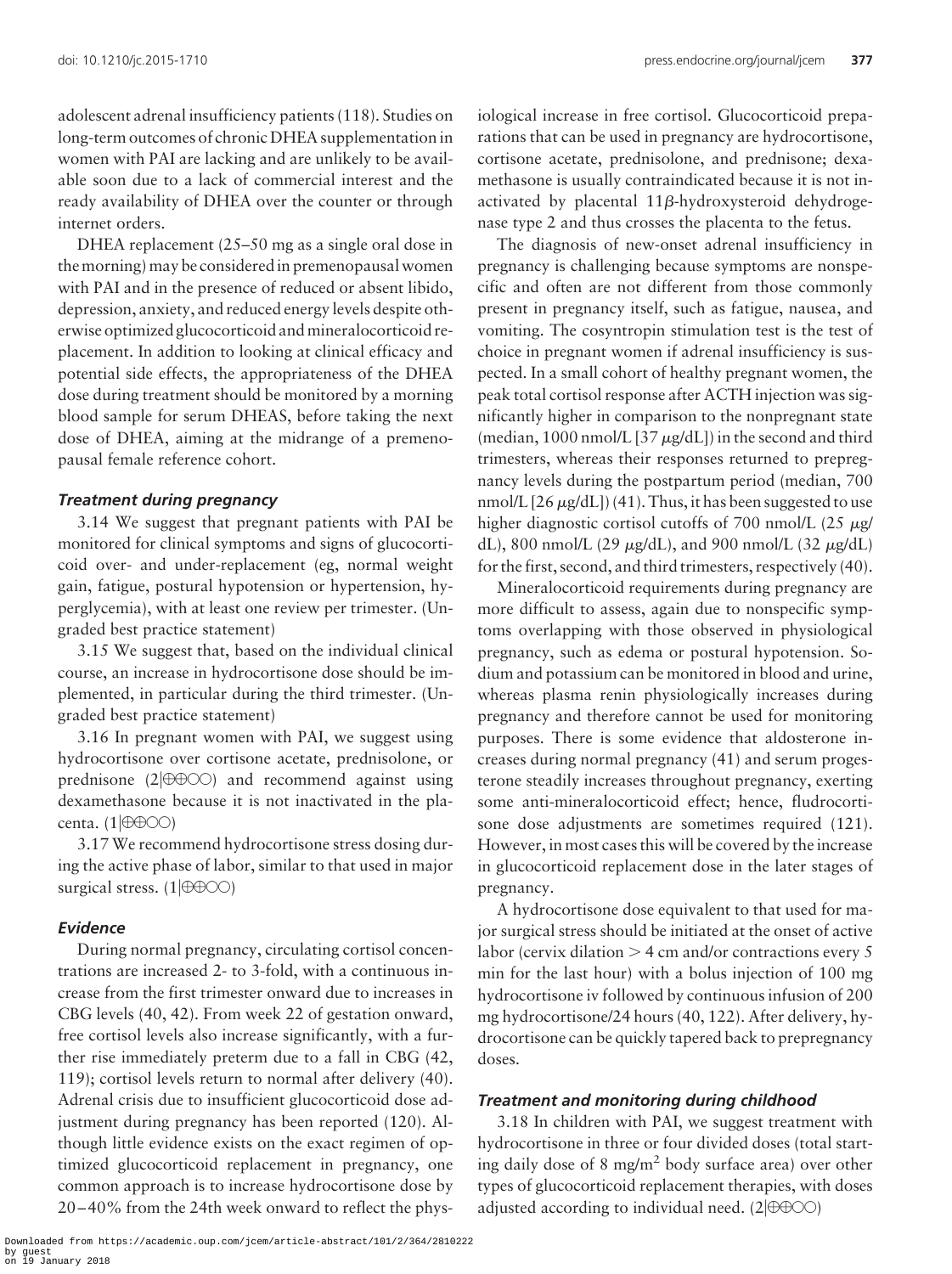3.19 In children with PAI, we suggest avoiding synthetic, long-acting glucocorticoids (eg, prednisolone, dexamethasone). (2 OOO)

3.20 We suggest monitoring glucocorticoid replacement by clinical assessment, including growth velocity, body weight, blood pressure, and energy levels. (Ungraded best practice statement)

3.21 In children with PAI and confirmed aldosterone deficiency, we recommend treatment with fludrocortisone (starting dosage,  $100 \mu g/d$ ). For infants, we recommend sodium chloride supplements in the newborn period and up to the age of 12 months.  $(1|\oplus \oplus \odot \odot)$ 

### *Evidence*

There are no published randomized, controlled trials of various treatment regimens for PAI in children. Treatment in children is aimed at controlling the symptoms of adrenal insufficiency with a dose that allows adequate growth and pubertal development. No data are available to compare the long-term effects of various formulations of glucocorticoid. However, hydrocortisone has a short half-life and is easier to titrate in children. This minimizes the adverse side effects compared with the more potent longer-acting glucocorticoids. Most data available on the treatment of children with PAI are in children with adrenal insufficiency due to CAH. However, patients with adrenal insufficiency due to CAH have the additional risk of hyperandrogenism with undertreatment resulting in the need for higher glucocorticoid therapy; this risk is not present in PAI due to other causes. Estimates of normal cortisol secretion rate can be used to determine an initial hydrocortisone dose (85). The daily dose is usually divided into two or preferably three doses, with a typical daily dose of about 8 mg/m<sup>2</sup>. Cortisone acetate may be used instead of hydrocortisone; however, caution should be used because  $11\beta$ -hydroxysteroid dehydrogenase type 1 activity is variable in childhood (123), and it is uncertain whether the hydrocortisone dose equivalency used in adults applies in children.

Overtreatment must be avoided, and daily dose should be adjusted depending on clinical status and growth. The glucocorticoid dose will need to be increased to account for a child's increasing body surface area. Excessive weight gain with decreased height velocity or other symptoms or signs of Cushing syndrome indicate excessive glucocorticoid replacement. In patients with CAH, glucocorticoid dosages exceeding 20 mg/m<sup>2</sup>/d in infants and 15 to 17 mg/m<sup>2</sup>/d in adolescents have been shown to result in loss of height and shorter adult stature (124, 125). Growth suppression at lower dosages is also possible because dosages above 8 mg/m<sup>2</sup>/d may exceed the physiological range; thus, close follow-up of growth and weight velocities and

general clinical well-being are most important for dose adjustments. Measurement of plasma ACTH is typically above the normal range and is not useful for routine monitoring. Inadequate weight gain, fatigue, anorexia, and hyperpigmentation suggest the need for increased medication dose.

Children with PAI require mineralocorticoid replacement with fludrocortisone. A typical daily dose is 100  $\mu$ g. The mineralocorticoid dose does not require adjustment by body surface area and often remains the same throughout life. However, infants, especially in the first 6 months of life, require sodium chloride supplementation of 1 to 2 g/d (17 to 34 mmol/d), divided in several feedings due to mineralocorticoid resistance in the immature infant kidney and the relatively low sodium content of formula and breast milk (14).

Signs and symptoms of inadequate mineralocorticoid replacement include poor weight gain, salt craving, dehydration, hyponatremia with hyperkalemia, and elevated plasma renin activity or concentration. Excessive mineralocorticoid replacement results in hypertension and suppressed plasma renin. Monitoring of blood pressure should be performed routinely. Assessment of plasma renin should be done periodically in response to changes in clinical status or if compliance is in question.

Infants require frequent assessment and should be evaluated at a minimum every 3 to 4 months to assess growth, blood pressure, and general well-being. Over the first months of life, sensitivity to mineralocorticoid increases; thus, it is especially important to monitor blood pressure during the first year of life.

# **4.0 Management and prevention of adrenal crisis in patients with PAI**

4.1 We recommend that patients with suspected adrenal crisis should be treated with an immediate parenteral injection of 100 mg  $(50 \text{ mg/m}^2 \text{ for children})$  hydrocortisone, followed by appropriate fluid resuscitation and 200 mg (50–100 mg/m<sup>2</sup> for children) of hydrocortisone/24 hours (via continuous iv therapy or 6 hourly injection); age- and body surface-appropriate dosing is required in children (Table 3). (1<sup>0000</sup>)

4.2 If hydrocortisone is unavailable, we suggest prednisolone as an alternative. Dexamethasone is the leastpreferred alternative and should only be given if no other glucocorticoid is available. (2 OOO)

#### *Evidence*

Patients with PAI are at risk of life-threatening adrenal crises. Adrenal crisis occurs when the adrenal glands cannot produce sufficient cortisol in response to an increased need. The major clinical features of adrenal crisis are hy-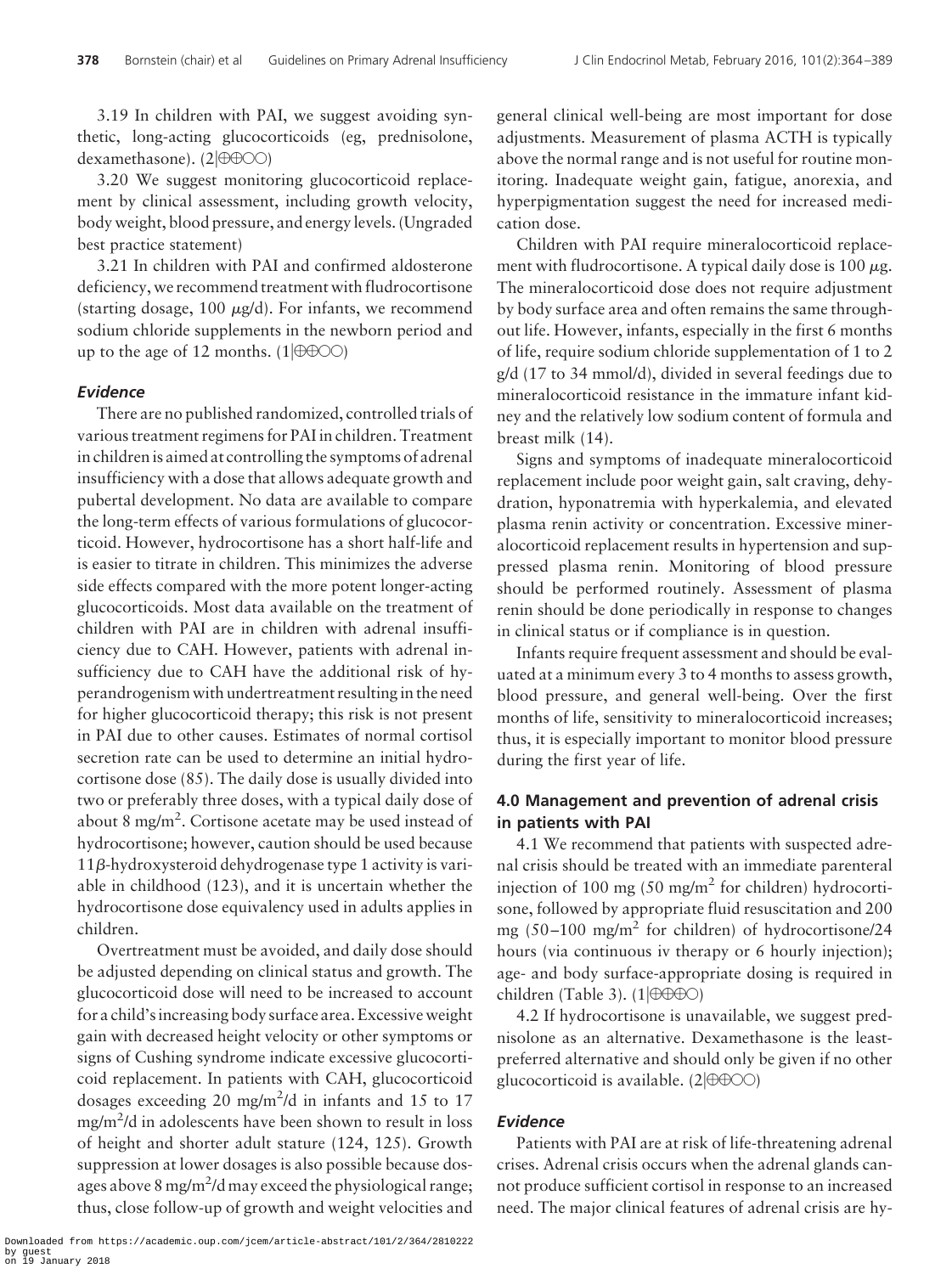| <b>Condition</b>                                                          | <b>Suggested Action</b>                                                                                                                                                                                      |
|---------------------------------------------------------------------------|--------------------------------------------------------------------------------------------------------------------------------------------------------------------------------------------------------------|
| Home management of illness<br>with fever                                  | Hydrocortisone replacement doses doubled ( $>38^{\circ}$ C) or tripled ( $>39^{\circ}$ C) until recovery (usually<br>2 to 3 d); increased consumption of electrolyte-containing fluids as tolerated          |
| Unable to tolerate oral<br>medication due to<br>gastroenteritis or trauma | Adults, im or sc hydrocortisone 100 mg; children, im hydrocortisone 50 mg/m <sup>2</sup> or estimate;<br>infants, 25 mg; school-age children, 50 mg; adolescents, 100 mg                                     |
| Minor to moderate surgical                                                | Hydrocortisone, $25-75$ mg/24 h (usually 1 to 2 d)                                                                                                                                                           |
| stress                                                                    | Children, im hydrocortisone 50 mg/m <sup>2</sup> or hydrocortisone replacement doses doubled or tripled                                                                                                      |
| Major surgery with general                                                | Hydrocortisone, 100 mg per iv injection followed by continuous iv infusion of 200 mg                                                                                                                         |
| anesthesia, trauma, delivery,                                             | hydrocortisone/24h (alternatively 50 mg every 6 h iv or im)                                                                                                                                                  |
| or disease that requires                                                  | Children, hydrocortisone 50 mg/m <sup>2</sup> iv followed by hydrocortisone 50–100 mg/m <sup>2</sup> /d divided q                                                                                            |
| intensive care                                                            | 6 h                                                                                                                                                                                                          |
|                                                                           | Weight-appropriate continuous iv fluids with 5% dextrose and 0.2 or 0.45% NaCl                                                                                                                               |
|                                                                           | Rapid tapering and switch to oral regimen depending on clinical state                                                                                                                                        |
| Acute adrenal crisis                                                      | Rapid infusion of 1000 mL isotonic saline within the first hour or 5% glucose in isotonic saline,<br>followed by continuous iv isotonic saline guided by individual patient needs                            |
|                                                                           | Hydrocortisone 100 mg iv immediately followed by hydrocortisone 200 mg/d as a continuous<br>infusion for 24 h, reduced to hydrocortisone 100 mg/d the following day                                          |
|                                                                           | Children, rapid bolus of normal saline (0.9%) 20 mL/kg. Can repeat up to a total of 60 mL/kg<br>within 1 h for shock.                                                                                        |
|                                                                           | Children, hydrocortisone 50–100 mg/m <sup>2</sup> bolus followed by hydrocortisone 50–100 mg/m <sup>2</sup> /d<br>divided q 6 h                                                                              |
|                                                                           | For hypoglycemia: dextrose 0.5–1 g/kg of dextrose or 2–4 mL/kg of D25W (maximum single<br>dose 25 g) infused slowly at rate of 2 to 3 mL/min. Alternatively, 5-10 mL/kg of D10W for<br>children $<$ 12 y old |
|                                                                           | Cardiac monitoring: Rapid tapering and switch to oral regimen depending on clinical state                                                                                                                    |

#### **Table 3.** Management of PAI in Specific Situations

Abbreviation: D10W, 10% dextrose solution; D25W, 25% dextrose solution. [Adapted from B. Allolio: Extensive expertise in endocrinology: adrenal crisis. *Eur J Endocrinol.* 2015;172:R115–R124 (126), with permission. © Endocrine Society.]

potension and volume depletion. Combined glucocorticoid and mineralocorticoid deficiency results in urinary sodium loss, hyponatremia, hyperkalemia, increased serum urea, and hypoglycemia; the latter is most relevant in children, but rarely occurs in adults.

Under-dosing of glucocorticoids in an adrenal crisis is potentially hazardous. However, there are no systematic dose-response-studies, and therefore the glucocorticoid doses recommended for the treatment of adrenal crisis are largely on an empiric basis.

Adrenal crisis in patients with known PAI is best prevented by patient education and increasing the glucocorticoid dosage in situations of stressors known to increase cortisol requirements (126).

In a retrospective analysis of 444 patients with adrenal insufficiency, the frequency of adrenal crises in adult patients with PAI was 6.6 adrenal crises/100 patient years (120). The main precipitating factors were gastrointestinal diseases (32.6%) and other infectious disease (24.3%). Similarly, a postal survey of over 1000 patients with PAI from four countries (United Kingdom, Canada, Australia, New Zealand) found 8% of patients experienced an adrenal crisis annually, and gastrointestinal infection and flu-like illnesses were the two most common triggers (127). In a first prospective study comprising 768 patient years, 8.3 crises/100 patient years were reported (128).

Downloaded from https://academic.oup.com/jcem/article-abstract/101/2/364/2810222 by guest on 19 January 2018

Based on these data, about one in 12 patients will experience a life-threatening crisis in the coming year. Furthermore, in this first prospective study, a mortality rate from crisis of 0.5/100 patient years was reported. Adrenal crisis is also a common occurrence in patients with CAH, although detailed data are only available from pediatric patients. In a cross-sectional questionnaire-based study of 122 patients with PAI due to classic CAH, the reported frequency of adrenal crises was 5.8 adrenal crises/100 patient years (4.9 adrenal crises/100 patient years after correction for a neonatal salt-wasting crisis) (129). An age-related pattern emerged; respiratory infections were the main trigger in early childhood, whereas gastrointestinal infections were the main cause at older ages. The median time from recognition of the first symptoms to overt adrenal crisis was 1 day.

The addition of co-medication that alters cortisol clearance could also trigger an adrenal crisis, and consideration of a glucocorticoid dose increase and re-evaluation should occur. Initiation of  $T_4$  replacement may induce adrenal crisis due to increased cortisol metabolism (130). Medications that induce the drug-metabolizing enzyme CYP3A4 (eg, carbamazepine, mitotane, St John's wort) also increase cortisol clearance, necessitating a higher replacement dose (131). Similarly, glucocorticoid replacement with dexamethasone without concurrent fludrocortisone can trigger an adrenal crisis because dexamethasone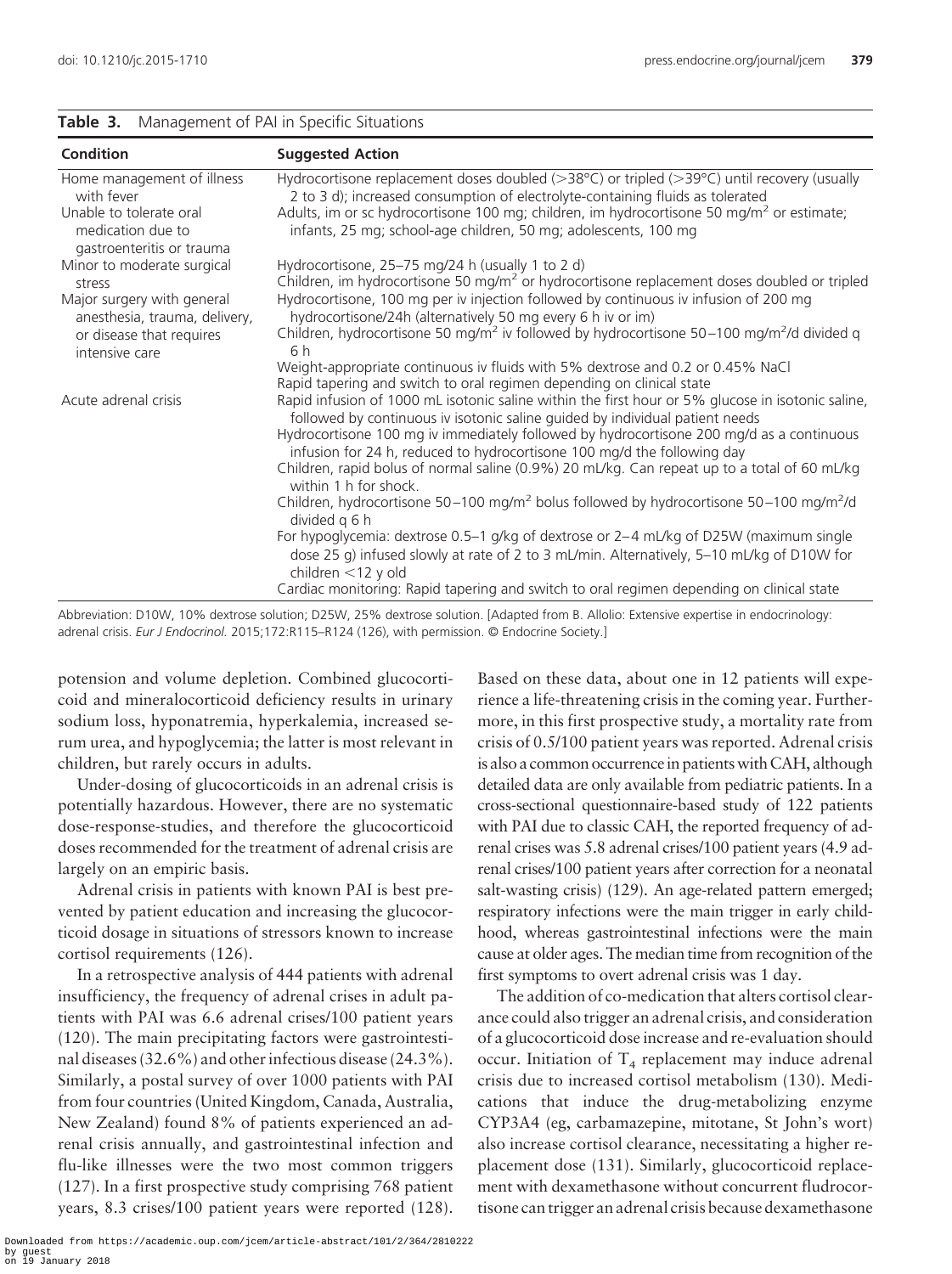has no mineralocorticoid activity. Based on traditional studies, 40 mg hydrocortisone are regarded as equivalent to 100  $\mu$ g fludrocortisone (132–134), suggesting that higher hydrocortisone doses are likely to provide replacement levels of mineralocorticoid activity.

High-intensity exercise for 20 minutes did not require additional hydrocortisone in CAH patients (135). Additional hydrocortisone (5 to 10 mg) has been discussed for prolonged intensive fitness training in patients with PAI (136). However, there is no evidence for a general recommendation.

### *Values and preferences*

The proposed glucocorticoid regimen in the management of adrenal crisis places a higher value on the prevention of underdosage than on reducing potential negative effects of short-term overdosage.

4.3 For the prevention of adrenal crisis, we suggest adjusting glucocorticoid dose according to severity of illness or magnitude of the stressor. (2 0000)

### *Evidence*

Studies provide evidence for an endogenous increase in cortisol during anesthesia, surgery, trauma, and critical illness, with great interindividual variation (137–141). Enhanced glucocorticoid secretion in critical illness is considered necessary to prevent defense mechanisms (eg, cytokine release) from overshooting with concomitant detrimental toxicity (142, 143). There are no randomized controlled studies evaluating glucocorticoid dose requirements in patients with PAI during times of increased cortisol need. Glucocorticoid dose is typically based on the severity and duration of the stressor. Traditionally, it is estimated that adults secrete 75–100 mg of cortisol/d in response to major surgery and 50 mg/d in response to minor surgery (144). The concept for giving these high doses is not to mimic median values of normal subjects during surgery, but also to cover unexpected additional needs if complications occur. In addition, harm from these doses has not been shown, and direct studies indicating that lower doses are safe do not exist. In a review of perioperative adrenal insufficiency in glucocorticoid-treated patients, cortisol secretion in the first 24 hours after surgery rarely exceeded 200 mg, and the secretion rate correlated with the duration and extent of surgery (144). Lower doses of hydrocortisone (25–75 mg/24 h) for surgical stress have been advocated in patients with secondary adrenal insufficiency (144, 145). This has not been studied in patients with PAI.

Reduced cortisol metabolism has been shown during critical illness (146). In a study of 158 intensive care unit patients and 64 matched controls, total and free circulat-

ing cortisol levels were higher in the patients than in controls due to a reduction in cortisol clearance of more than 50% and reduced inactivation of cortisol to cortisone. The implications of this reduced cortisol metabolism on glucocorticoid dosing during critical illness in patients with PAI has not been studied.

During febrile illness, the glucocorticoid dose is typically taken orally at double or triple the usual daily dose, until recovery, usually of 2- to 3-day duration (Table 3). If the patient is unable to tolerate oral medication due to vomiting or trauma, early parenteral (iv, im, or sc) injection of 100 mg hydrocortisone is indicated. Mineralocorticoid replacement is not required if the hydrocortisone dose exceeds 50 mg/24 hours.

In a single-center, open-label, randomized, crossover study of 12 patients with PAI, sc and im injection of hydrocortisone had similar pharmacokinetics; however, sc injection required two single injections (vs one im injection) and had slower time to reach a cortisol level  $>1000$ nmol/L (>36 µg/dL) (22 vs 11 min) (147). Subcutaneous self-injection was the route of administration preferred by the patients, and the time delay in reaching peak cortisol concentrations compares favorably with the time from contacting emergency help until eventual glucocorticoid administration by health professionals (148). Rectal suppositories (prednisolone 100 mg suppository) or enemas (prednisolone 20 mg/100 mL or hydrocortisone acetate enema 10%) have been successfully used but should not be used with diarrhea; they have not been extensively studied and are not widely available (eg, not available in the United States).

#### *Assumed values and preferences*

The proposed recommendation places a higher value on prevention of adrenal crisis than on reducing the potential negative effect of short-term overtreatment.

### *Technical remarks*

See Table 3 for details. Relevant conditions include surgery, trauma, critical illness, and delivery.

4.4 We suggest patient education concerning glucocorticoid adjustments in stressful events and adrenal crisisprevention strategies including parenteral self- or lay-administration of emergency glucocorticoids. (Ungraded best practice statement)

4.5 We recommend that all patients should be equipped with a steroid emergency card and medical alert identification to inform health personnel of the need for increased glucocorticoid doses to avert or treat adrenal crisis and the need of immediate parenteral steroid treatment in the event of an emergency. (Ungraded best practice statement)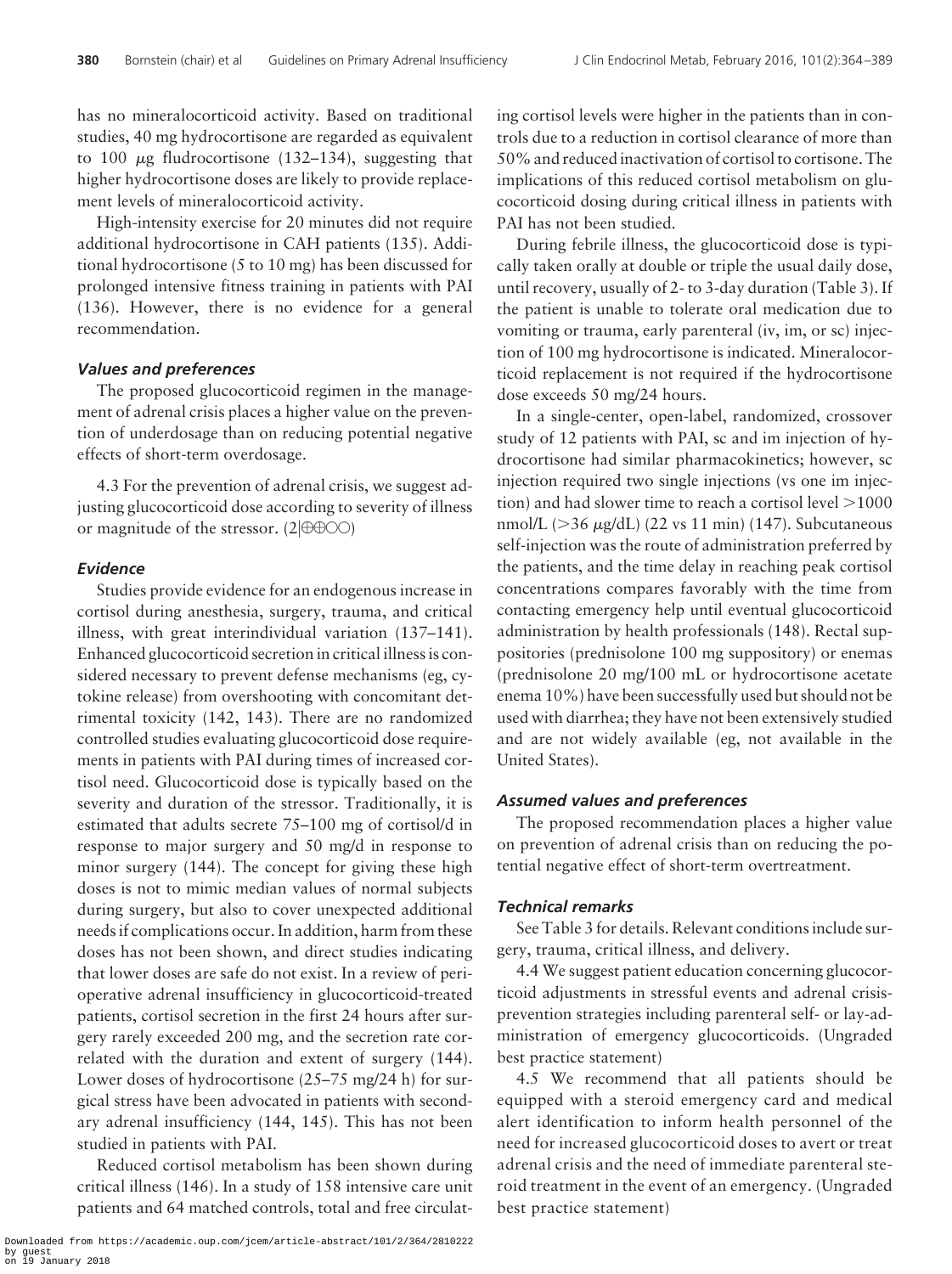4.6 We recommend that every patient should be equipped with a glucocorticoid injection kit for emergency use and be educated on how to use it. (Ungraded best practice statement)

### *Evidence*

Mortality of patients with PAI was increased in some (149, 150), but not all studies (7). However, in all these reports, adrenal crisis was a significant cause of death. Thus, patient education for prevention of adrenal crisis and the use of emergency glucocorticoids is greatly needed (151). However, it has been shown that a high percentage of patients (46%) were not sufficiently skilled in steroid management with physical stress (152). Thus, repeated education efforts should be part of outpatient visits. A large international survey found that approximately onethird of all medical emergencies in patients with PAI occurred outside the home. Only 12% of patients with an adrenal crisis in the previous year gave themselves an injection; over two-thirds relied on medical personnel for their first line of treatment (127). In a survey study of 26 patients with Addison's disease in the United Kingdom (153), only two patients could self-administer parenteral hydrocortisone, and 10 responders claimed never to have received injection teaching, although instruction was provided as unit policy. In a survey of 60 caregivers of children with CAH in the United States (154), 70% had received written guidelines regarding stress dosing, and half received injection teaching. In a survey of 254 patients with PAI in Germany, only 63% felt well informed about stress dosing (120).

Still, many patients meet physicians who are unaware of the need for immediate treatment of an adrenal crisis. A steroid card can help overcome this hurdle. Recently, a new Swedish steroid card was introduced, with simple instructions in Swedish and English, and several European countries are now introducing the same card with the national language on one side and English on the other (155). A number of different steroid cards are in circulation (for examples, see [http://www.ese-hormones.org/professional/](http://www.ese-hormones.org/professional/docs/ExistingEmergencyCards.pdf) [docs/ExistingEmergencyCards.pdf\)](http://www.ese-hormones.org/professional/docs/ExistingEmergencyCards.pdf), issued by departments of endocrinology, patient organizations, and the pharmaceutical industry. Such cards should be issued to all patients so as to inform health care providers about the diagnosis of PAI and how to provide treatment for an adrenal crisis; a medical alert bracelet or necklace is also useful. All patients should be provided with injectable hydrocortisone for emergency use. Training in self-injection is likely to lower the threshold for parenteral hydrocortisone use. Rectal suppositories (prednisolone 100 mg) are an alternative for crisis prevention in the absence of diarrhea. Strong recommendations for patient education and emergency care were made based on placing a high value on reducing the morbidity and mortality of adrenal crisis and the knowledge of the existing low awareness levels of patients and health professionals. Measures to prevent an adrenal crisis are summarized in Table 4 (122).

#### **5.0 Additional monitoring requirement**

5.1 We suggest that adults and children with PAI be seen by an endocrinologist or a healthcare provider with endocrine expertise at least annually. Infants should be seen at least every 3 to 4 months. (Ungraded best practice statement)

5.2 We suggest that PAI patients be evaluated annually for symptoms and signs of over- and under-replacement. (Ungraded best practice statement)

5.3 We suggest periodic screening for autoimmune diseases known to be more prevalent in PAI patients in whom autoimmune origin of PAI has not been excluded. The optimal frequency of screening is unknown but can be done annually. These conditions include thyroid disease, diabetes mellitus, premature ovarian failure, celiac disease, and autoimmune gastritis with vitamin B12 deficiency. (2<sup>0000</sup>)

5.4 We suggest patient education about increasing the dosage of glucocorticoids during intercurrent illness, fever, and stress. This education includes identification of precipitating symptoms and signs and how to act in impending adrenal crisis. (Ungraded best practice statement)

5.5 We suggest genetic counseling for patients with PAI due to monogenic disorders. (Ungraded best practice statement)

### *Evidence*

The goal of treatment and follow-up of patients with PAI is to restore normal well-being, stable weight, normal sexual function, and full professional activity. Regular medical examinations allow evaluation of the physical condition of patients with regard to over- or under-replacement, the correct dosage of the replacement therapy, and HRQoL. Questions on family relations, professional duties, and self-esteem are relevant. Any adrenal crisis should be addressed.

The monitoring of replacement therapy is mainly clinical. Most patients will attain a normal pigmentation on sufficient replacement therapy. Arterial blood pressure should be normal and the weight stable. Orthostatic hypotension indicates insufficient mineralocorticoid therapy or low salt intake.

Routine laboratory analyses should include serum sodium and potassium determinations. Although not recommended for routine monitoring of glucocorticoid replacement, measurement of cortisol can be useful to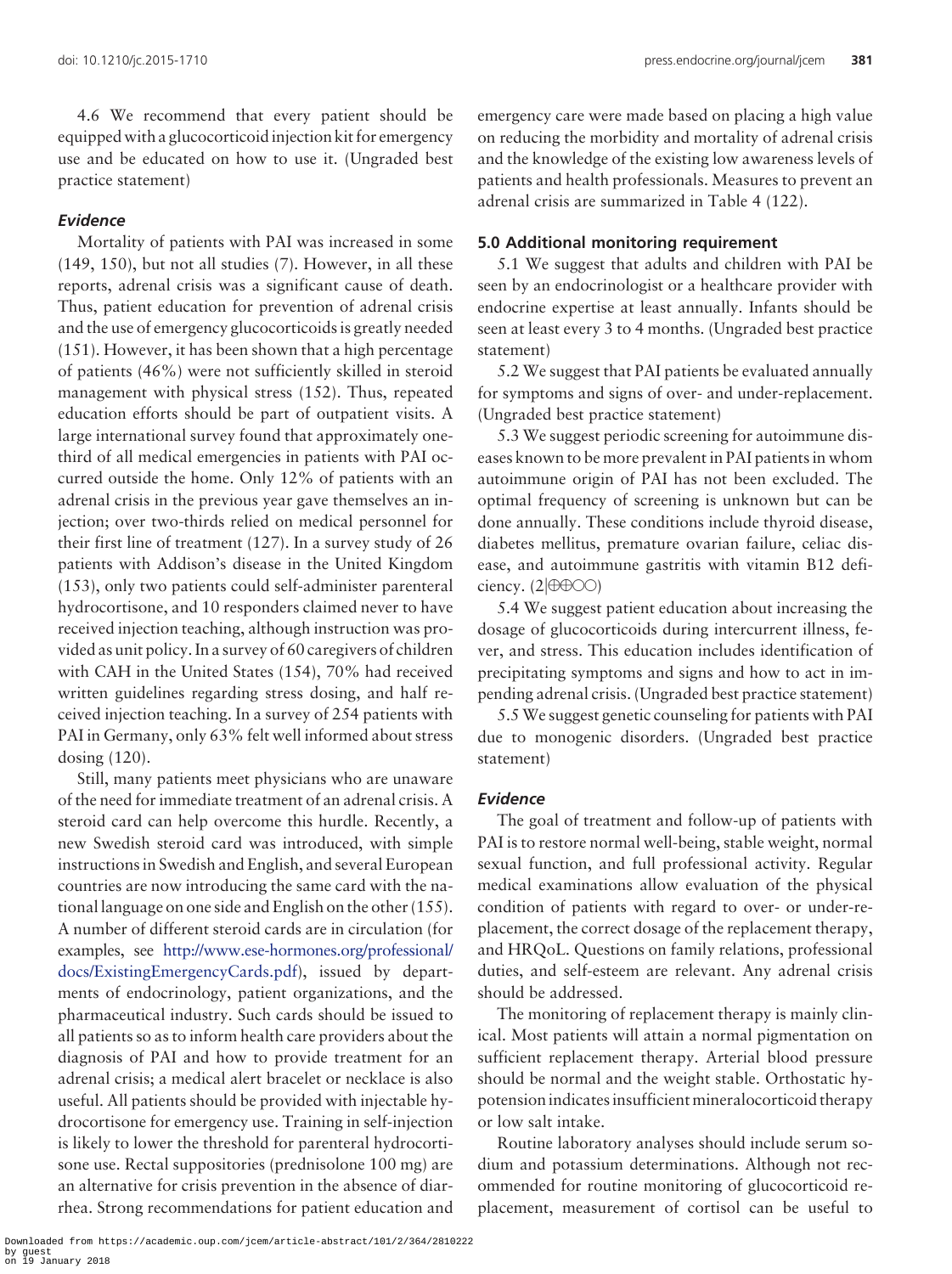| <b>Action Point</b>        | <b>Intervention</b>                                                                                                                                                  |
|----------------------------|----------------------------------------------------------------------------------------------------------------------------------------------------------------------|
| Identify and define the    | Steroid emergency card (check that card is available and up to date)                                                                                                 |
| problem                    | Medical alert bracelet or necklace: "Adrenal insufficiency - needs steroids!"                                                                                        |
| Educate patient (and       | Sick day rule 1: need to double the routine oral glucocorticoid dose when the patient                                                                                |
| partner/parents)           | experiences fever or illness requiring bed rest; when requiring antibiotics for an                                                                                   |
|                            | infection; or before a small outpatient procedure (eq. dental work)                                                                                                  |
|                            | Sick day rule 2: need to inject a glucocorticoid preparation im or iv in case of severe                                                                              |
|                            | illness, trauma, persistent vomiting, when fasting for a procedure (colonoscopy!), or<br>during surgical intervention.                                               |
|                            | 100 mg hydrocortisone iv, im, or sc followed by 200 mg hydrocortisone per continuous iv                                                                              |
|                            | infusion, alternatively repeated bolus doses (iv or im) every 6 h                                                                                                    |
| Give special attention to: | Explaining the rationale for dose adjustment in stress/sickness                                                                                                      |
|                            | Discussing the situations requiring dose adjustment                                                                                                                  |
|                            | Discussing symptoms and signs of emergent adrenal crisis                                                                                                             |
|                            | Teaching parenteral self-administration of glucocorticoid preparation                                                                                                |
|                            | Enforcing the need to go to hospital after emergency injection                                                                                                       |
| Provide patient with:      | Sufficient supply of hydrocortisone and fludrocortisone (accounting for possible sick days)                                                                          |
|                            | Hydrocortisone emergency injection kit prescription (vials of 100 mg hydrocortisone<br>sodium, syringes, needles; alternatively, also hydrocortisone or prednisolone |
|                            | suppositories)                                                                                                                                                       |
|                            | Leaflet with information on adrenal crisis and hospitalization to be shown to health care                                                                            |
|                            | staff; clearly advise regarding the need to inject 100 mg hydrocortisone immediately iv                                                                              |
|                            | or im, followed by continuous infusion of 200 mg/24 h                                                                                                                |
|                            | Emergency phone number of endocrine specialist team                                                                                                                  |
| Follow-up                  | Reinforce education and confirm understanding during each follow-up visit (at least                                                                                  |
|                            | annually in a patient without specific problems or recent crises; otherwise, more                                                                                    |
|                            | frequently)                                                                                                                                                          |

#### **Table 4.** Measures for Prevention of Adrenal Crisis

Adapted from I. Bancos, et al: Diagnosis and management of adrenal insufficiency. *Lancet Diabetes Endocrinol.* 2015;3:216 –226 (122), with permission. © Elsevier Limited.

obtain evidence of adequate cortisol uptake. Drugs that increase the metabolism of cortisol may influence half-life. Plasma renin activity or renin substrate is useful to monitor fludrocortisone replacement, which should aim at the upper normal reference range or a slightly elevated value.

Increased prevalence of other autoimmune disorders may provide a rationale for surveillance, especially autoimmune thyroid disease, which is seen in half of females and 25% of males with PAI (7). Type 1 diabetes is present in  $10-15\%$  of patients in Scandinavia (7), but is less frequent in other populations (156 –158). Therefore, annual assay of TSH, free  $T_4$ , and HbA1c can help in the identification and treatment of these conditions. Females should be informed of the risk of premature ovarian insufficiency, which was seen in 8% of females in a national Norwegian survey (7). In an Italian cohort of 258 women with PAI, 20.2% had premature ovarian insufficiency; premature ovarian insufficiency was diagnosed in 20 of 49 (40.8%) with APS-1, six of 18 (33.3%) with APS-4, 26 of 163 (16%) with APS-2, but none of 28 with isolated PAI (159). Additional testing can include measurement of CYP11A1 autoantibodies (160), the presence of which is correlated to premature ovarian insufficiency, although the protein is expressed in all steroidogenic tissues. However, the predictive value of CYP11A1 autoantibodies has not been assessed. Using the less sensitive immunofluorescence assay of steroid-cell autoantibodies, Reato et al (159) found that three of 13 seropositive patients developed premature ovarian insufficiency during a mean observation period of 8 years, indicating that the predictive value is not that high. Unlike premature ovarian insufficiency caused by nonautoimmune conditions, follicular function seems to be retained for up to several years after diagnosis in PAI patients (161). This creates a window of opportunity to sample ovarian tissue for cryopreservation for further in vitro maturation and subsequent in vitro fertilization. Although this approach is currently experimental, further refinement and improved performance of these technologies can be expected for the near to midterm future.

Other testing to be considered during the annual evaluation of patients with PAI is a complete blood count. Vitamin B12 deficiency due to autoimmune gastritis is common (7, 156), and vitamin B12 levels can also be monitored annually. If vitamin B12 deficiency is suspected, further diagnostic workup is warranted (eg, determination of holotranscobalamin, homocysteine, methylmalonic acid, and/or autoantibodies against parietal cells and intrinsic factor). Because the prevalence of celiac disease in PAI is about 5% (156, 162, 163), screening for tissue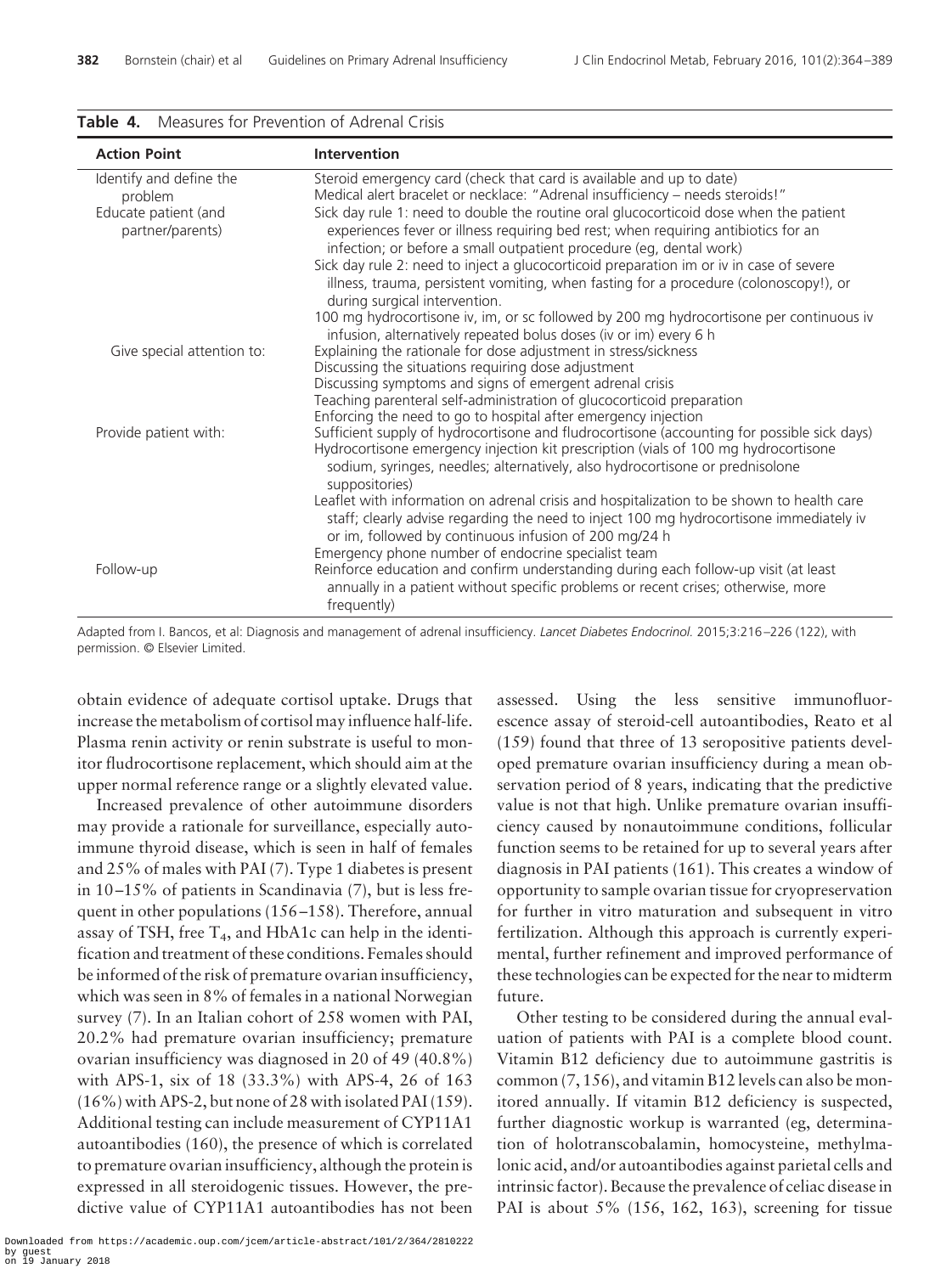transglutaminase 2 autoantibodies and total IgA can be done occasionally, even when abdominal symptoms are absent. Vitiligo and alopecia areata are frequent signs and are considered as markers of autoimmunity.

Other less frequent autoimmune disorders have to be taken into account in some patients with suggestive clinical features. Several forms of PAI are familial. Ten percent of Norwegian PAI patients have a relative with autoimmune PAI. PAI in the context of adrenoleukodystrophy, congenital hypogonadotropic hypogonadism, and congenital adrenal hypoplasia follow X-linked inheritance, whereas CAH and APS-1 are autosomal recessive (164).

# **Perspectives and Demand for Future Research**

Diagnostic procedures and treatment strategies for PAI are still far from being optimal. There are a number of unresolved questions regarding the validity of adrenal function tests in PAI. In particular, confounding factors relate to defining adrenal dysfunction during critical illness and monitoring adrenal steroids in relation to underlying diseases and concurrent medications. Interpreting abnormal stress responses in a range of clinical situations will remain challenging until appropriate research can identify factors that are more diagnostic than cortisol. Two current developments may be of benefit. First, salivary cortisol has been investigated in a number of settings and is showing some potential as a biomarker. There are some limitations from the collection and analysis perspective, but these can be dealt with (165). Second, the introduction of more specific diagnostic testing involving liquid chromatography/ tandem mass spectrometry (LC-MS/MS) should provide better standardization in the measurement of cortisol. Such methods are relatively free from analytical interferences associated with medications and dietary constituents and are not hampered by the cross-reactivity issues associated with immunoassays. Although isobaric interferences can occur with LC-MS/MS, particularly for some steroids with identical elemental formulae, such sources of interference can be avoided by appropriate chromatographic separation and use of multiple mass transitions for identification. Another major advantage of LC-MS/MS over immunoassays is its ability to quantify in a single analysis multiple steroids, in some methods up to 15 or more, thereby substantially broadening identification of different forms and underlying causes of adrenal insufficiency (166).

Regarding treatment of PAI, there are even more unresolved issues. Despite optimal steroid replacement including glucocorticoids, mineralocorticoids, and androgens as depicted above, a significant number of patients

continue to have objective and subjective complaints. This includes symptoms of over- or under-substitution with glucocorticoids, reduced vitality and perception of general health, and reduced physical function, especially in women (3), which translates into reduced working capacity. There are also a number metabolic or cardiovascular complications including hypertension (167).

Current replacement strategies do not restore the physiological feedback regulation of an intact hypothalamicpituitary-adrenal axis. Circadian and pulsatile hormone secretion is not normalized. There is an impairment of adrenomedullary function including the regulation of catecholamines and neuropeptides (168). This has been shown to correlate with cardiovascular instability, hypoglycemia, and physical activity in patients with PAI due to CAH (169).

Other modified and delayed-release formulations of hydrocortisone in clinical development aim to mimic the cortisol circadian rhythm (170, 171). Dual and slowrelease formulations of cortisol may better mimic circadian hormone release (104) but do not mimic the physiological pulsatile release of cortisol. Cortisol replacement by means of continuous sc infusion using insulin pumps provides a similar circadian rhythm, also mimicking the early morning increase in cortisol (172, 173). Subcutaneous infusion utilizing an insulin pump can reconstitute the circadian variation and was associated with improvement of HRQoL in an open crossover study (173). In a smaller double-blind study, no impact on HRQoL was seen (174). Pump treatment is more cumbersome than conventional treatment and should be reserved for patients who encounter major difficulties with conventional treatment. Because the late night nadir and the early morning rise in cortisol is attained, ACTH levels can be used as a biomarker to assess correct dosing (173). Recently, the feasibility of pulsatile sc cortisol replacement was studied in healthy dexamethasone-suppressed individuals (175). There is a great need for large, randomized clinical trials to increase the evidence base on what is the best glucocorticoid replacement therapy.

At diagnosis, most PAI patients retain a certain cortisol production (176). Treatment of newly diagnosed autoimmune PAI patients with rituximab (176) and established PAI patients with depot tetracosactide (177) has demonstrated that regeneration of cortisol production is possible. Further exploration of the regenerative potential of adrenocortical stem cells combined with immunomodulatory treatment to stop the autoimmune destruction could potentially provide the ultimate treatment option in autoimmune PAI.

Gene therapy may potentially restore the defect in certain forms of monogenic PAI (178), and there is one report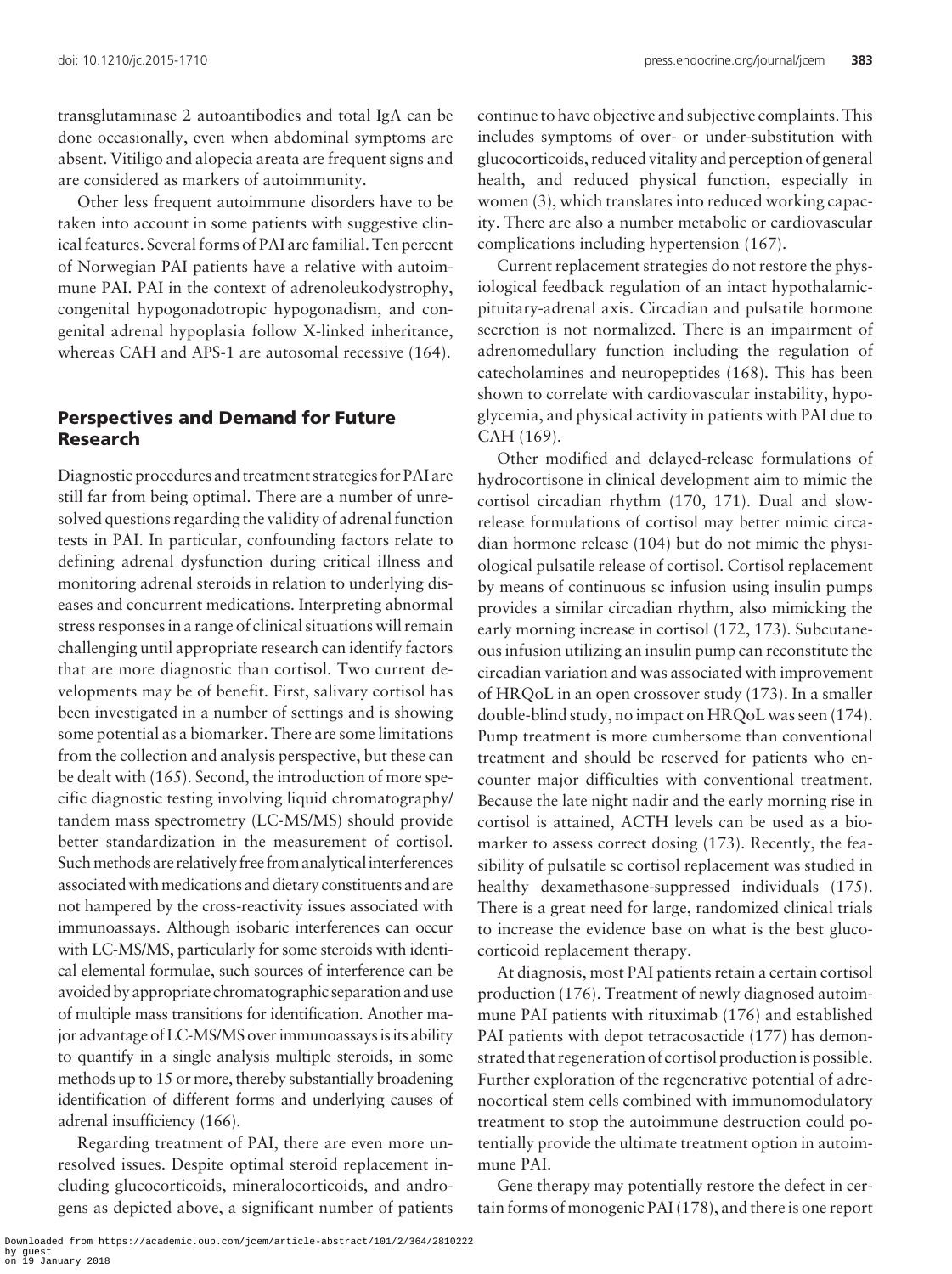in the literature on successful adrenal transplantation (179). A great potential may involve novel cell replacement and encapsulation technologies (180). This may potentially allow a restoration of hypothalamic-pituitaryadrenal axis function and a possible cure for PAI. However, to be successful with such an endeavor, a major interdisciplinary effort of physicians, cell biologists, immunologists, and material scientists will be required.

# **Financial Disclosures of the Task Force\***

**Stefan R. Bornstein,MD, PhD, (chair)**—Financial or Business/Organizational Interests: Novo Nordisk, Boehringer Ingelheim; Significant Financial Interest or Leadership Position: none declared. **Bruno Allolio, MD**—Financial or Business/Organizational Interests: European Society of Endocrinology; Significant Financial Interest or Leadership Position: Boehringer Ingelheim (Consultant).**Wiebke Arlt, MD, DSc, FRCP, FMedSci**—Financial or Business/ Organizational Interests: European Society of Endocrinology, Society for Endocrinology, Diurnal Limited, Janssen Pharmaceutical, Atterocor; Significant Financial Interest or Leadership Position: none declared. **Andreas Barthel, MD, MSc**—Financial or Business/Organizational Interests: DGE (German Endocrine Society); Significant Financial Interest or Leadership Position: none declared. **Andrew Don-Wauchope, MB, BCh, MD, FRCP Edin, FCPath, FRCPath, FRCPC**—Financial or Business/Organizational Interests: Institute for Quality Management in Healthcare, Canadian Society for Clinical Chemistry, American Association of Clinical Chemistry; Significant Financial Interest or Leadership Position: Canadian Association of Medical Biochemists (Past President). Gary D. **Hammer, MD, PhD**—Financial or Business/Organizational Interests: ISIS Pharmaceutical, Orphagen, HRA Pharma, Embara; Significant Financial Interest or Leadership Position: Atterocor (Founder, Owner, Consultant). **Eystein Husebye, MD, PhD**—Financial or Business/Organizational Interests: none declared; Significant Financial Interest or Leadership Position: ViroPharma/Shire (Lecturer). **Deborah P. Merke, MS, MD**—Financial or Business/Organizational Interests: Diurnal Limited; Significant Financial Interest or Leadership Position: none declared. **M. Hassan Murad, MD, MPH\*\***—Financial or Business/Organizational Interests: Mayo Clinic, Division of Preventive Medicine; Significant Financial Interest or Leadership Position: none declared. **Constantine A. Stratakis, MD, DSc**—Financial or Business/Organizational Interests: none declared; Significant Financial Interest or Leadership Position: none declared. **David J. Torpy, MBBS, PhD, FRACP**—Financial or Business/Or-

Downloaded from https://academic.oup.com/jcem/article-abstract/101/2/364/2810222 by guest on 19 January 2018

ganizational Interests: Novartis; Significant Financial Interest or Leadership Position: None declared.

\* Financial, business, and organizational disclosures of the Task Force cover the year prior to publication. Disclosures prior to this time period are archived.

# **Acknowledgments**

The authors of the *Diagnosis and Treatment of Primary Adrenal Insufficiency* Clinical Practice Guideline dedicate the guideline to Professor Dr. Bruno Allolio, who suddenly died on August 16, 2015. Bruno was a highly respected endocrinologist and brilliant expert in the adrenal field. Improving the care of patients diagnosed with adrenal insufficiency was a major driver of his clinical activities. We will miss him very much and will keep him in our memories as an outstanding colleague and friend.

Address all correspondence and requests for reprints to: The Endocrine Society, 2055 L Street NW, Suite 600, Washington, DC 20036. E-mail: [govt-prof@endocrine.org;](mailto:govt-prof@endocrine.org) Phone: 202-971- 3636. Send commercial reprint requests for orders over 100 to: [https://www.endocrine.org/corporaterelations/commercial](https://www.endocrine.org/corporaterelations/commercial-reprints)[reprints.](https://www.endocrine.org/corporaterelations/commercial-reprints) Send commercial reprint requests for orders under 100 to: Society Services. E-mail: [society services@endocrine.org;](mailto:society%20services@endocrine.org) Phone: 202-971-3636; Fax: 202-736-9705.

Cosponsoring Associations: European Society of Endocrinology and the American Association for Clinical Chemistry.

\*\* Evidence-based reviews for this guideline were prepared under contract with the Endocrine Society.

# **References**

- 1. **Addison T.** *On the Constitutional and Local Effects of Disease of the Supra-renal Capsules*. London, UK: Samuel Highley; 1855.
- 2. **Bleicken B, Hahner S, Ventz M, Quinkler M.** Delayed diagnosis of adrenal insufficiency is common: a cross-sectional study in 216 patients. *Am J Med Sci*. 2010;339:525–531.
- 3. **Løvås K, Loge JH, Husebye ES.** Subjective health status in Norwegian patients with Addison's disease. *Clin Endocrinol (Oxf)*. 2002;56:581–588.
- 4. **Hahner S, Allolio B.** Therapeutic management of adrenal insufficiency. *Best Pract Res Clin Endocrinol Metab*. 2009;23:167–179.
- 5. **Reisch N, Arlt W.** Fine tuning for quality of life: 21st century approach to treatment of Addison's disease. *Endocrinol Metab Clin North Am*. 2009;38:407– 418, ix–x.
- 6. **Meyer G, Hackemann A, Penna-Martinez M, Badenhoop K.** What affects the quality of life in autoimmune Addison's disease? *Horm Metab Res*. 2013;45:92–95.
- 7. **ErichsenMM, Løvås K, Fougner KJ, et al.** Normal overall mortality rate in Addison's disease, but young patients are at risk of premature death. *Eur J Endocrinol*. 2009;160:233–237.
- 8. **Wallace I, Cunningham S, Lindsay J.** The diagnosis and investigation of adrenal insufficiency in adults. *Ann Clin Biochem*. 2009; 46:351–367.
- 9. **Chakera AJ, Vaidya B.** Addison disease in adults: diagnosis and management. *Am J Med*. 2010;123:409 – 413.
- 10. **Laureti S, Vecchi L, Santeusanio F, Falorni A.** Is the prevalence of Addison's disease underestimated? *J Clin Endocrinol Metab*. 1999; 84:1762.
- 11. **Meyer G, Neumann K, Badenhoop K, Linder R.** Increasing prev-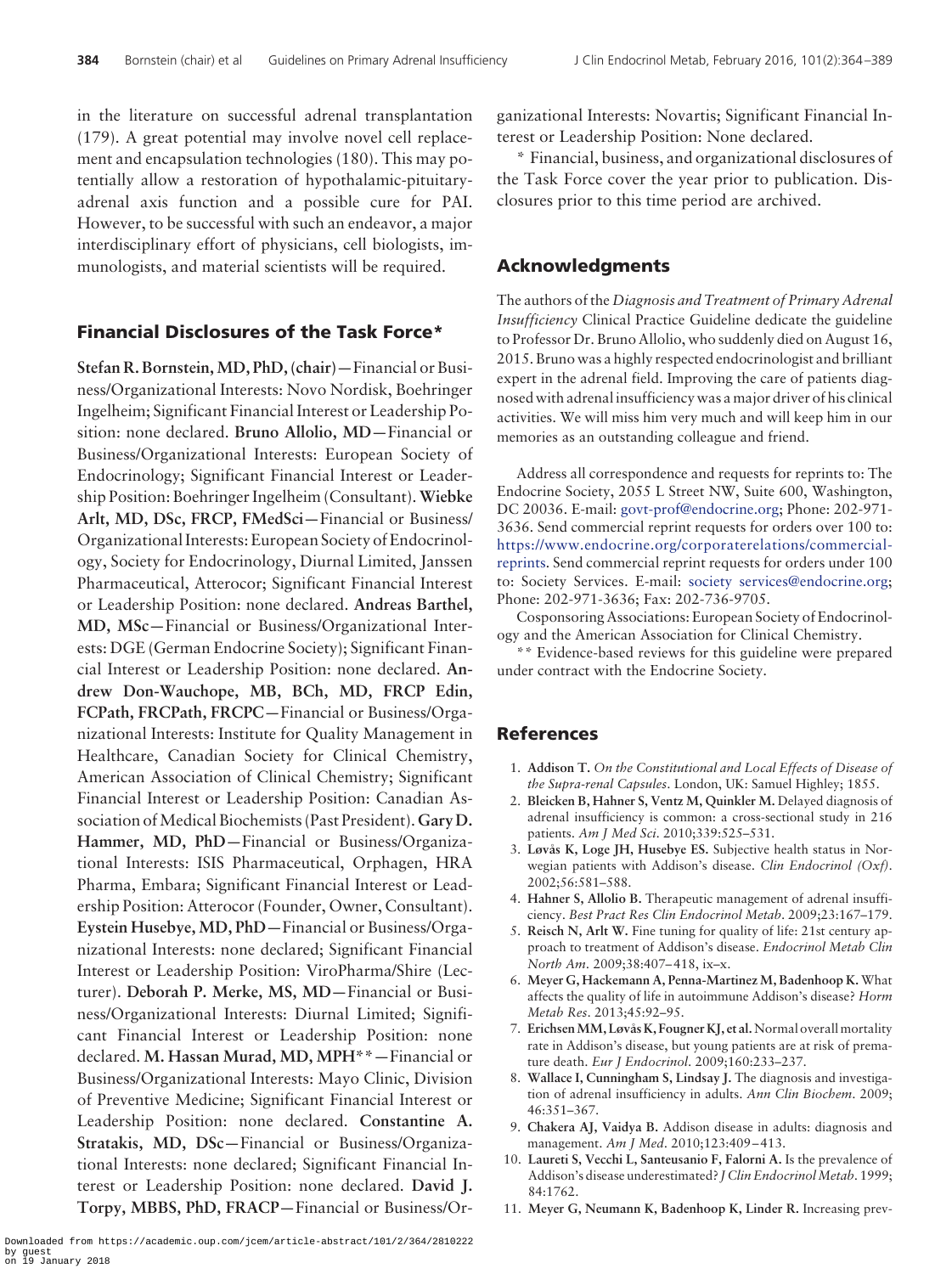alence of Addison's disease in German females: health insurance data 2008 –2012. *Eur J Endocrinol*. 2014;170:367–373.

- 12. **Bornstein SR.** Predisposing factors for adrenal insufficiency. *N Engl J Med*. 2009;360:2328 –2339.
- 13. **Grossman AB.** Clinical review: The diagnosis and management of central hypoadrenalism.*J Clin Endocrinol Metab*. 2010;95:4855– 4863.
- 14. **Speiser PW, Azziz R, Baskin LS, et al.** Congenital adrenal hyperplasia due to steroid 21-hydroxylase deficiency: an Endocrine Society clinical practice guideline. *J Clin Endocrinol Metab*. 2010; 95:4133– 4160.
- 15. **Atkins D, Best D, Briss PA, et al.** Grading quality of evidence and strength of recommendations. *BMJ*. 2004;328:1490.
- 16. **Swiglo BA, Murad MH, Schünemann HJ, et al.** A case for clarity, consistency, and helpfulness: state-of-the-art clinical practice guidelines in endocrinology using the grading of recommendations, assessment, development, and evaluation system. *J Clin Endocrinol Metab*. 2008;93:666 – 673.
- 17. **Guyatt GH, Schünemann HJ, Djulbegovic B, Akl EA.** Guideline panels should not GRADE good practice statements. *J Clin Epidemiol*. 2015;68:597– 600.
- 18. **Kazlauskaite R, Evans AT, Villabona CV, et al.** Corticotropin tests for hypothalamic-pituitary-adrenal insufficiency: a metaanalysis. *J Clin Endocrinol Metab*. 2008;93:4245– 4253.
- 19. **Oelkers W, Boelke T, Bähr V.** Dose-response relationships between plasma adrenocorticotropin (ACTH), cortisol, aldosterone, and 18-hydroxycorticosterone after injection of ACTH-(1–39) or human corticotropin-releasing hormone in man.*J Clin Endocrinol Metab*. 1988;66:181–186.
- 20. **LeeMK, Vasikaran S, Doery JC,Wijeratne N, Prentice D.** Cortisol: ACTH ratio to test for primary hypoadrenalism: a pilot study. *Postgrad Med J*. 2013;89:617– 620.
- 21. **Wood JB, Frankland AW, James VH, Landon J.** A rapid test of adrenocortical function. *Lancet*. 1965;1:243–245.
- 22. **Abdu TA, Elhadd TA, Neary R, Clayton RN.** Comparison of the low dose short synacthen test (1 microg), the conventional dose short synacthen test (250 microg), and the insulin tolerance test for assessment of the hypothalamo-pituitary-adrenal axis in patients with pituitary disease. *J Clin Endocrinol Metab*. 1999;84:838 – 843.
- 23. **Schmidt IL, Lahner H, Mann K, Petersenn S.** Diagnosis of adrenal insufficiency: evaluation of the corticotropin-releasing hormone test and basal serum cortisol in comparison to the insulin tolerance test in patients with hypothalamic-pituitary-adrenal disease.*J Clin Endocrinol Metab*. 2003;88:4193– 4198.
- 24. **Deutschbein T, Unger N, Mann K, Petersenn S.** Diagnosis of secondary adrenal insufficiency in patients with hypothalamic-pituitary disease: comparison between serum and salivary cortisol during the high-dose short synacthen test. *Eur J Endocrinol*. 2009; 160:9 –16.
- 25. **Cho HY, Kim JH, Kim SW, et al.** Different cut-off values of the insulin tolerance test, the high-dose short Synacthen test (250  $\mu$ g) and the low-dose short Synacthen test  $(1 \mu g)$  in assessing central adrenal insufficiency. *Clin Endocrinol (Oxf)*. 2014;81:77– 84.
- 26. **Chatha KK, Middle JG, Kilpatrick ES.** National UK audit of the short synacthen test. *Ann Clin Biochem*. 2010;47:158 –164.
- 27. **Reynolds RM, Stewart PM, Seckl JR, Padfield PL.** Assessing the HPA axis in patients with pituitary disease: a UK survey. *Clin Endocrinol (Oxf)*. 2006;64:82– 85.
- 28. **Grinspoon SK, Biller BM.** Clinical review 62: Laboratory assessment of adrenal insufficiency. *J Clin Endocrinol Metab*. 1994;79: 923–931.
- 29. **Dorin RI, Qualls CR, Crapo LM.** Diagnosis of adrenal insufficiency. *Ann Intern Med*. 2003;139:194 –204.
- 30. **Gundgurthi A, Garg MK, Dutta MK, Pakhetra R.** Intramuscular ACTH stimulation test for assessment of adrenal function. *J Assoc Physicians India*. 2013;61:320 –324.
- 31. **Bhansali A, Subrahmanyam KA, Talwar V, Dash RJ.** Plasma cor-

tisol response to 1 microgram adrenocorticotropin at 0800 h & 1600 h in healthy subjects. *Indian J Med Res.* 2001;114:173–176.

- 32. **Dickstein G, Shechner C, Nicholson WE, et al.** Adrenocorticotropin stimulation test: effects of basal cortisol level, time of day, and suggested new sensitive low dose test. *J Clin Endocrinol Metab*. 1991;72:773–778.
- 33. **Charmandari E, Kino T.** Chrousos syndrome: a seminal report, a phylogenetic enigma and the clinical implications of glucocorticoid signalling changes. *Eur J Clin Invest*. 2010;40:932–942.
- 34. **Charmandari E, Kino T, Chrousos GP.** Primary generalized familial and sporadic glucocorticoid resistance (Chrousos syndrome) and hypersensitivity. *Endocr Dev*. 2013;24:67– 85.
- 35. **Torpy DJ, Bachmann AW, Grice JE, et al.** Familial corticosteroidbinding globulin deficiency due to a novel null mutation: association with fatigue and relative hypotension. *J Clin Endocrinol Metab*. 2001;86:3692–3700.
- 36. **Gagliardi L, Ho JT, Torpy DJ.** Corticosteroid-binding globulin: the clinical significance of altered levels and heritable mutations. *Mol Cell Endocrinol*. 2010;316:24 –34.
- 37. **Jones DA, Miras A, Tringham JR.** Addison's disease: a diagnostic challenge. *Br J Hosp Med (Lond)*. 2008;69:M192–M195.
- 38. **Oelkers W, Diederich S, Bähr V.** Diagnosis and therapy surveillance in Addison's disease: rapid adrenocorticotropin (ACTH) test and measurement of plasma ACTH, renin activity, and aldosterone. *J Clin Endocrinol Metab*. 1992;75:259 –264.
- 39. **Oelkers W.** Adrenal insufficiency. *N Engl J Med*. 1996;335:1206 1212.
- 40. **Lebbe M, Arlt W.** What is the best diagnostic and therapeutic management strategy for an Addison patient during pregnancy? *Clin Endocrinol (Oxf)*. 2013;78:497–502.
- 41. **Suri D, Moran J, Hibbard JU, Kasza K, Weiss RE.** Assessment of adrenal reserve in pregnancy: defining the normal response to the adrenocorticotropin stimulation test. *J Clin Endocrinol Metab*. 2006;91:3866 –3872.
- 42. **Jung C, Ho JT, Torpy DJ, et al.** A longitudinal study of plasma and urinary cortisol in pregnancy and postpartum. *J Clin Endocrinol Metab*. 2011;96:1533–1540.
- 43. **Klose M, Lange M, Rasmussen AK, et al.** Factors influencing the adrenocorticotropin test: role of contemporary cortisol assays, body composition, and oral contraceptive agents. *J Clin Endocrinol Metab*. 2007;92:1326 –1333.
- 44. **El-Farhan N, Pickett A, Ducroq D, et al.** Method-specific serum cortisol responses to the adrenocorticotrophin test: comparison of gas chromatography-mass spectrometry and five automated immunoassays. *Clin Endocrinol (Oxf)*. 2013;78:673– 680.
- 45. **May ME, Carey RM.** Rapid adrenocorticotropic hormone test in practice. Retrospective review. *Am J Med*. 1985;79:679-684.
- 46. **OelkersW.**The role of high- and low-dose corticotropin tests in the diagnosis of secondary adrenal insufficiency. *Eur J Endocrinol*. 1998;139:567–570.
- 47. **Magnotti M, Shimshi M.** Diagnosing adrenal insufficiency: which test is best–the 1-microg or the 250-microg cosyntropin stimulation test? *Endocr Pract*. 2008;14:233–238.
- 48. **Dhillo WS, Kong WM, Le Roux CW, et al.** Cortisol-binding globulin is important in the interpretation of dynamic tests of the hypothalamic–pituitary–adrenal axis. *Eur J Endocrinol*. 2002;146: 231–235.
- 49. **Mueller UW, Potter J.** Binding of cortisol to human albumin and serum: the effect of protein concentration. *Biochem Pharmacol*. 1981;30:727–733.
- 50. **Vincent RP, Etogo-Asse FE, Dew T, Bernal W, Alaghband-Zadeh J, le Roux CW.** Serum total cortisol and free cortisol index give different information regarding the hypothalamus-pituitary-adrenal axis reserve in patients with liver impairment. *Ann Clin Biochem*. 2009;46:505–507.
- 51. **le Roux CW, Chapman GA, Kong WM, Dhillo WS, Jones J, Alaghband-Zadeh J.** Free cortisol index is better than serum total cortisol in determining hypothalamic-pituitary-adrenal status in patients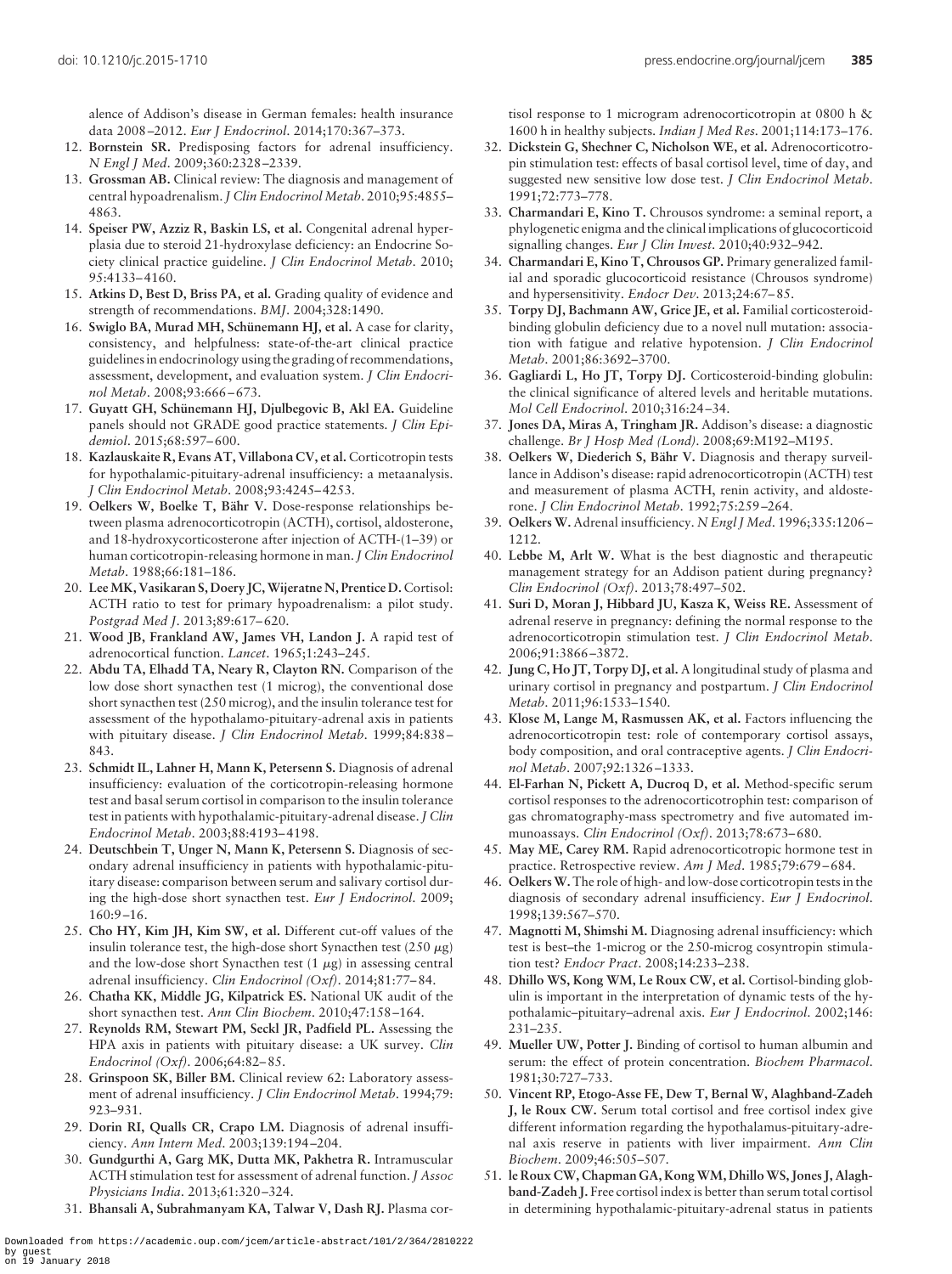undergoing surgery. *J Clin Endocrinol Metab*. 2003;88:2045– 2048.

- 52. **Hamrahian AH, Oseni TS, Arafah BM.** Measurements of serum free cortisol in critically ill patients. *N Engl J Med*. 2004;350: 1629 –1638.
- 53. **Pura M, Kreze A Jr, Kentos P, Vanuga P.** The low-dose (1 microg) cosyntropin test (LDT) for primary adrenocortical insufficiency: defining the normal cortisol response and report on first patients with Addison disease confirmed with LDT. *Exp Clin Endocrinol Diabetes*. 2010;118:151–157.
- 54. **Mayenknecht J, Diederich S, Bähr V, et al.** Comparison of low and high dose corticotropin stimulation tests in patients with pituitary disease. *J Clin Endocrinol Metab*. 1998;83:1558 –1562.
- 55. **Chitale A, Musonda P, McGregor AM, Dhatariya KK.** Determining the utility of the 60 min cortisol measurement in the short synacthen test. *Clin Endocrinol (Oxf)*. 2013;79:14 –19.
- 56. **Lindholm J, Kehlet H.** Re-evaluation of the clinical value of the 30 min ACTH test in assessing the hypothalamic-pituitary-adrenocortical function. *Clin Endocrinol (Oxf).* 1987;26:53–59.
- 57. **Dekkers OM, Timmermans JM, Smit JW, Romijn JA, Pereira AM.** Comparison of the cortisol responses to testing with two doses of ACTH in patients with suspected adrenal insufficiency. *Eur J Endocrinol*. 2011;164:83– 87.
- 58. **Cooper MS, Stewart PM.** Corticosteroid insufficiency in acutely ill patients. *N Engl J Med*. 2003;348:727–734.
- 59. **Marik PE, Pastores SM, Annane D, et al.** Recommendations for the diagnosis and management of corticosteroid insufficiency in critically ill adult patients: consensus statements from an international task force by the American College of Critical Care Medicine. *Crit Care Med*. 2008;36:1937–1949.
- 60. **Anantharaman R, Menezes G, Yusuf R, Ganapathi B, Ayyar SV, Srinivasan R.** The 1  $\mu$ g cosyntropin test in normal individuals: a reappraisal. *Indian J Endocrinol Metab.* 2013;17:693– 696.
- 61. **Watts NB, Tindall GT.** Rapid assessment of corticotropin reserve after pituitary surgery. *JAMA*. 1988;259:708 –711.
- 62. **Erturk E, Jaffe CA, Barkan AL.** Evaluation of the integrity of the hypothalamic-pituitary-adrenal axis by insulin hypoglycemia test. *J Clin Endocrinol Metab*. 1998;83:2350 –2354.
- 63. **Jones SL, Trainer PJ, Perry L, Wass JA, Bessser GM, Grossman A.** An audit of the insulin tolerance test in adult subjects in an acute investigation unit over one year. *Clin Endocrinol (Oxf)*. 1994;41: 123–128.
- 64. **Le Roux CW, Meeran K, Alaghband-Zadeh J.** Is a 0900-h serum cortisol useful prior to a short Synacthen test in outpatient assessment? *Ann Clin Biochem*. 2002;39:148 –150.
- 65. **Endert E, Ouwehand A, Fliers E, Prummel MF, Wiersinga WM.** Establishment of reference values for endocrine tests. Part IV: Adrenal insufficiency. *Neth J Med.* 2005;63:435– 443.
- 66. **Jenkins D, Forsham PH, Laidlaw JC, Reddy WJ, Thorn GW.** Use of ACTH in the diagnosis of adrenal cortical insufficiency. *Am J Med*. 1955;18:3–14.
- 67. **Hägg E, Asplund K, Lithner F.** Value of basal plasma cortisol assays in the assessment of pituitary-adrenal insufficiency. *Clin Endocrinol (Oxf)*. 1987;26:221–226.
- 68. **Baker PR, Baschal EE, Fain PR, et al.** Haplotype analysis discriminates genetic risk for DR3-associated endocrine autoimmunity and helps define extreme risk for Addison's disease. *J Clin Endocrinol Metab*. 2010;95:E263–E270.
- 69. **Van Rijn JL, Van Landeghem BA, Haima P, Goldschmidt HM.** Evaluation of ACTH immunoradiometric assays. *Clin Biochem*. 1996;29:93–95.
- 70. **Pecori Giraldi F, Saccani A, Cavagnini F.** Assessment of ACTH assay variability: a multicenter study. *Eur J Endocrinol*. 2011;164: 505–512.
- 71. **Saenger P, Levine LS, Irvine WJ, et al.** Progressive adrenal failure in polyglandular autoimmune disease. *J Clin Endocrinol Metab*. 1982;54:863– 867.
- 72. **Coco G, Dal Pra C, Presotto F, et al.** Estimated risk for developing

Downloaded from https://academic.oup.com/jcem/article-abstract/101/2/364/2810222 by guest on 19 January 2018

autoimmune Addison's disease in patients with adrenal cortex autoantibodies. *J Clin Endocrinol Metab*. 2006;91:1637–1645.

- 73. **De Bellis A, Bizzarro A, Rossi R, et al.** Remission of subclinical adrenocortical failure in subjects with adrenal autoantibodies. *J Clin Endocrinol Metab*. 1993;76:1002–1007.
- 74. **Betterle C, Scalici C, Presotto F, et al.**The natural history of adrenal function in autoimmune patients with adrenal autoantibodies. *J Endocrinol*. 1988;117:467– 475.
- 75. **Rehan M, Raizman JE, Cavalier E, Don-Wauchope AC, Holmes DT.**Laboratory challenges in primary aldosteronism screening and diagnosis. *Clin Biochem*. 2015;48:377–387.
- 76. **Conrad K, Roggenbuck D, Reinhold D, Sack U.** Autoantibody diagnostics in clinical practice. *Autoimmun Rev*. 2012;11:207– 211.
- 77. **Winqvist O, Karlsson FA, Kämpe O.** 21-Hydroxylase, a major autoantigen in idiopathic Addison's disease. *Lancet*. 1992;339: 1559 –1562.
- 78. **Laureti S, De Bellis A, Muccitelli VI, et al.** Levels of adrenocortical autoantibodies correlate with the degree of adrenal dysfunction in subjects with preclinical Addison's disease. *J Clin Endocrinol Metab*. 1998;83:3507–3511.
- 79. **Laureti S, Aubourg P, Calcinaro F, et al.** Etiological diagnosis of primary adrenal insufficiency using an original flowchart of immune and biochemical markers. *J Clin Endocrinol Metab*. 1998; 83:3163–3168.
- 80. **Meager A, Visvalingam K, Peterson P, et al.** Anti-interferon autoantibodies in autoimmune polyendocrinopathy syndrome type 1. *PLoS Med*. 2006;3:e289.
- 81. **Laureti S, Casucci G, Santeusanio F, Angeletti G, Aubourg P, Brunetti P.** X-linked adrenoleukodystrophy is a frequent cause of idiopathic Addison's disease in young adult male patients. *J Clin Endocrinol Metab*. 1996;81:470 – 474.
- 82. **Horn MA, Erichsen MM, Wolff AS, et al.** Screening for X-linked adrenoleukodystrophy among adult men with Addison's disease. *Clin Endocrinol (Oxf)*. 2013;79:316 –320.
- 83. **Vita JA, Silverberg SJ, Goland RS, Austin JH, Knowlton AI.** Clinical clues to the cause of Addison's disease. *Am J Med*. 1985;78: 461– 466.
- 84. **Knutsson U, Dahlgren J, Marcus C, et al.** Circadian cortisol rhythms in healthy boys and girls: relationship with age, growth, body composition, and pubertal development. *J Clin Endocrinol Metab.* 1997;82:536 –540.
- 85. **Linder BL, Esteban NV, Yergey AL, Winterer JC, Loriaux DL, Cassorla F.** Cortisol production rate in childhood and adolescence. *J Pediatr*. 1990;117:892– 896.
- 86. **Esteban NV, Loughlin T, Yergey AL, et al.** Daily cortisol production rate in man determined by stable isotope dilution/mass spectrometry. *J Clin Endocrinol Metab*. 1991;72:39 – 45.
- 87. **Kerrigan JR, Veldhuis JD, Leyo SA, Iranmanesh A, Rogol AD.** Estimation of daily cortisol production and clearance rates in normal pubertal males by deconvolution analysis. *J Clin Endocrinol Metab*. 1993;76:1505–1510.
- 88. **Purnell JQ, Brandon DD, Isabelle LM, Loriaux DL, Samuels MH.** Association of 24-hour cortisol production rates, cortisol-binding globulin, and plasma-free cortisol levels with body composition, leptin levels, and aging in adult men and women.*J Clin Endocrinol Metab.* 2004;89:281–287.
- 89. **Allolio B, Winkelmann W, Fricke U, Heesen D, Kaulen D.** Cortisol plasma concentration in patients with primary adrenal cortex insufficiency during substitution therapy with cortisone acetate [in German]. *Verh Dtsch Ges Inn Med.* 1978;84:1456 –1458.
- 90. **Czock D, Keller F, Rasche FM, Häussler U.** Pharmacokinetics and pharmacodynamics of systemically administered glucocorticoids. *Clin Pharmacokinet*. 2005;44:61–98.
- 91. **Plat L, Leproult R, L'Hermite-Baleriaux M, et al.** Metabolic effects of short-term elevations of plasma cortisol are more pronounced in the evening than in the morning. *J Clin Endocrinol Metab*. 1999; 84:3082–3092.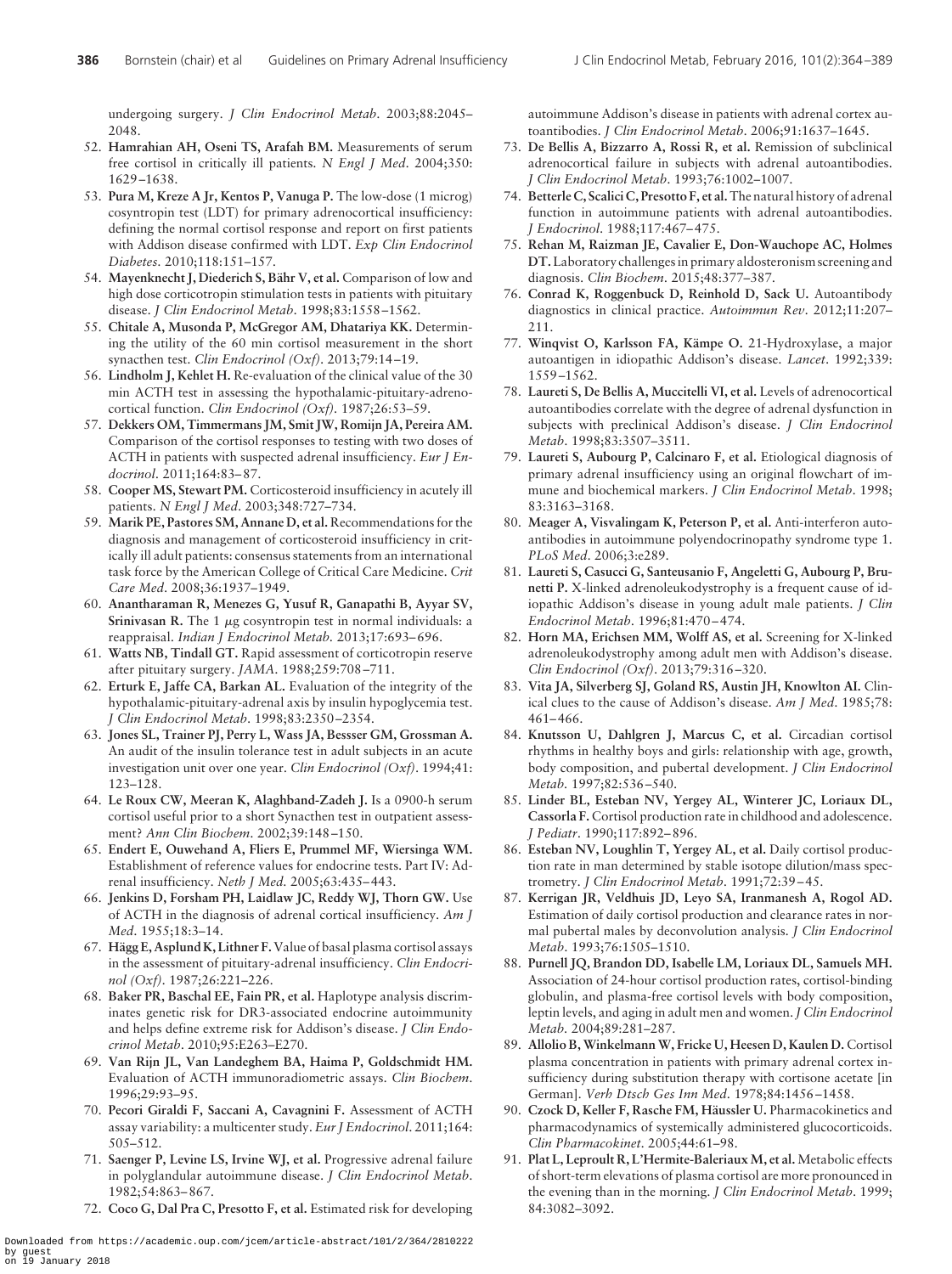- 92. **Simon N, Castinetti F, Ouliac F, Lesavre N, Brue T, Oliver C.** Pharmacokinetic evidence for suboptimal treatment of adrenal insufficiency with currently available hydrocortisone tablets. *Clin Pharmacokinet*. 2010;49:455– 463.
- 93. **Peacey SR, Guo CY, Robinson AM, et al.** Glucocorticoid replacement therapy: are patients over treated and does it matter? *Clin Endocrinol (Oxf)*. 1997;46:255–261.
- 94. **Howlett TA.** An assessment of optimal hydrocortisone replacement therapy. *Clin Endocrinol (Oxf)*. 1997;46:263–268.
- 95. **Mah PM, Jenkins RC, Rostami-Hodjegan A, et al.** Weight-related dosing, timing and monitoring hydrocortisone replacement therapy in patients with adrenal insufficiency. *Clin Endocrinol (Oxf)*. 2004;61:367–375.
- 96. **Laureti S, Falorni A, Santeusanio F.** Improvement of treatment of primary adrenal insufficiency by administration of cortisone acetate in three daily doses.*J Endocrinol Invest*. 2003;26:1071–1075.
- 97. **Barbetta L, Dall'Asta C, Re T, Libè R, Costa E, Ambrosi B.** Comparison of different regimens of glucocorticoid replacement therapy in patients with hypoadrenalism. *J Endocrinol Invest*. 2005; 28:632– 637.
- 98. **Ekman B, Bachrach-Lindström M, Lindström T, Wahlberg J, Blomgren J, Arnqvist HJ.** A randomized, double-blind, crossover study comparing two- and four-dose hydrocortisone regimen with regard to quality of life, cortisol and ACTH profiles in patients with primary adrenal insufficiency. *Clin Endocrinol (Oxf)*. 2012;77: 18 –25.
- 99. **Alonso N, Granada ML, Lucas A, et al.** Evaluation of two replacement regimens in primary adrenal insufficiency patients. Effect on clinical symptoms, health-related quality of life and biochemical parameters. *J Endocrinol Invest*. 2004;27:449 – 454.
- 100. **Forss M, Batcheller G, Skrtic S, Johannsson G.** Current practice of glucocorticoid replacement therapy and patient-perceived health outcomes in adrenal insufficiency - a worldwide patient survey. *BMC Endocr Disord.* 2012;12:8.
- 101. **Fariss BL, Hane S, Shinsako J, Forsham PH.** Comparison of absorption of cortisone acetate and hydrocortisone hemisuccinate. *J Clin Endocrinol Metab*. 1978;47:1137–1140.
- 102. **Filipsson H, Monson JP, Koltowska-Häggström M, Mattsson A, Johannsson G.**The impact of glucocorticoid replacement regimens on metabolic outcome and comorbidity in hypopituitary patients. *J Clin Endocrinol Metab*. 2006;91:3954 –3961.
- 103. **Fadeev VV, Gitel EP, Mel'nichenko GA.** The diurnal rhythm of adrenocorticotropic hormone secretion in the assessment of the adequacy of replacement therapy in primary chronic adrenal failure. *Neurosci Behav Physiol.* 2001;31:237–242.
- 104. **Johannsson G, Nilsson AG, Bergthorsdottir R, et al.** Improved cortisol exposure-time profile and outcome in patients with adrenal insufficiency: a prospective randomized trial of a novel hydrocortisone dual-release formulation. *J Clin Endocrinol Metab*. 2012;97:473– 481.
- 105. **Williams GH, Cain JP, Dluhy RG, Underwood RH.** Studies of the control of plasma aldosterone concentration in normal man. I. Response to posture, acute and chronic volume depletion, and sodium loading. *J Clin Invest*. 1972;51:1731–1742.
- 106. **Miller WL, Auchus RJ.** The molecular biology, biochemistry, and physiology of human steroidogenesis and its disorders. *Endocr Rev*. 2011;32:81–151.
- 107. **Oelkers W, L'Age M.** Control of mineralocorticoid substitution in Addison's disease by plasma renin measurement. *Klin Wochenschr*. 1976;54:607– 612.
- 108. **Flad TM, Conway JD, Cunningham SK, McKenna TJ.** The role of plasma renin activity in evaluating the adequacy of mineralocorticoid replacement in primary adrenal insufficiency. *Clin Endocrinol (Oxf).* 1996;45:529 –534.
- 109. **Methlie P, Husebye EE, Hustad S, Lien EA, Løvås K.** Grapefruit juice and licorice increase cortisol availability in patients with Addison's disease. *Eur J Endocrinol.* 2011;165:761–769.
- 110. **Keilholz U, Guthrie GP Jr.** Adverse effect of phenytoin on miner-

alocorticoid replacement with fludrocortisone in adrenal insufficiency. *Am J Med Sci.* 1986;291:280 –283.

- 111. **Ross IL, Bergthorsdottir R, Levitt N, et al.** Cardiovascular risk factors in patients with Addison's disease: a comparative study of South African and Swedish patients. *PLoS One*. 2014;9:e90768.
- 112. **Inder WJ, Meyer C, Hunt PJ.** Management of hypertension and heart failure in patients with Addison's disease. *Clin Endocrinol (Oxf)*. 2015;82:789 –792.
- 113. **Orentreich N, Brind JL, Rizer RL, Vogelman JH.** Age changes and sex differences in serum dehydroepiandrosterone sulfate concentrations throughout adulthood. *J Clin Endocrinol Metab*. 1984; 59:551–555.
- 114. **Arlt W, Callies F, van Vlijmen JC, et al.** Dehydroepiandrosterone replacement in women with adrenal insufficiency. *N Engl J Med.* 1999;341:1013–1020.
- 115. **Hunt PJ, Gurnell EM, Huppert FA, et al.** Improvement in mood and fatigue after dehydroepiandrosterone replacement in Addison's disease in a randomized, double blind trial.*J Clin Endocrinol Metab*. 2000;85:4650 – 4656.
- 116. **Christiansen JJ, Bruun JM, Christiansen JS, Jørgensen JO, Gravholt CH.** Long-term DHEA substitution in female adrenocortical failure, body composition, muscle function, and bone metabolism: a randomized trial. *Eur J Endocrinol*. 2011;165:293– 300.
- 117. **Alkatib AA, Cosma M, Elamin MB, et al.** A systematic review and meta-analysis of randomized placebo-controlled trials of DHEA treatment effects on quality of life in women with adrenal insufficiency. *J Clin Endocrinol Metab*. 2009;94:3676 –3681.
- 118. **Binder G, Weber S, Ehrismann M, et al.** Effects of dehydroepiandrosterone therapy on pubic hair growth and psychological well-being in adolescent girls and young women with central adrenal insufficiency: a double-blind, randomized, placebo-controlled phase III trial. *J Clin Endocrinol Metab*. 2009;94:1182– 1190.
- 119. **Allolio B, Hoffmann J, Linton EA, Winkelmann W, Kusche M, Schulte HM.** Diurnal salivary cortisol patterns during pregnancy and after delivery: relationship to plasma corticotrophin-releasinghormone. *Clin Endocrinol (Oxf)*. 1990;33:279 –289.
- 120. **Hahner S, Loeffler M, Bleicken B, et al.** Epidemiology of adrenal crisis in chronic adrenal insufficiency: the need for new prevention strategies. *Eur J Endocrinol*. 2010;162:597– 602.
- 121. **Zelissen PM, Croughs RJ, van Rijk PP, Raymakers JA.** Effect of glucocorticoid replacement therapy on bone mineral density in patients with Addison disease. *Ann Intern Med*. 1994;120:207– 210.
- 122. **Bancos I, Hahner S, Tomlinson J, Arlt W.** Diagnosis and management of adrenal insufficiency. *Lancet Diabetes Endocrinol*. 2015; 3:216 –226.
- 123. Wiegand S, Richardt A, Remer T, et al. Reduced 11 $\beta$ -hydroxysteroid dehydrogenase type 1 activity in obese boys. *Eur J Endocrinol*. 2007;157:319 –324.
- 124. **Bonfig W, Pozza SB, Schmidt H, Pagel P, Knorr D, Schwarz HP.** Hydrocortisone dosing during puberty in patients with classical congenital adrenal hyperplasia: an evidence-based recommendation. *J Clin Endocrinol Metab*. 2009;94:3882–3888.
- 125. **Grigorescu-Sido A, BettendorfM, Schulze E, Duncea I, Heinrich U.** Growth analysis in patients with 21-hydroxylase deficiency influence of glucocorticoid dosage, age at diagnosis, phenotype and genotype on growth and height outcome. *Horm Res*. 2003; 60:84 –90.
- 126. **Allolio B.** Extensive expertise in endocrinology: adrenal crisis. *Eur J Endocrinol*. 2015;172:R115–R124.
- 127. **White K, Arlt W.** Adrenal crisis in treated Addison's disease: a predictable but under-managed event. *Eur J Endocrinol*. 2010; 162:115–120.
- 128. **Hahner S, Spinnler C, FassnachtM, et al.** High incidence of adrenal crisis in educated patients with chronic adrenal insufficiency: a prospective study. *J Clin Endocrinol Metab*. 2015;100:407-416.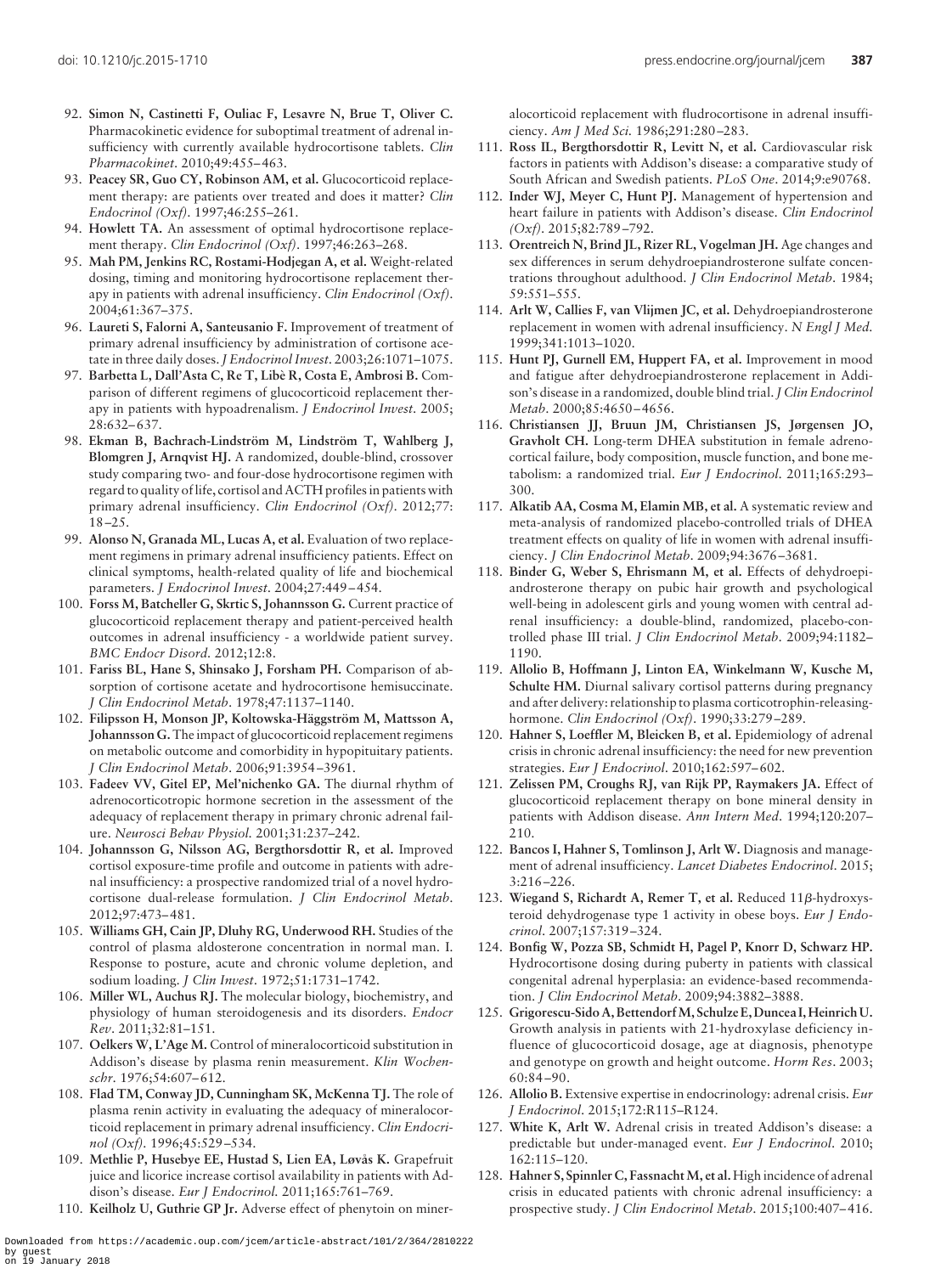- 129. **Reisch N, Willige M, Kohn D, et al.** Frequency and causes of adrenal crises over lifetime in patients with 21-hydroxylase deficiency. *Eur J Endocrinol*. 2012;167:35– 42.
- 130. **Fonseca V, Brown R, Hochhauser D, Ginsburg J, Havard CW.** Acute adrenal crisis precipitated by thyroxine. *Br Med J* (*Clin Res Ed)*. 1986;292:1185–1186.
- 131. **Chortis V, Taylor AE, Schneider P, et al.** Mitotane therapy in adrenocortical cancer induces CYP3A4 and inhibits  $5\alpha$ -reductase, explaining the need for personalized glucocorticoid and androgen replacement. *J Clin Endocrinol Metab*. 2013;98:161–171.
- 132. **Goldfien A, Laidlaw JC, Haydar NA, Renold AE, Thorn GW.** Fluorohydrocortisone and chlorohydrocortisone, highly potent derivatives of compound F. *N Engl J Med*. 1955;252:415– 421.
- 133. **Renold AE, Haydar NA, Reddy WJ, Goldfien A, St Marc JR, Laidlaw JC.** Biological effects of fluorinated derivatives of hydrocortisone and progesterone in man. *Ann NY Acad Sci*. 1955;61:582– 590.
- 134. **Thorn GW, Renold AE, Morse WI, Goldfien A, Reddy WJ.** Highly potent adrenal cortical steroids: structure and biological activity. *Ann Intern Med*. 1955;43:979 –1000.
- 135. **Weise M, Drinkard B, Mehlinger SL, et al.** Stress dose of hydrocortisone is not beneficial in patients with classic congenital adrenal hyperplasia undergoing short-term, high-intensity exercise. *J Clin Endocrinol Metab*. 2004;89:3679 –3684.
- 136. **Quinkler M, Hahner S.** What is the best long-term management strategy for patients with primary adrenal insufficiency? *Clin Endocrinol (Oxf)*. 2012;76:21–25.
- 137. **Chernow B, Alexander HR, Smallridge RC, et al.** Hormonal responses to graded surgical stress. *Arch Intern Med*. 1987;147: 1273–1278.
- 138. **Udelsman R, Norton JA, Jelenich SE, et al.** Responses of the hypothalamic-pituitary-adrenal and renin-angiotensin axes and the sympathetic system during controlled surgical and anesthetic stress. *J Clin Endocrinol Metab*. 1987;64:986 –994.
- 139. **Rains PC, Rampersad N, De Lima J, et al.** Cortisol response to general anaesthesia for medical imaging in children. *Clin Endocrinol (Oxf)*. 2009;71:834 – 839.
- 140. **Hsu AA, von Elten K, Chan D, et al.**Characterization of the cortisol stress response to sedation and anesthesia in children. *J Clin Endocrinol Metab*. 2012;97:E1830 –E1835.
- 141. **Taylor LK, Auchus RJ, Baskin LS, Miller WL.** Cortisol response to operative stress with anesthesia in healthy children. *J Clin Endocrinol Metab*. 2013;98:3687–3693.
- 142. **Sapolsky RM, Romero LM, Munck AU.** How do glucocorticoids influence stress responses? Integrating permissive, suppressive, stimulatory, and preparative actions. *Endocr Rev.* 2000;21: 55– 89.
- 143. **Koniaris LG, Wand G, Wright TM.** TNF mediates a murine model of Addison's crisis. *Shock*. 2001;15:29 –34.
- 144. **Salem M, Tainsh RE Jr, Bromberg J, Loriaux DL, Chernow B.** Perioperative glucocorticoid coverage. A reassessment 42 years after emergence of a problem. *Ann Surg*. 1994;219:416 – 425.
- 145. **Glowniak JV, Loriaux DL.** A double-blind study of perioperative steroid requirements in secondary adrenal insufficiency. *Surgery.* 1997;121:123–129.
- 146. **Boonen E, Vervenne H, Meersseman P, et al.** Reduced cortisol metabolism during critical illness. *N Engl J Med*. 2013;368:1477– 1488.
- 147. **Hahner S, Burger-Stritt S, Allolio B.** Subcutaneous hydrocortisone administration for emergency use in adrenal insufficiency. *Eur J Endocrinol*. 2013;169:147–154.
- 148. **Hahner S, Hemmelmann N, QuinklerM, Beuschlein F, Spinnler C, Allolio B.** Timelines in the management of adrenal crisis - targets, limits and reality. *Clin Endocrinol (Oxf)*. 2015;82:497–502.
- 149. **Bergthorsdottir R, Leonsson-Zachrisson M, Odén A, Johannsson G.** Premature mortality in patients with Addison's disease: a population-based study. *J Clin Endocrinol Metab.* 2006;91:4849 – 4853.
- 150. **Bensing S, Brandt L, Tabaroj F, et al.** Increased death risk and altered cancer incidence pattern in patients with isolated or combined autoimmune primary adrenocortical insufficiency. *Clin Endocrinol (Oxf)*. 2008;69:697–704.
- 151. **Repping-Wuts HJ, Stikkelbroeck NM, Noordzij A, Kerstens M, Hermus AR.** A glucocorticoid education group meeting: an effective strategy for improving self-management to prevent adrenal crisis. *Eur J Endocrinol*. 2013;169:17–22.
- 152. **Harsch IA, Schuller A, Hahn EG, Hensen J.** Cortisone replacement therapy in endocrine disorders - quality of self-care. *J Eval Clin Pract*. 2010;16:492– 498.
- 153. **Braatvedt GD, Newrick PG, Corrall RJ.** Patients' self administration of hydrocortisone. *BMJ.* 1990;301:1312.
- 154. **Fleming LK, Rapp CG, Sloane R.** Caregiver knowledge and selfconfidence of stress dosing of hydrocortisone in children with congenital adrenal hyperplasia. *J Pediatr Nurs*. 2011;26:e55– e60.
- 155. **Quinkler M, Dahlqvist P, Husebye ES, Kämpe O.** A European Emergency Card for adrenal insufficiency can save lives. *Eur J Intern Med*. 2015;26:75–76.
- 156. Fichna M, Fichna P, Gryczyńska M, et al. Screening for associated autoimmune disorders in Polish patients with Addison's disease. *Endocrine*. 2010;37:349 –360.
- 157. **Zelissen PM, Bast EJ, Croughs RJ.** Associated autoimmunity in Addison's disease. *J Autoimmun*. 1995;8:121–130.
- 158. **Betterle C, Scarpa R, Garelli S, et al.** Addison's disease: a survey on 633 patients in Padova. *Eur J Endocrinol*. 2013;169:773–784.
- 159. **Reato G, Morlin L, Chen S, et al.** Premature ovarian failure in patients with autoimmune Addison's disease: clinical, genetic, and immunological evaluation. *J Clin Endocrinol Metab*. 2011;96: E1255–E1261.
- 160. **Winqvist O, Gustafsson J, Rorsman F, Karlsson FA, Kämpe O.** Two different cytochrome P450 enzymes are the adrenal antigens in autoimmune polyendocrine syndrome type I and Addison's disease. *J Clin Invest*. 1993;92:2377–2385.
- 161. **Falorni A, Brozzetti A, Aglietti MC, et al.** Progressive decline of residual follicle pool after clinical diagnosis of autoimmune ovarian insufficiency. *Clin Endocrinol (Oxf)*. 2012;77:453– 458.
- 162. **Myhre AG, Aarsetøy H, Undlien DE, Hovdenak N, Aksnes L, Husebye ES.** High frequency of coeliac disease among patients with autoimmune adrenocortical failure. *Scand J Gastroenterol*. 2003; 38:511–515.
- 163. **Betterle C, Lazzarotto F, Spadaccino AC, et al.** Celiac disease in North Italian patients with autoimmune Addison's disease. *Eur J Endocrinol*. 2006;154:275–279.
- 164. **Charmandari E, Nicolaides NC, Chrousos GP.** Adrenal insufficiency. *Lancet*. 2014;383:2152–2167.
- 165. **Raff H.** Utility of salivary cortisol measurements in Cushing's syndrome and adrenal insufficiency. *J Clin Endocrinol Metab*. 2009; 94:3647–3655.
- 166. **Keevil BG.** Novel liquid chromatography tandem mass spectrometry (LC-MS/MS) methods for measuring steroids. *Best Pract Res Clin Endocrinol Metab*. 2013;27:663– 674.
- 167. **Giordano R, Marzotti S, Balbo M, et al.** Metabolic and cardiovascular profile in patients with Addison's disease under conventional glucocorticoid replacement. *J Endocrinol Invest*. 2009;32: 917–923.
- 168. **Bornstein SR, Breidert M, Ehrhart-Bornstein M, Kloos B, ScherbaumWA.** Plasma catecholamines in patients with Addison's disease. *Clin Endocrinol (Oxf)*. 1995;42:215–218.
- 169. **Merke DP, Chrousos GP, Eisenhofer G, et al.** Adrenomedullary dysplasia and hypofunction in patients with classic 21-hydroxylase deficiency. *N Engl J Med*. 2000;343:1362–1368.
- 170. **Newell-Price J, Whiteman M, Rostami-Hodjegan A, et al.** Modified-release hydrocortisone for circadian therapy: a proof-of-principle study in dexamethasone-suppressed normal volunteers. *Clin Endocrinol (Oxf)*. 2008;68:130 –135.
- 171. **Mallappa A, Sinaii N, Kumar P, et al.** A phase 2 study of Chronocort, a modified-release formulation of hydrocortisone, in the